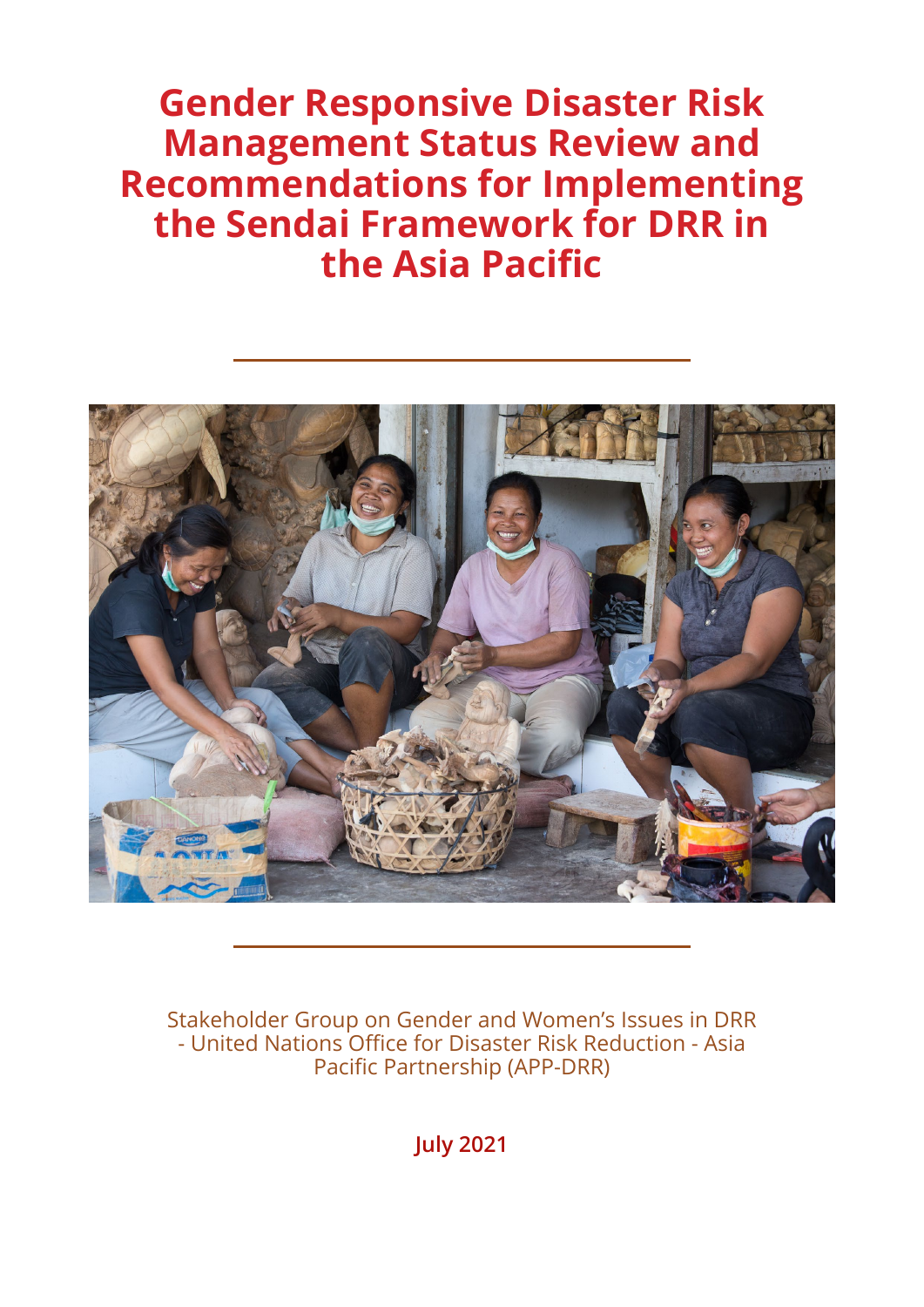This review is part of the Gender Stakeholder Group's periodic updates to the Asia Pacific Partnership of the United Nations Office for Disaster Risk Reduction. It was carried out by Duryog Nivaran on behalf of the Group with technical support from the Asian Disaster Preparedness Centre and Duryog Nivaran, and inputs from UNDRR and UN Women for consultations.

The Gender Stakeholder Group is comprised of representatives of national governments, bilateral agencies, United Nations agencies, and the Inter-Agency Standing Committee's regional working group on Gender in Humanitarian Action, civil society organizations, and individuals in the region who are promoting gender-responsive disaster risk reduction.



Report developed by Madhavi Malalgoda Ariyabandu and Ramona Miranda (Duryog Nivaran)

Inputs by Timothy Wilcox (UNDRR), Maria Holtsberg (UN Women), Emma Lovell (ODI), Priyanthi Fernando (IW-RAW), Vishaka Hidellage (DN)

Research assistance by Anuradha Withanachchi (DN)

Reviewed by Branwen Millar (UNDRR), Mahbuba Nasreen (IDMVS/DN), Yumiko Tanaka (JWNDRR/ JICA), Bhawana Upadhay, Pannawadee Somboon (ADPC), Mihir Bhatt (DN/AIDMI)

Photo credit: Oleg D/Shutterstock.com

Citation: Duryog Nivaran & Asian Disaster Preparedness Centre (2021). Gender Responsive Disaster Risk Management Status Review and Recommendations for implementing the Sendai Framework for DRR in the Asia Pacific, on behalf of Stakeholder Group on Gender and Women's Issues in DRR - United Nations Office for Disaster Risk Reduction - Asia Pacific Partnership (APP-DRR)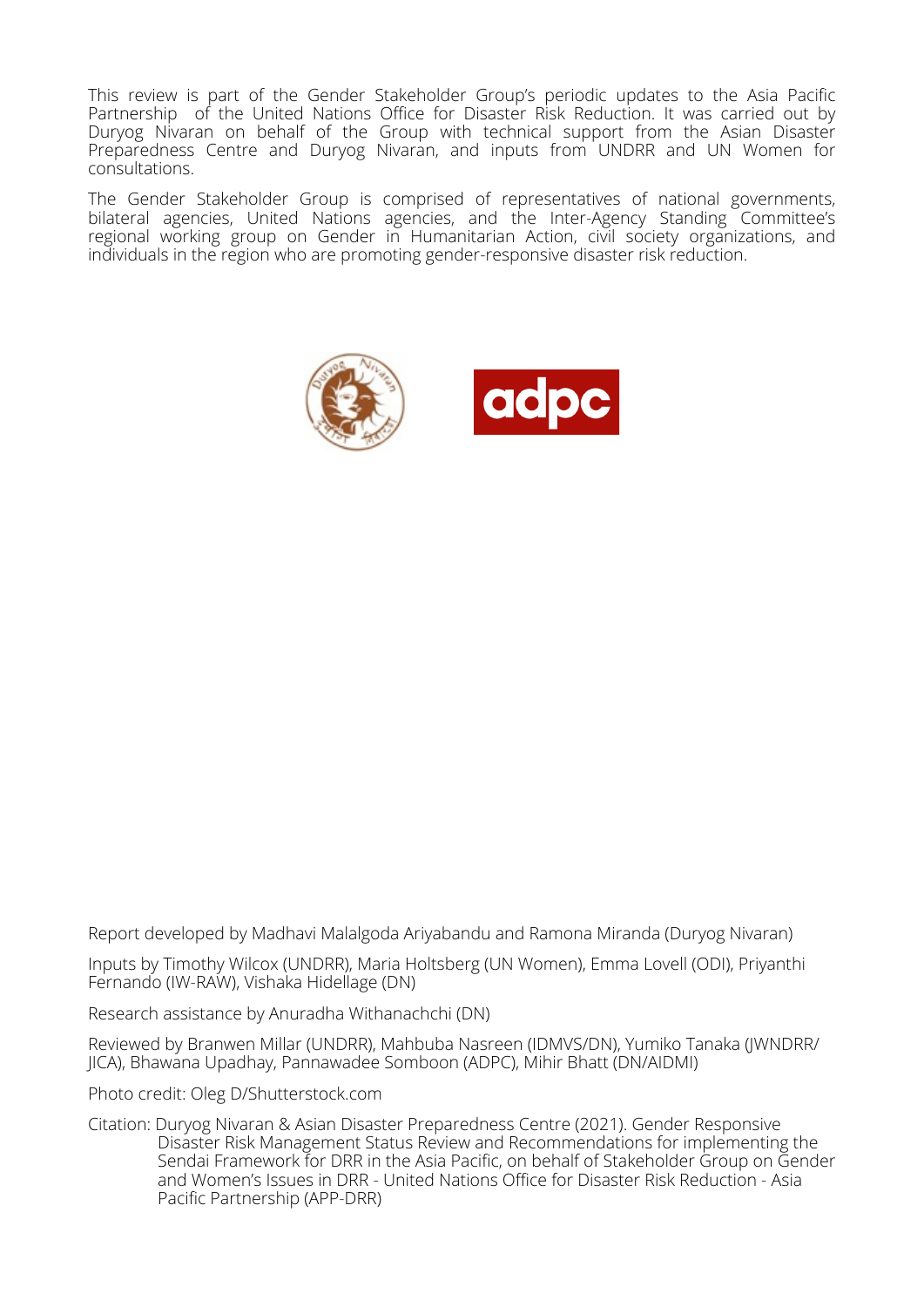# **Contents**

| <b>Abbreviations</b>                                                                       | ii |
|--------------------------------------------------------------------------------------------|----|
| <b>Executive Summary</b>                                                                   | 1  |
| <b>1. Introduction and Context</b>                                                         | 4  |
| 1.1 Commitments to Gender Equality and Women's Empowerment in DRR                          | 4  |
| 1.2 Asia Plan for Implementing the Sendai Framework for DRR                                | 6  |
| 2. Purpose and Objectives of the Status Review                                             | 8  |
| 2.1 Methodology                                                                            | 8  |
| 2.2 Limitations                                                                            | 10 |
| 3. Gender in Disaster Risk Management: Implementation Issues                               | 11 |
| 3.1 Review of DRM Strategies for Gender Inclusion                                          | 11 |
| 3.2 Review of the Statements Made at the AMCDRR 2018 and the GPDRR 2019                    | 12 |
| 3.3 Review of National Strategies on Women and Development                                 | 13 |
| 3.4 Review of Recent Literature                                                            | 14 |
| 3.5. Experience and Challenges Faced by Governments                                        | 17 |
| <b>4. Conclusions</b>                                                                      | 27 |
| 5. Recommendations for Gender-Responsive Implementation<br>of the Sendai Framework for DRR | 32 |
| <b>References</b>                                                                          | 42 |
| <b>Annexures</b>                                                                           | 44 |
| Annex 1: Online Questionnaire                                                              | 44 |
| Annex 2: Governments Participating in Consultations                                        | 49 |
| Annex 3: Types of Data Required by Governments for Effective DRM Planning                  | 50 |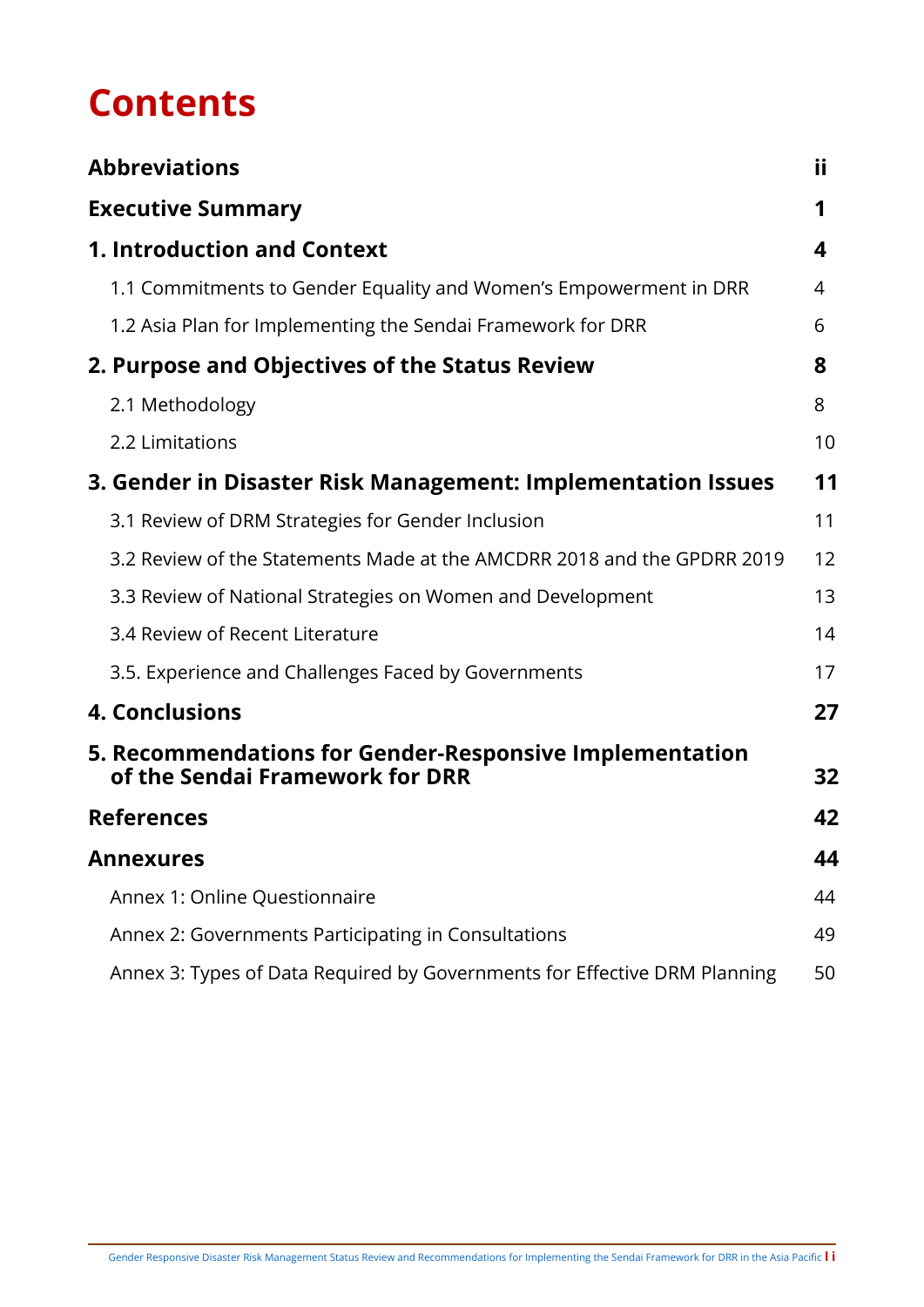# <span id="page-3-0"></span>**Abbreviations**

| ADB            | Asian Development Bank                                                             |
|----------------|------------------------------------------------------------------------------------|
| <b>ANDMA</b>   | Afghanistan National Disaster Management Authority                                 |
| <b>APDIM</b>   | Asian and Pacific Centre for the Development of Disaster Information<br>Management |
| <b>APMCDRR</b> | Asia Pacific Ministerial Conference for Disaster Risk Reduction                    |
| <b>APPDRR</b>  | Asia-Pacific Partnership for Disaster Risk Reduction                               |
| <b>ARP</b>     | Asia Regional Plan of Action                                                       |
| <b>ASDRR</b>   | Afghanistan Strategy for Disaster Risk Reduction                                   |
| <b>CBDRM</b>   | Community-based Disaster Risk Management                                           |
| CEDAW          | Convention on the Elimination of All Forms of Discrimination against Women         |
| <b>CCA</b>     | Climate Change Agency                                                              |
| COVID-19       | Coronavirus disease-19                                                             |
| <b>DDPM</b>    | Department of Disaster Prevention and Mitigation, Ministry of Interior, Thailand   |
| <b>DRM</b>     | Disaster Risk Management                                                           |
| <b>DRR</b>     | Disaster Risk Reduction                                                            |
| EWS            | Early Warning Systems                                                              |
| GBV            | Gender-Based Violence                                                              |
| <b>GESI</b>    | Gender Equality and Social Inclusion                                               |
| <b>GPDRR</b>   | Global Platform for Disaster Risk Reduction                                        |
| <b>GSHG</b>    | Stakeholder Group for Gender and Women's Issues in DRR                             |
| <b>HEAT</b>    | Household Emergency Assessment Tool                                                |
| <b>HFA</b>     | Hyogo Framework for Action                                                         |
| <b>HRV</b>     | Hazard, Risk, and Vulnerability                                                    |
| <b>HRVA</b>    | Hazard, Risk, and Vulnerability Assessments                                        |
| <b>IDNDR</b>   | International Decade for Natural Disaster Reduction 1990-2000                      |
| <b>IEC</b>     | Information, Education and Communication                                           |
| ILO            | International Labour Organization                                                  |
| JICA           | Japan International Cooperation Agency                                             |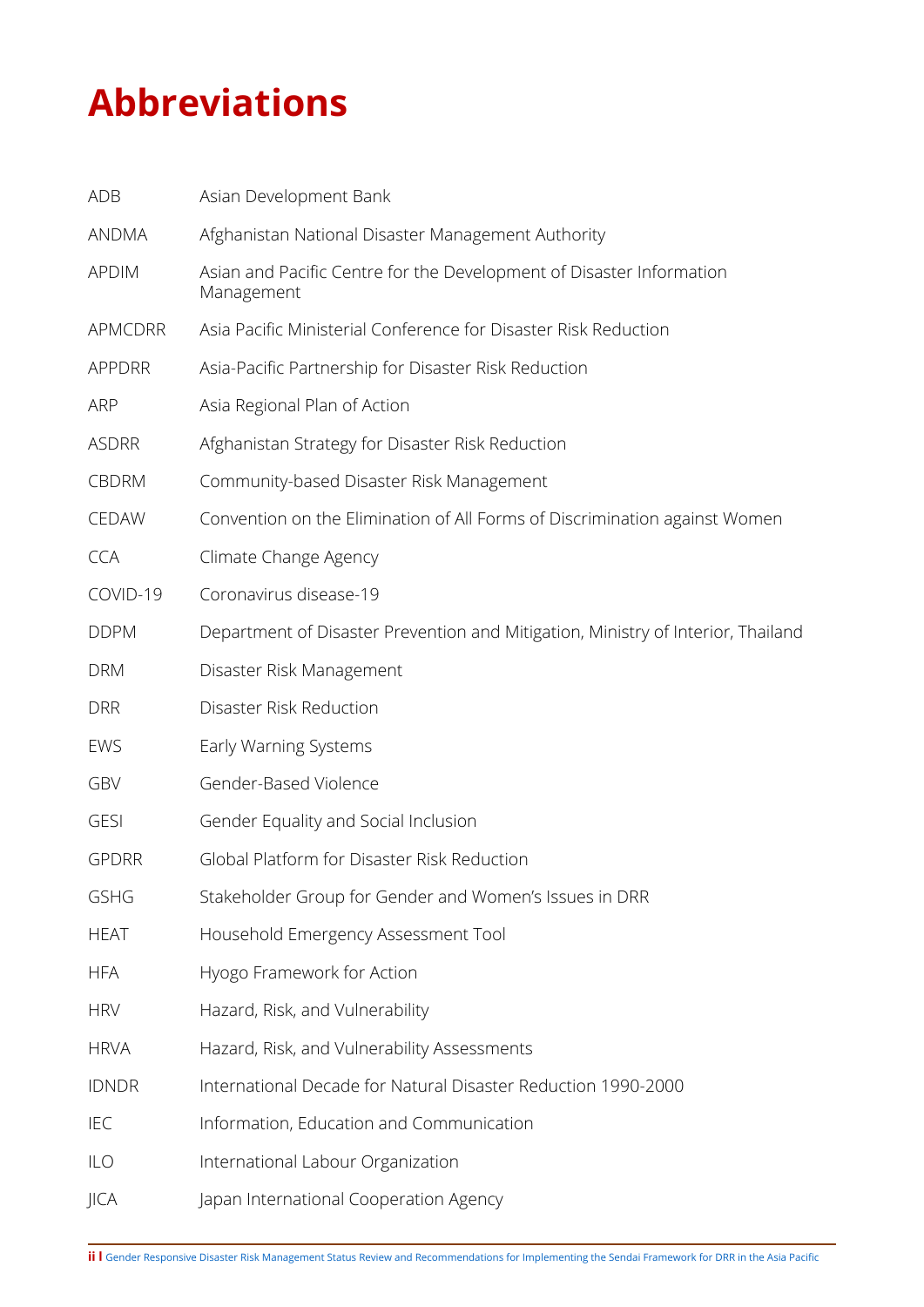| <b>LGBTQIA</b> | Lesbian, Gay, Bisexual, Transgender, Queer and/or Questioning, Intersex, and<br>Asexual and/or Ally |
|----------------|-----------------------------------------------------------------------------------------------------|
| <b>NDC</b>     | Nationally Determined Contributions                                                                 |
| <b>NDMI</b>    | National Disaster Management Institute                                                              |
| <b>NDMO</b>    | National Disaster Management Office                                                                 |
| ODI            | Overseas Development Institute                                                                      |
| <b>PDNA</b>    | Post-Disaster Needs Assessment                                                                      |
| PNG            | Papua New Guinea                                                                                    |
| <b>SADD</b>    | Sex and Age Disaggregated Data                                                                      |
| SADDD          | Sex, Age and Disability Disaggregated Data                                                          |
| <b>SDGs</b>    | Sustainable Development Goals                                                                       |
| <b>SEI</b>     | Stockholm Environmental Institute                                                                   |
| <b>SRH</b>     | Sexual and Reproductive Health                                                                      |
| <b>SRHR</b>    | Sexual and Reproductive Health and Rights                                                           |
| UN             | <b>United Nations</b>                                                                               |
| <b>UNDRR</b>   | United Nations Office for Disaster Risk Reduction                                                   |
| <b>UNISDR</b>  | United Nations International Strategy for Disaster Risk Reduction, now UNDRR                        |
| <b>UNFPA</b>   | United Nations Population Fund                                                                      |
| <b>WIN-DRR</b> | Women's International Network on Disaster Risk Reduction                                            |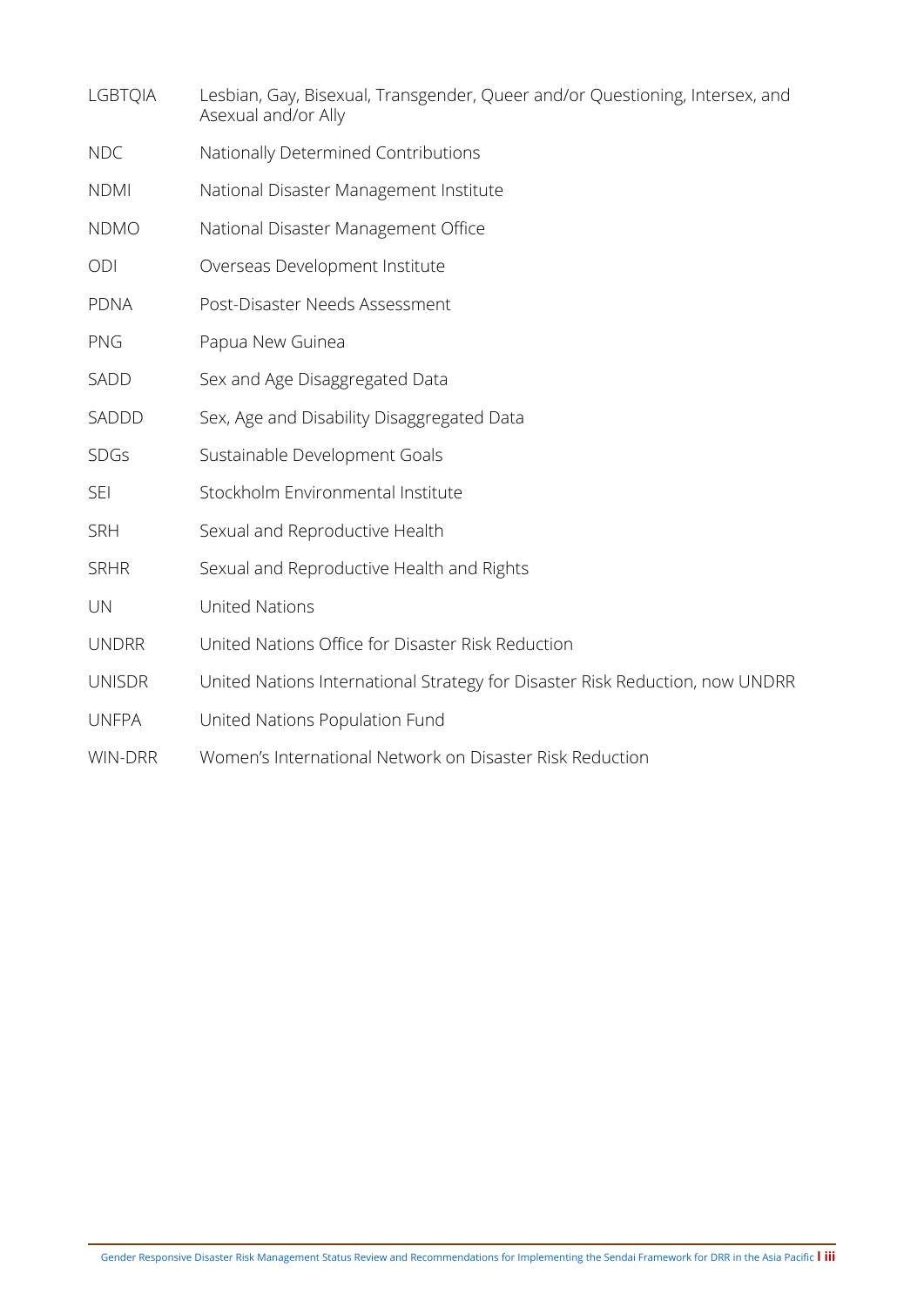# <span id="page-5-0"></span>**Executive Summary**

The purpose of this document is to serve as a chief form of guidance towards the implementation of the Sendai Framework for Disaster Risk Reduction in the Asia Pacific region in a gender-responsive and socially inclusive manner by providing key action points. The considerations expressed in this report also contribute to the mid-term review of the Sendai Framework.

This assessment is based on a review of the Asia-Pacific Action Plan 2016-2018 for gender-responsive implementation, an online questionnaire survey with the governments in the Asia Pacific region, online consultations with the governments and stakeholders to supplement the questionnaire survey, and a review of secondary sources of literature.

In many societies in the Asia-Pacific, prevailing social, economic, and political relations result in girls and women being systematically disadvantaged and discriminated against. Social systems are guided by patriarchal values, so are the institutional and legal systems.

The overall lower social status of women and girls gives them fewer choices for education, employment, ownership, access, and control of productive assets. Due to these gender-based asymmetries, women have fewer opportunities for participation in the formal economy. Their contribution to family and economy often remains unrecognized and invisible; this excludes women from spaces within which they can contribute their skills and experiences to influence planning and strategic decision-making.

Women's rights, gender-based issues, and women's role in development have received great importance at global conventions, within development frameworks, and through agreements, starting with the Universal Declaration of Human Rights of 1948. Major commitments to ensure women's rights and gender equality are the 1979 Convention on the Elimination of All Forms of Discrimination against Women, the Beijing Declaration and Platform for Action and UN Security Council Resolution 1325(2000). Further, 'To promote gender equality and empower women' was one of the eight Millennium Development Goals (United Nations, 2000), and the 2030 Agenda for Sustainable Development has committed to 'Achieve gender equality and empower all women and girls' (SDG 5).

The main mandated national institutional mechanisms leading gender equality and women's empowerment issues are the ministries for Gender/Women and Development and other line ministries such as National Development Planning.

Gender issues in disaster contexts were brought to light during the International Decade for Natural Disaster Reduction (IDNDR). The Yokohama Strategy and the Plan of Action for a Safer World (United Nations, 1994), called for 'stimulating community involvement and empowerment of women at all stages of disaster management, which is an essential precondition for reducing vulnerabilities of communities to natural disasters'. The Hyogo Framework for Action: Building the Resilience of Nations and Communities to Disasters 2005-15 (HFA) recognizes that women and men are differently at risk from disasters and that their vulnerabilities differ; that women and men are equipped with different skills and capacities for disaster risk reduction.

The Sendai Framework for Disaster Risk Reduction 2015-2030 signals a turning point by recognizing women's indispensable role in disaster preparedness, management, response and recovery, and the need for women's empowerment to enable and strengthen their role. It states that women and their participation are critical to effectively managing disaster risk and designing, resourcing and implementing gender-sensitive disaster risk reduction policies, plans and programmes; and adequate capacity building measures need to be taken to empower women for preparedness as well as build their capacity for alternate livelihood means in post-disaster situations (UNDRR, 2015).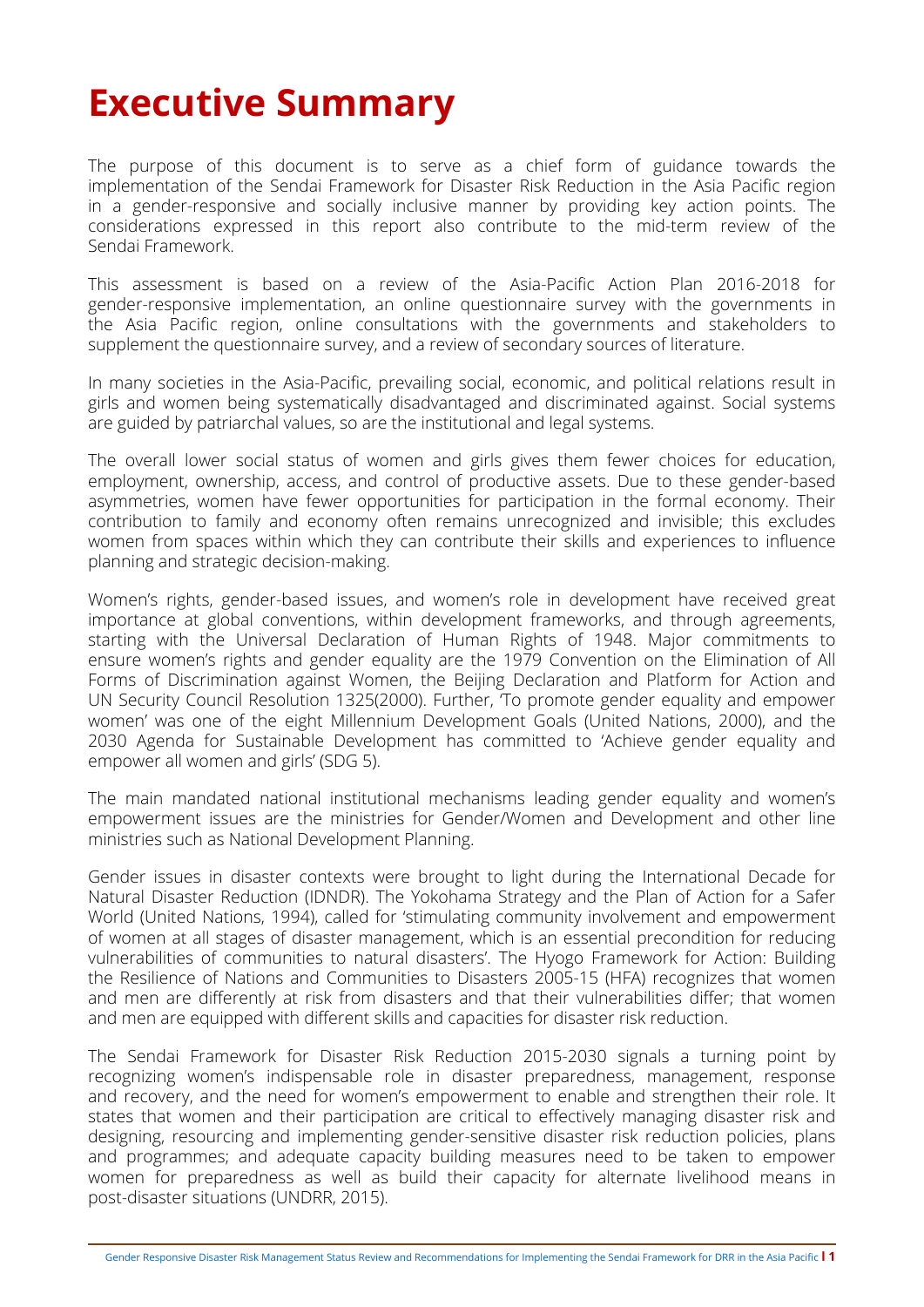The CEDAW General Recommendation No. 37 on 'Gender-related dimensions of disaster risk reduction in the context of climate change' was endorsed in 2018, in consideration of the IPCC Fifth Assessment Report of the Intergovernmental Panel on Climate Change (IPCC, 2013). It is complementary to the recommendations of the Sendai Framework for DRR. It deliberates general principles of the CEDAW Convention applicable to disaster risk reduction and climate change, and substantiates that women, girls, men, and boys are affected differently by climate change and disasters, with many women and girls experiencing greater risks, burdens, and impacts.

However, despite decades of discussion, recommendations, and guidance through global, regional, and national interventions, gender considerations in disasters have not entered governance mechanisms in any significant manner, beyond plans on paper.

DRM institutional mechanisms such as National Disaster Management Offices (NDMOs), as the Focal Points of the Sendai Framework, are assumed to have the core mandate/main responsibility to lead on gender-responsive DRM.

Gender inequalities in disasters reflect the absence or the lack of social, economic, political, and legal rights and opportunities for women and girls in society at large. Both extensive and intensive disasters manifest conditions of heightened vulnerability, undermined capacities, exposure to sexual and gender-based violence, and difficulties in accessing health and other basic services, representing a subset of gender-based inequalities specific to disaster contexts.

The COVID-19 pandemic further demonstrated the 'non-disaster' aspects of gender inequalities that are accentuated during disasters, leading to the heightened vulnerability of women. This comes about by means of a loss of employment, intensified unpaid caregiving roles, gender-based violence(GBV), sexual and reproductive health (SRH) issues, and the necessity of the engagement of multiple agencies to tackle these issues. More specifically, the COVID-19 pandemic highlighted the need to address prevailing gender-based inequalities while tackling gender issues specific to disaster contexts, simultaneously.

As gender-based issues that occur in disasters are a subset of a broader gamut of gender inequalities, NDMOs are not in a position to address them in full independently or bear the sole responsibility for them; nor do they have the capacity to do so.

The root causes of gender inequalities are captured in development frameworks such as SDGs, CEDAW etc., while the Sendai Framework, Paris Agreement for Climate Change and the CEDAW General Recommendation No. 37 calls for attention to the gender considerations specific to disaster and climate risk.

The limited progress seen in gender equality and women's empowerment in disaster risk management policies, practices, and outcomes could be partly due to this unrealistic expectation of DRM focal institutions, which they do not have the knowledge or capacity to fulfill.

The Guidance Note asserts that gender responsive DRM is a responsibility of (and requires) coordinated efforts of multiple institutions, mainly the focal institutions for women and development, planning, and finance and disaster risk management. The specific ''subset of gender issues'' that emanate in disasters can be addressed by building on the status of gender equality and women's empowerment; and by drawing focused and well-coordinated actions towards disaster preparedness, response and recovery stages, as captured in Figure 1

As indicated in Figure 1, turning gender and social inclusion commitments in DRM into action requires coordinated inputs and implementation from a range of national and sub-national institutions beyond DRM institutions. The challenges expressed by the governments for the limited progress achieved in gender and social inclusion in DRM confirm this.

.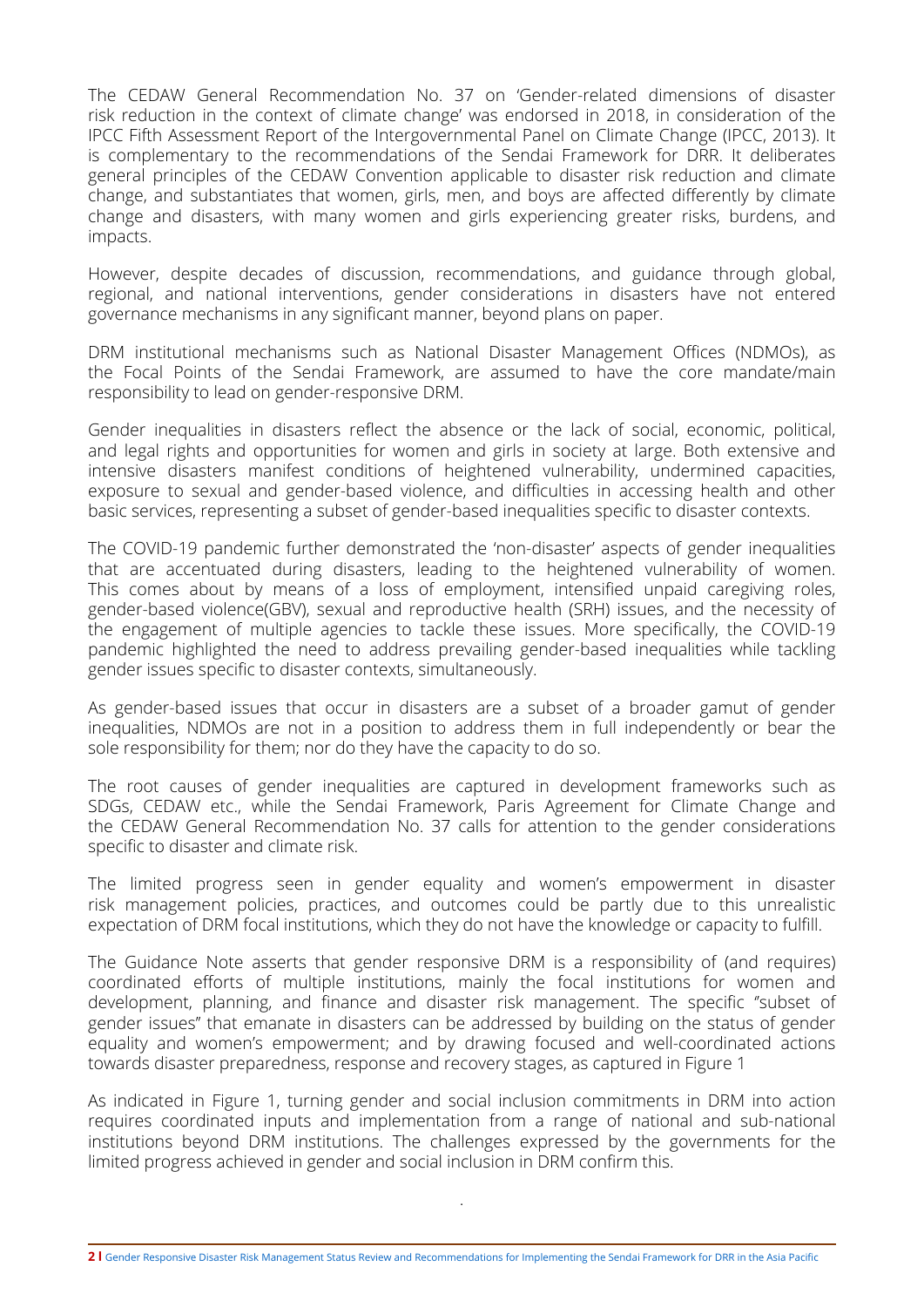

*Figure 1: Interlinkages between Mainstream Development and Gender Responsive DRM*

The recommended actions for gender-responsive implementation of the Sendai Framework for DRR, therefore, identify a variety of government entities mandated and responsible for an interconnected flow of actions to achieve expected outcomes of gender responsiveness.

The Guidance Note has mapped the roles and responsibilities of such key institutions (besides the DRM institutions), whose engagement and coordinated actions are required to address gender issues in DRM effectively.

The mapping highlights core actions within the scope of the DRM focal institutions, as well as the required functions by women and development and national development institutions, and the coordination and cooperation between them.

The mapping also highlights that gender and women's issues that occur in the disaster and climate change context (which has been in discussion over several decades), largely remain outside the scope of the work of mainstream women's development institutions.

The functions of DRM focal institutions should be enabled by the relevant institutions, such as by providing awareness and capacity (by Women and Development entities), and adequate resources (by national budget/national and sub-national planning entities). Removing barriers to institutional disconnect and making these institutional connections and coordination mechanisms more direct and functional are key to enable turning the commitments by the DRM focal institutions on gender equality and social inclusion into implementation.

The underlying premise needs to change to one where there is greater clarity on roles and responsibilities, the core mandate and expectations of DRM focal institutions, as well as the responsibilities of national and provincial development institutions, and Women's institutions to enable the effective realization of the Sendai Framework outcomes on gender equality and women's empowerment and leadership.

This way, gender equality and social inclusion outcomes in DRM become co-benefits of the broader gender equality and development commitments of governments through national development priorities, SDGs, and the commitments to the CEDAW, as depicted in Figure 1.

A set of recommendations and some targets are proposed in Table 2, based on consultations and the mapping exercise. These aim to supplement and support the gender-responsive implementation of the Sendai Framework, with an immediate focus on the Asia-Pacific Plan of Action 2021-24

Gender Responsive Disaster Risk Management Status Review and Recommendations for Implementing the Sendai Framework for DRR in the Asia Pacific **l 3**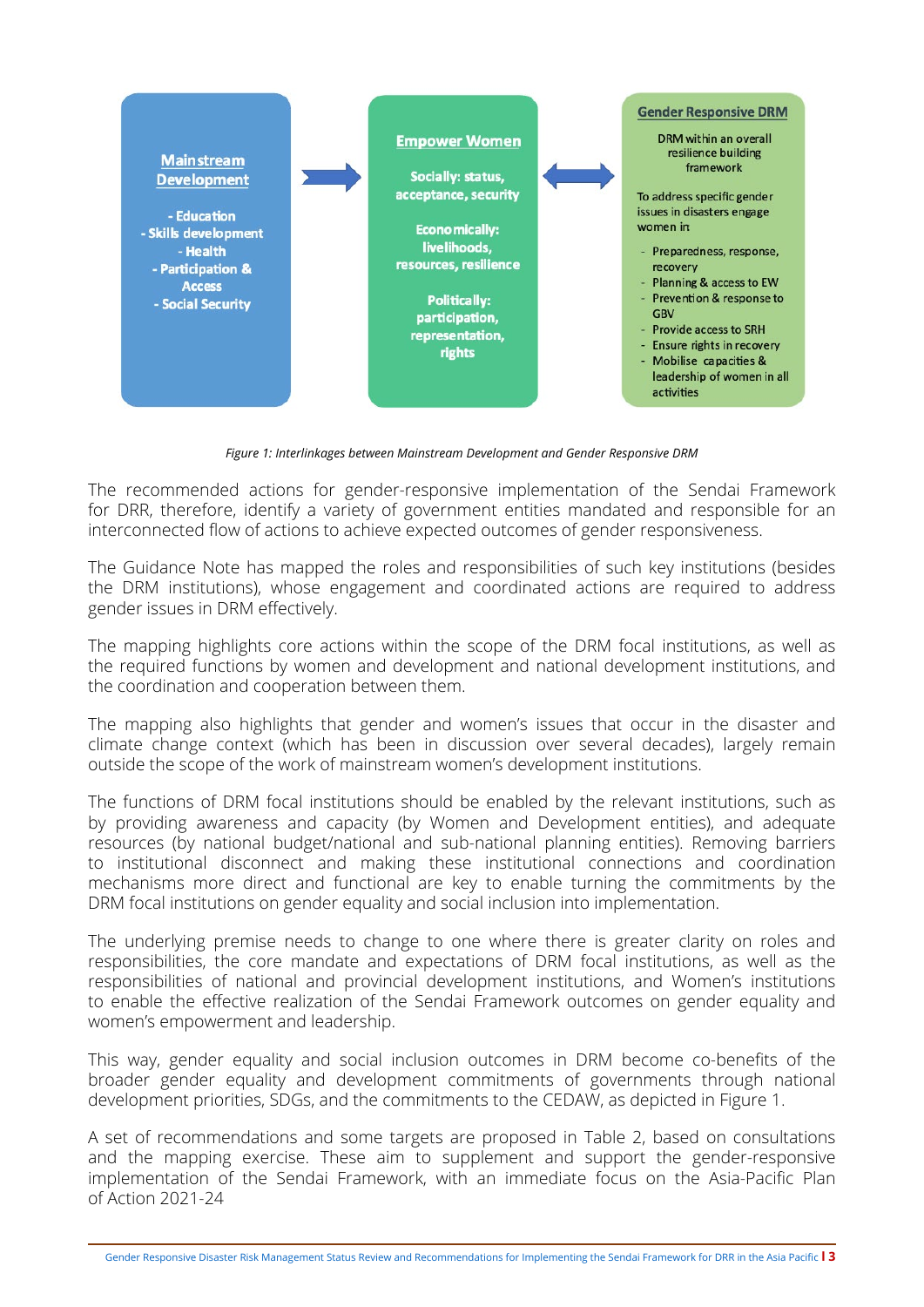# <span id="page-8-0"></span>**1. Introduction and Context**

In many societies in the Asia-Pacific, prevailing social, economic, and political relations result in girls and women being systematically disadvantaged and discriminated against. Social systems are guided by patriarchal values, as are institutional and legal systems.

The overall lower social status of women and girls gives them fewer choices for education, employment, ownership, access, and control of productive assets such as land, equipment, capital and credit, and information. Due to these gender-based asymmetries, women in comparison to men have fewer opportunities for participation in the formal economy, and their contribution in providing unpaid care work or family labour often remains unrecognized and invisible. This excludes women from spaces to contribute their skills and experiences to influence planning and strategic decision-making. These limitations are further aggravated by societal restrictions to women's mobility and the prevalence of sexual and other forms of violence.

Gender-based inequalities in their totality lead to a complex status of vulnerability across all social and age categories of women, placing them at greater degrees of disaster risk. It is important to recognize women are not a homogenous group and that inequalities relating to, age race, class, disability, sexual orientation and gender identity, and other forms of differences can create very complex forms of vulnerability, especially, when combined with the overall status |of subordination. As institutional reviews over the years have shown, the formal disaster management mechanisms do not recognize gender-based inequalities and differences, they are not geared to identify and address gender-based issues, to actively engage women in planning, in providing women with access to early warning and other information. These gaps implicate on women's own preparedness and survival and that of their family, and on their ability to protect livelihoods and productive assets.

Women's rights, gender-based issues and women's role in development have received high importance in global conventions, development frameworks and agreements starting with the Universal Declaration of Human Rights of 1948 (United Nations, 1948). Commitments to ensure women's rights and gender equality are embedded in the 1979 Convention on the Elimination of All Forms of Discrimination against Women (United Nations, 1979) and the Beijing Declaration and Platform for Action and UN Security Council Resolution 1325 (2000). '(United Nations, 1995). Consequently, ensuring substantive equality between women and men in disaster settings, particularly, those "affected by climate change and disasters, including extreme weather events such as floods and hurricanes, as well as slow-onset phenomena, such as the melting of polar ice caps and glaciers, drought and sea-level rise" was highlighted by the General Recommendation No. 37 to the CEDAW in 2018 (United Nations, 2018). To promote gender equality and empower women' was one of the eight Millennium Development Goals (United Nations, 2000). The 2030 Agenda for Sustainable Development has committed to 'Achieve gender equality and empower all women and girls' (SDG 5 5). The UN ECOSOC has identified the priority theme for the 66<sup>th</sup> session of the UN Commission on the Status of Women (CSW) in March 2022 will be "Achieving gender equality and the empowerment of all women and girls in the context of climate change, environmental and disaster risk reduction policies and programmes" (United Nations, 2015).

## **1.1 Commitments to Gender Equality and Women's Empowerment in DRR**

The need to address gender issues in disaster management was brought into attention in the International Decade for Natural Disaster Reduction 1990-2000 (IDNDR) (United Nations, 1989). The Yokohama Strategy and the Plan of Action for a Safer World (United Nation, 1994), in the mid-term of IDNDR called for 'stimulating community involvement and empowerment of women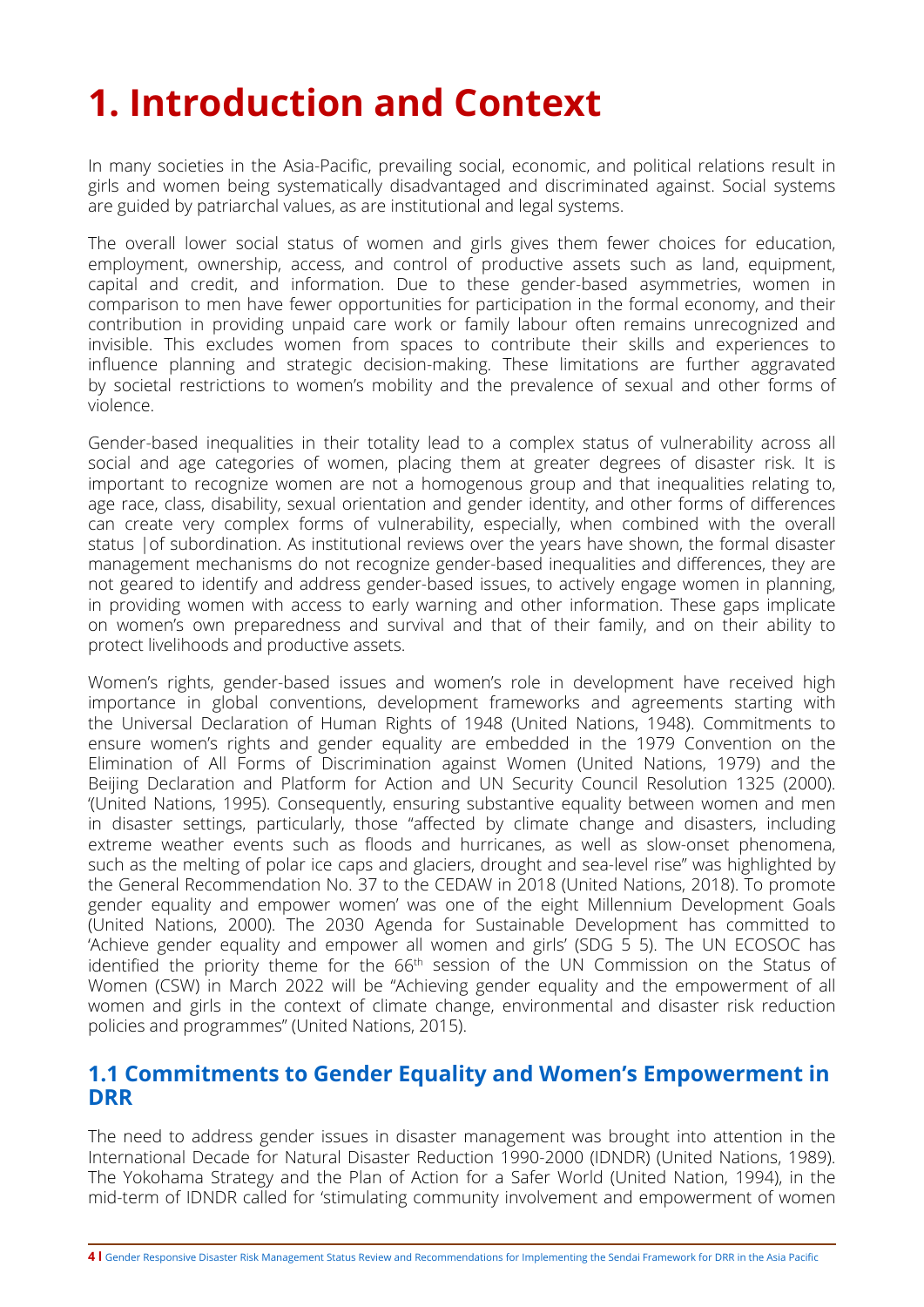at all stages of disaster management, which is an essential precondition for reducing vulnerabilities of communities to natural disasters'.

## **Box 1: Sendai Framework Recommendations on Gender and Inclusion**

- A gender, age, disability and cultural perspective in all policies and practices; and the promotion of women and youth leadership;
- A multi-hazard approach and inclusive risk-informed decision-making based on the open exchange and dissemination of disaggregated data, including by sex, age and disability;
- Use and strengthen baseline and periodically assess disaster risks, vulnerability, capacity, exposure, hazard characteristics and their possible sequential effects
- Apply risk information in all its dimensions of vulnerability, capacity and exposure of persons, communities, countries and assets, as well as hazard characteristics, to develop and implement disaster risk reduction policies;
- Enhance collaboration among people at the local level to disseminate disaster risk information through the involvement of community-based organizations and nongovernmental organizations.
- Strengthen the design and implementation of inclusive policies and social safety net mechanisms, including through community involvement, integrated with livelihood enhancement programmes, and access to basic health care services, including maternal, newborn and child health, sexual and reproductive health, food security and nutrition, housing and education, towards the eradication of poverty, to find durable solutions in the post disaster phase and to empower and assist people disproportionately affected by disasters;
- Invest in, develop, maintain and strengthen people-centred multi-hazard, multisectoral forecasting and early warning systems, disaster risk and emergency communications mechanisms, social technologies and hazard-monitoring telecommunications systems. Develop such systems through a participatory process. Tailor them to the needs of users, including social and cultural requirements, in particular gender.
- Women and their participation are critical to effectively managing disaster risk and designing, resourcing and implementing gender-sensitive disaster risk reduction policies, plans and programmes; and adequate capacity building measures need to be taken to empower women for preparedness as well as build their capacity for alternate livelihood means in post-disaster situations.

The Hyogo Framework for Action: Building the Resilience of Nations and Communities to Disasters 2005-15 (HFA) identified disasters as a development issue and underlined integration of disaster risk reduction (DRR) in all development actions. The HFA recognizes that women and men are differently at risk from disasters and that their vulnerabilities differ; that women and men are equipped with different skills and capacities for disaster risk reduction. HFA underscores gender integration as a core factor and a cross-cutting issues in its implementation and specifies: 'A gender perspective should be integrated into all disaster risk management policies, plans and decision-making processes, including those related to risk assessment, early warning, information management, and education and training (United Nations/UNISDR, 2005).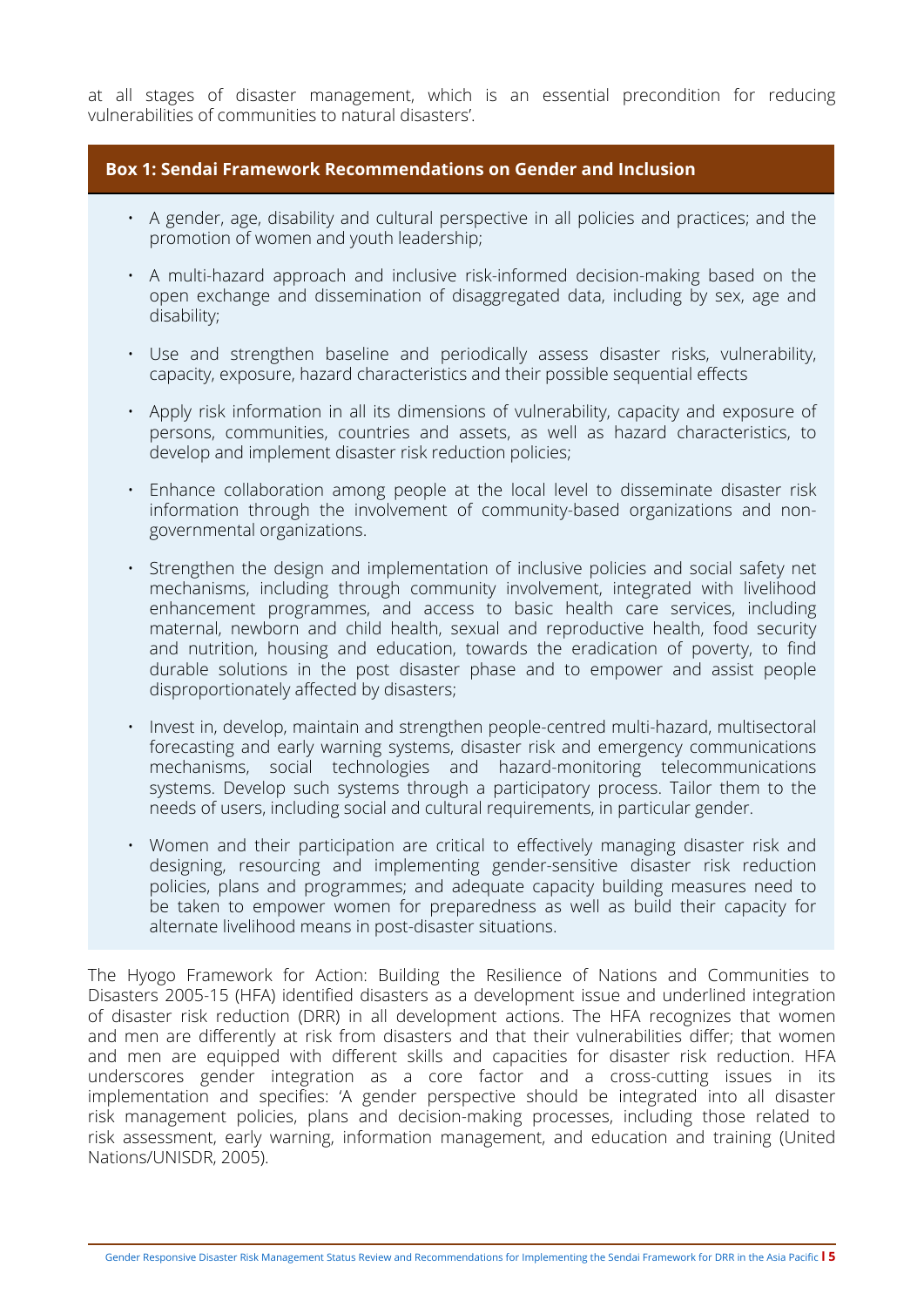<span id="page-10-0"></span>The Sendai Framework for Disaster Risk Reduction 2015-2030 signals a turning point by recognizing women's indispensable role in disaster preparedness, management, response and recovery, and the need for women's empowerment to enable and strengthen their role. It states that women and their participation are critical to effectively managing disaster risk and designing, resourcing, and implementing gender-sensitive disaster risk reduction policies, plans and programmes; and adequate capacity building measures need to be taken to empower women for preparedness as well as build their capacity for alternate livelihood means in post-disaster situations" (United Nations/UNISDR, 2015).

The CEDAW General Recommendation No. 37 on 'Gender-related dimensions of disaster risk reduction in the context of climate change' was endorsed in 2018 in consideration of the IPCC Fifth Assessment Report of the Intergovernmental Panel on Climate Change (IPCC, 2013) and is complementary to the recommendations of the Sendai Framework for DRR. It affirms that climate change is exacerbating the risks and impact of disasters globally by increasing the frequency and severity of weather and climate hazards, which heightens the vulnerability of communities to these hazards, and underscores the need to address the pre- existing gender inequalities.

It deliberates general principles of the CEDAW Convention applicable to disaster risk reduction and climate change, and substantiates those women, girls, men and boys are affected differently by climate change and disasters, with many women and girls experiencing greater risks, burdens and impacts. Taking into consideration that situations of crisis exacerbate pre-existing gender inequalities and compound intersecting forms of discrimination, it contains a set of specific recommendations for consideration in all climate actions.

There are several other international agreements and declarations that also include and support gender and social inclusion aspects of DRM.

## **1.2 Asia Plan for Implementing the Sendai Framework for DRR**

The first Asia Regional Plan developed for Implementation of the Sendai Framework for Disaster Risk Reduction 2015-2030 provided a broad policy direction to guide implementation of the Sendai Framework, a long-term road map with a set of defined chronological milestones, and a two-year Action Plan with specific activities to be implemented during 2017-2018 in the Asia- Pacific region (UNISDR, 2016). A review conducted of the 2017-2018 Action Plan showed limited progress in gender responsive implementation, and identified several constraints leading to these limitations (UNDRR Asia Partnership, 2018). The 2018-2020 Action Plan was launched at the APMCDRR in Mongolia and the 'Asia-Pacific Action Plan 2021-2024 for the implementation of the Sendai Framework for Disaster Risk Reduction' is currently under preparation.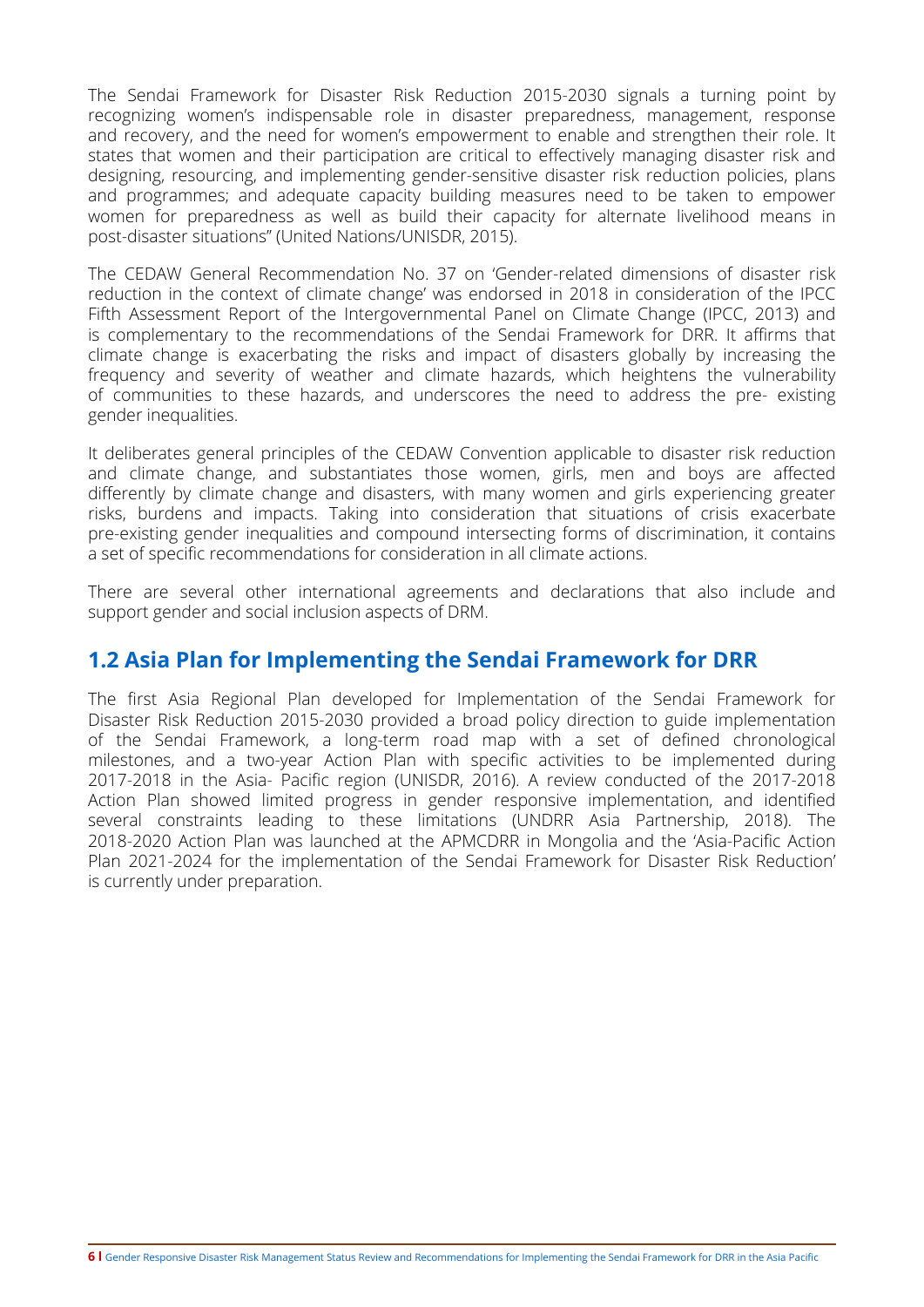## **Box 2: Conclusions of 2018 Status Assessment**

- Awareness of gender and social inclusion in DRM among key government officials is limited
- Interventions are not geared towards addressing structural issues, underlying risk factors, and root causes of disproportionate impact of disasters.
- Systems and capacities for systematic collection, analysis and use of sex, age and disability disaggregated data for effective planning, implementation and monitoring of progress are not in place.
- Efforts to build coherence and strengthen coordination between disaster risk reduction, SDGs and climate change planning and implementation are limited.
- There is continued focus on vulnerability and on servicing disproportionately affected groups instead of capacitating and empowering.
- Ongoing interventions for gender and social inclusion are uncoordinated and lack strategic direction.

*Source: United Nations Office for Disaster Risk Reduction Asia Partnership (IAP Stakeholder Group on Gender Issues: Duryog Nivaran, UN Women & ADPC): Progress Review and the Way Forward: Gender Equality and Social Inclusion in Implementing the Sendai Framework for Disaster Risk Reduction in Asia, 2018.*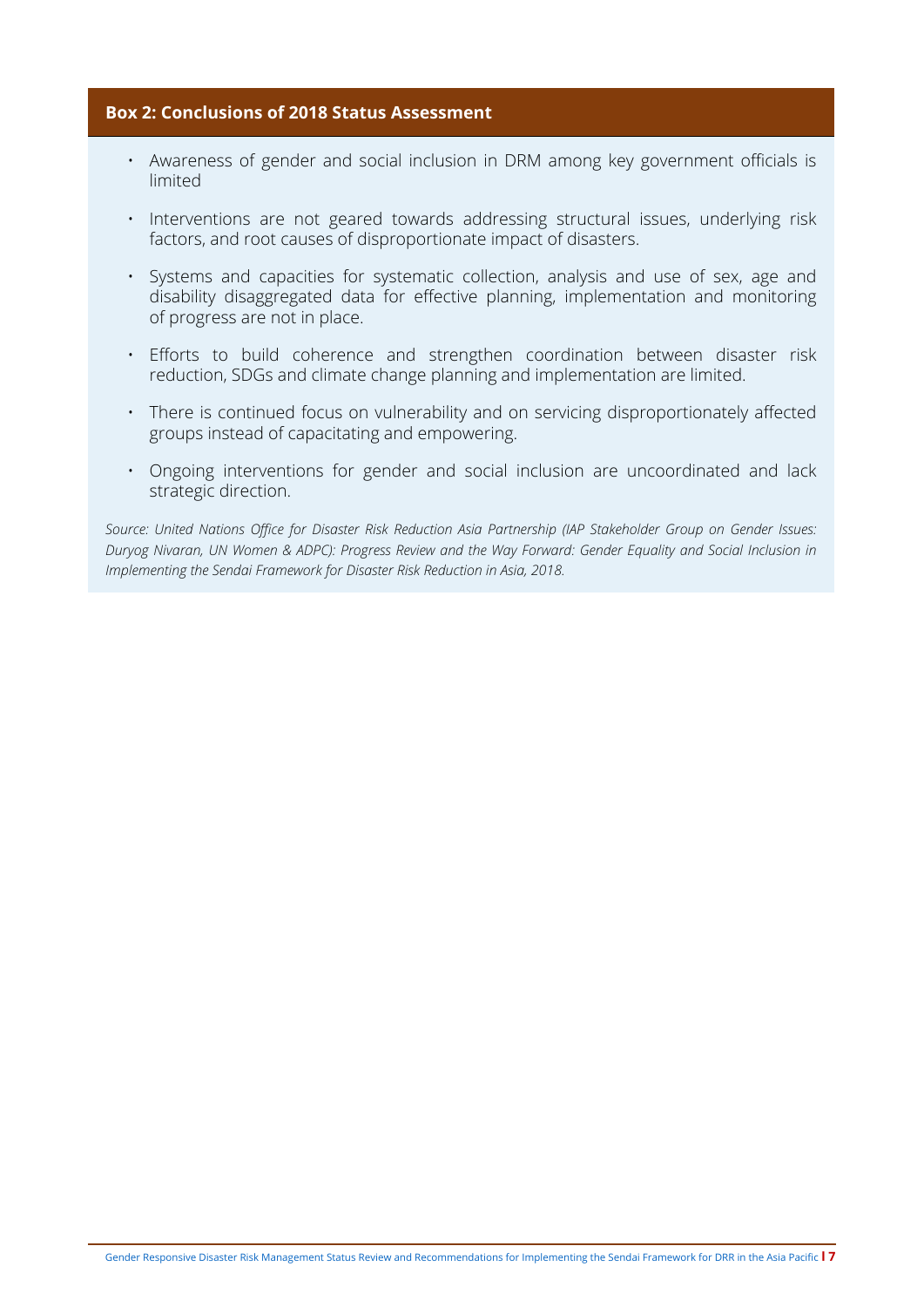# <span id="page-12-0"></span>**2. Purpose and Objectives of the Status Review**

This review aims to:

- support gender-inclusive implementation of the Sendai Framework for DRR, providing key action points to facilitate incorporating a gender analysis into policy and practice
- contribute towards the mid-term review (2022) of the Sendai Framework for DRR
- develop the main substantive guidance document to inform and ensure the planning process and organization of the Asia Pacific Ministerial Conference for DRR (APMCDRR) and its outcome documents are gender inclusive
- serve as a main guidance for developing and implementing a gender-responsive and socially inclusive Asia-Pacific Action Plan 2021-2024 for the implementation of the Sendai Framework for Disaster Risk Reduction

## **2.1 Methodology**

The following problem statement and framework of analysis and research questions served as the basis for the gathering and analysis of information.

## *Problem statement and research questions*

Inadequate progress in addressing gender and women's issues in the implementation of the guidance and recommendations of the Sendai Framework for Disaster Risk Reduction.

## *Framework of analysis*

Gender equality refers to the "equal rights, responsibilities and opportunities of women and men and girls and boys. Gender equality implies that the interests, needs and priorities of both women and men are taken into consideration, recognizing the diversity of different groups of women and men. Equality between women and men is seen both as a human rights issue and as a precondition for, and indicator of, sustainable people-centered development"1 .

Within the overall development context, gender inequalities manifest in a number of ways including social (subordinated status in society, subject to sexual and gender based violence, inadequate access to education and health, including sexual and reproductive health and rights, restricted mobility); economic (limited livelihood choices and security, and access to production resources); political (limited participation in planning and decision making, poor institutional representation); and legal (right to safety, access to information and services etc.). These are underlying core issues envisioned in the international instrument - CEDAW and respective national government strategies for women and development. The main mandated institutions leading the issues include national machineries for promoting gender equality, such as ministries for Gender/Women and Development and other line ministries such as National Development Planning.

Gender inequalities in disasters reflect the absence or the lack of social, economic, political and legal rights and opportunities, discussed above. Heightened vulnerability, undermined capacities, exposure to sexual and gender based violence, and difficulties in accessing health and other basic services that are commonplace both in extensive and intensive disasters, all represent a subset of gender-based inequalities prevalent in society. The COVID-19 pandemic

<sup>1</sup> UN Women (https://www.un.org/womenwatch/osagi/conceptsandefinitions.htm)

**<sup>8</sup> l** Gender Responsive Disaster Risk Management Status Review and Recommendations for Implementing the Sendai Framework for DRR in the Asia Pacific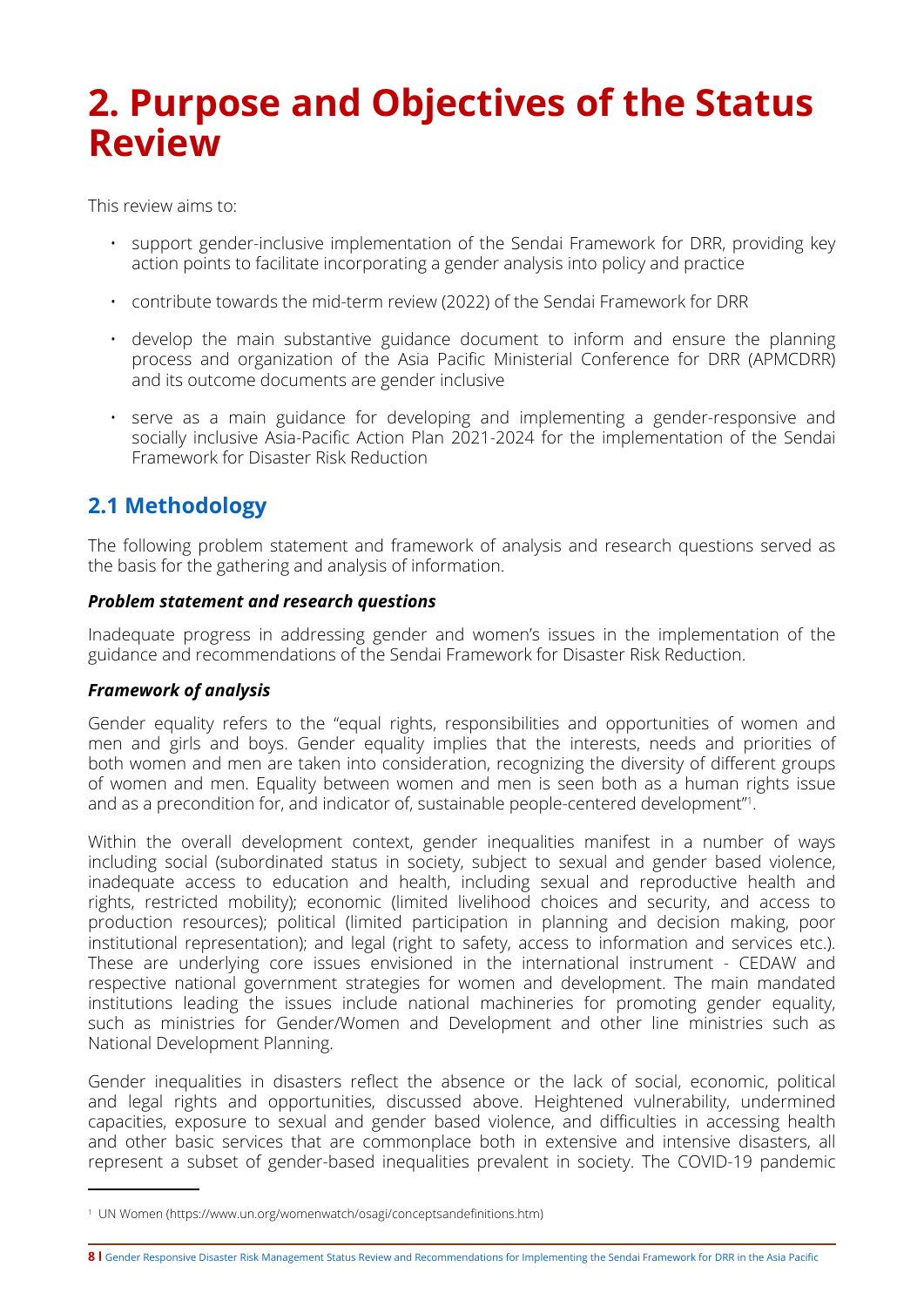demonstrated the ways in which gender inequalities manifest in disasters, bringing attention to a broad range of stakeholders beyond DRM institutions.

The Sendai Framework (Box 1) provides a foundation with which gender equality and women's empowerment can be incorporated into disaster risk reduction in a systematic manner. Government DRM mechanisms such as National Disaster Management Offices (NDMOs), as the Focal Points of the Sendai Framework, are assumed to have the core mandate to lead on these. Yet, despite decades of discussion, recommendations, and guidance through global, regional and national interventions, gender considerations in disasters have not entered governance mechanisms in any significant manner, beyond plans on paper.

Gender-based issues emanating in disasters being a subset of a broader gamut of gender inequality, NDMOs are not in a position to address them in full, independently or bear the sole responsibility, nor do they have the capacity to do so. The root causes of such inequalities are captured in development frameworks such as SDGs, CEDAW etc. while the Sendai Framework, Paris Agreement for Climate Change and the CEDAW General Recommendation No. 37 calls for attention to address the gender considerations that are prevalent in society, which get exposed and exacerbated in disasters.

The limited progress seen in gender equality and women's empowerment in disaster risk management practices and outcomes could partly be due to this unrealistic expectation of DRM focal institutions.

The COVID-19 pandemic clearly demonstrated the 'non disaster' aspects of gender inequalities that gets accentuated in disasters leading to heightened vulnerabilities of women. The prolonged lockdowns/travel restrictions meant challenges for both women and men, loss of livelihoods being one. However due to pre-existing gender based economic, social and institutional disparities and gender identities, negative impacts fall disproportionately on women and girls across all social and age groups. Women remain at the bottom of the wage pyramid with little or no social protection. Those already in precarious employment, were pushed into worsened situations. Staying at home, made care arrangements more complex, and prevailing gender divisions of labour put added pressure on women. Incidence of domestic/intimate partner violence, suicide, maternal mortality also reportedly increased in many countries. These impacts are not temporary.

Ongoing and escalating effects of COVID-19 are compounded by extensive and intensive disasters resulting from natural hazards, exacerbating existing gender based inequalities in risk reduction and resilience. The pandemic has thus highlighted the necessity of the engagement of multiple agencies to tackle the issues. More specifically, the need for addressing prevailing gender-based inequalities parallel to tackling the subset of issues related to disasters.

#### *Research questions*

- i. To what extent are the gender issues in DRM integrated into the policies, strategic plans, and practices of the mainstream institutions mandated for gender equality and women's empowerment; and what aspects of gender equality and women's empowerment are prioritized at present in development and national strategies, as well as DRR strategies?
- ii. Why are NDMOs failing to address the recommendations in the Sendai Framework on gender and inclusion within their mandate?
- iii. What are the gender-based issues arising from COVID-19 pandemic (that are different to other hazards, including known epidemics)?
- iv. What are the added dimensions of inclusion of varying social groups (especially women and men in their diversity) in COVID-19 and similar epidemics/pandemics?
- v. What are the institutional aspects of DRM focal institutions connecting with public health institutions - specifically at the local level for awareness, prevention, and response?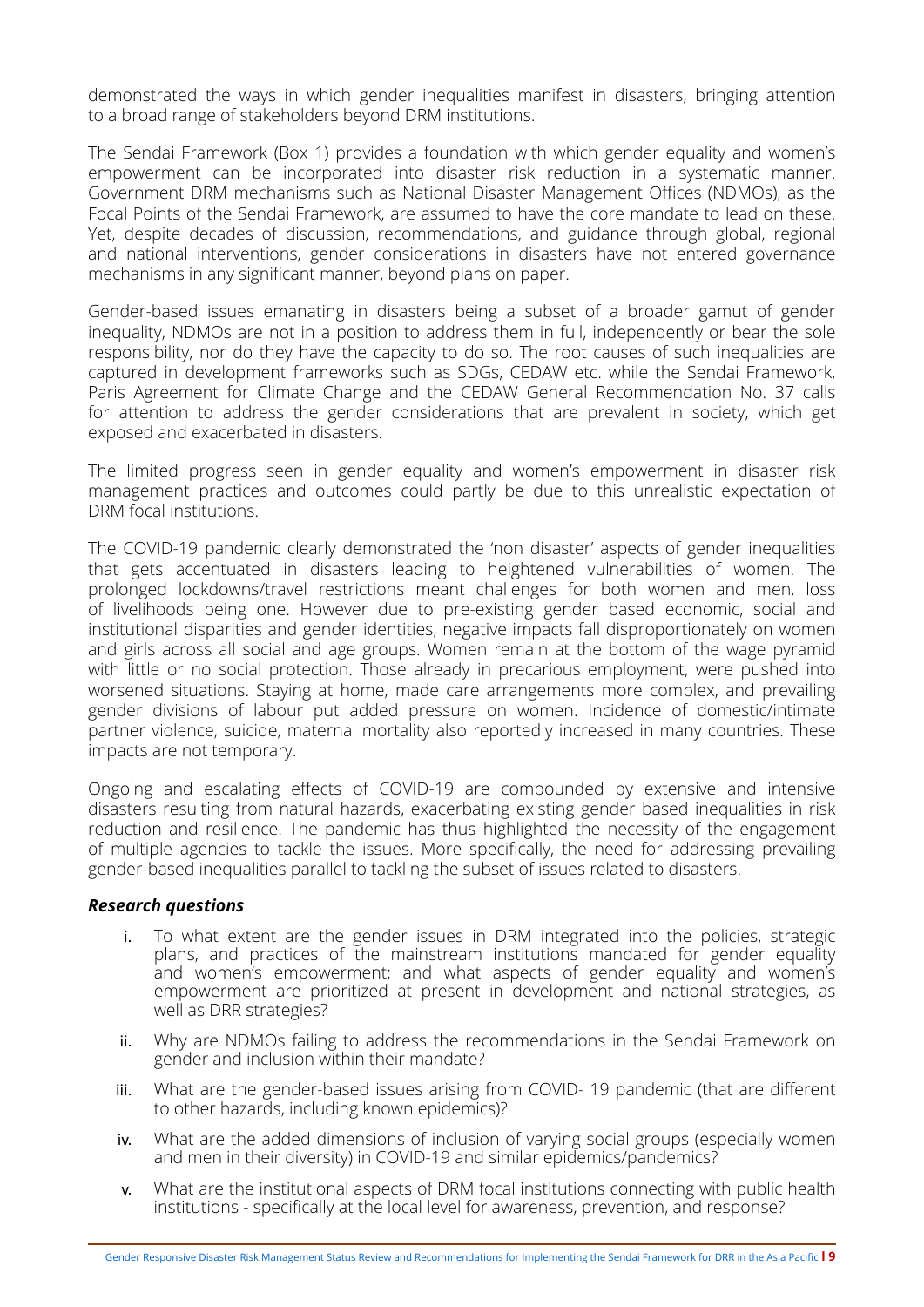- <span id="page-14-0"></span>vi. How can the commitments of CEDAW, rights-based and humanitarian approach and related institutional mechanisms be utilized to implement the Sendai Framework recommendations on gender and inclusion more effectively?
- vii. What are possible entry points to embed the above into countries' national development priorities?

Information was collected through the following means: i) a literature review of the secondary sources of information that included selected national DRM strategies, women's development strategies and gender mainstreaming strategies, statements made by the governments at the Global Platform for DRR (GPDRR) 2019 and Asian Ministerial Conference for DRR (AMCDRR) 2018, and recent reviews on the topic; ii) an online survey with the governments in the Asia region through a structured questionnaire administered by the UNDRR Asia Pacific, and an online consultation to supplement the questionnaire survey on the status of gender integration into the implementation of the Asia Regional Plan.

The online survey questionnaire is presented in Annex 1. Information for the status review was collected from April - December 2020.

## **2.2 Limitations**

Due to the COVID -19 pandemic situation related challenges faced by the governments, responses to the online survey and the consultation were limited. The status review therefore is based on the primary information received from governments of Afghanistan, Bangladesh, Maldives, Nepal, Sri Lanka and Thailand, supported with the information from relevant secondary sources.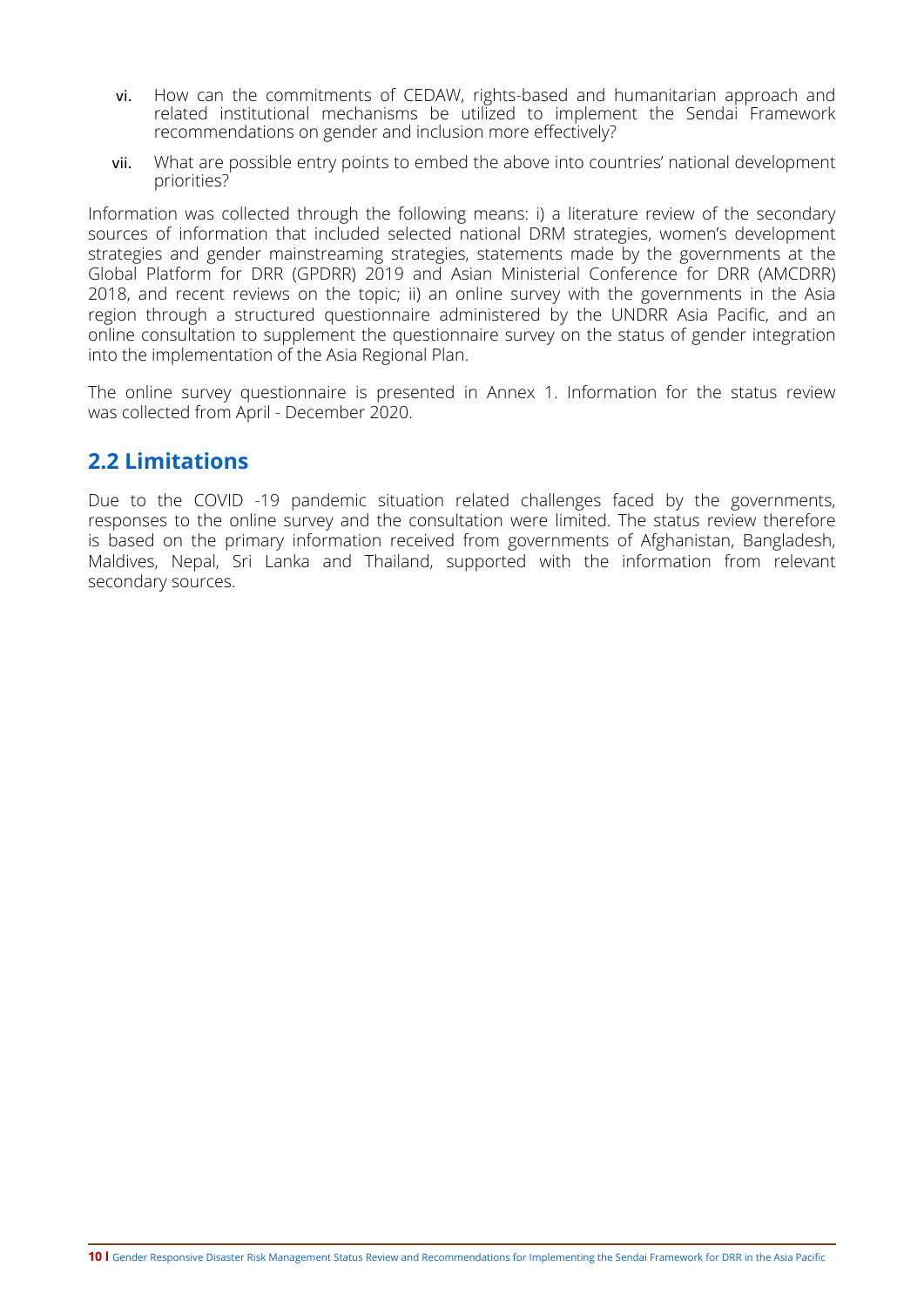# <span id="page-15-0"></span>**3. Gender in Disaster Risk Management: Implementation Issues**

## **3.1 Review of DRM Strategies for Gender Inclusion**

The Study reviewed the most recent DRM strategies<sup>2</sup> of a selected number of countries, namely, Islamic Republic of Afghanistan, Commonwealth of Australia, People's Republic of Bangladesh, Republic of India, Japan, Independent State of Papua New Guinea and the Socialist Republic of Viet Nam.3

Many of the countries used the language used in the Sendai Framework on gender equality and social inclusion when referencing women and girls, reflecting the commitment to address gender issues. This was particularly shown in the documents from Afghanistan, India, Bangladesh, Vietnam and Japan. However, translation of the commitments into actionable measures widely varied. In some strategies, detailed measures were listed indicating an understanding of the issues concerned, but in most cases there were no details provided beyond the commitments.

For instance, in India's 'National Disaster Management Plan (February 2019)' the chapter on Social Inclusion in DRR goes into the details of the multi-faceted discrimination faced by women, "Gendered disadvantages – unequal access to resources, legal protection, decision making and power, their reproductive burden and their vulnerability to violence – consistently render women more vulnerable than men to the impacts of disasters. Disasters reinforce, perpetuate and increase gender inequality, making bad situations worse for women. The potential contributions that women can offer to the disaster risk reduction are often overlooked and female leadership in building community resilience to disasters is frequently disregarded."

Afghanistan's 'Strategy for Disaster Risk Reduction for the period of 2018-2030 (ASDRR)' also covers the issues well, while the Bangladesh 'National Plan for Disaster Management (2021-2025)' shows a good grasp of the issues and the context. Japan's 'White Paper: Disaster Management in Japan 2017' talks about the differing needs of women and girls, and goes beyond the Sendai Framework language to list some of the issues faced by women and girls in Japan that require attention.

At the same time, the tendency to identify women as vulnerable is commonplace and there is no recognition of the skills and knowledge that women can bring to disaster risk reduction. For example, the 'National Strategy for Natural Disaster Prevention, Response and Mitigation to 2020' of Vietnam refers to women as a vulnerable group. Similarly, in Papua New Guinea's strategy 'National DRR Framework', there is a mention of pregnant and lactating mothers among the vulnerable groups during a disaster, with no further reference to gender based issues in DRM.

In terms of the measures and actions proposed for implementation, the language is again mostly reproduced from the Sendai Framework, e.g. with regard to women's leadership and participation, the sentiments expressed are mostly along the lines of: 'promotion of women and youth leadership are critical'; or 'Women's leadership and greater involvement should be central to disaster risk management.' There are some exceptions, for example Japan outlines specific strategies such as 'increasing female representation on Local Councils for Disaster

<sup>2</sup> The reviewed DRM strategies by country are; a) Afghanistan Strategy for Disaster Risk Reduction for the period of 2018-2030 (AS-DRR); b) Australia - National Strategy For Disaster Resilience (February 2011); c) Bangladesh - National Plan for Disaster Management (2021-2025); d) India - National Disaster Management Plan (February 2019), e) Japan – White Paper: Disaster Management in Japan 2017; f) Papua New Guinea – National Disaster Risk Reduction Frameworks (2017-2030); g) Viet Nam - National Strategy For Natural Disaster Prevention, Response And Mitigation To 2020.

<sup>&</sup>lt;sup>3</sup> Hereafter, country names will be used for brevity.

Gender Responsive Disaster Risk Management Status Review and Recommendations for Implementing the Sendai Framework for DRR in the Asia Pacific **l 11**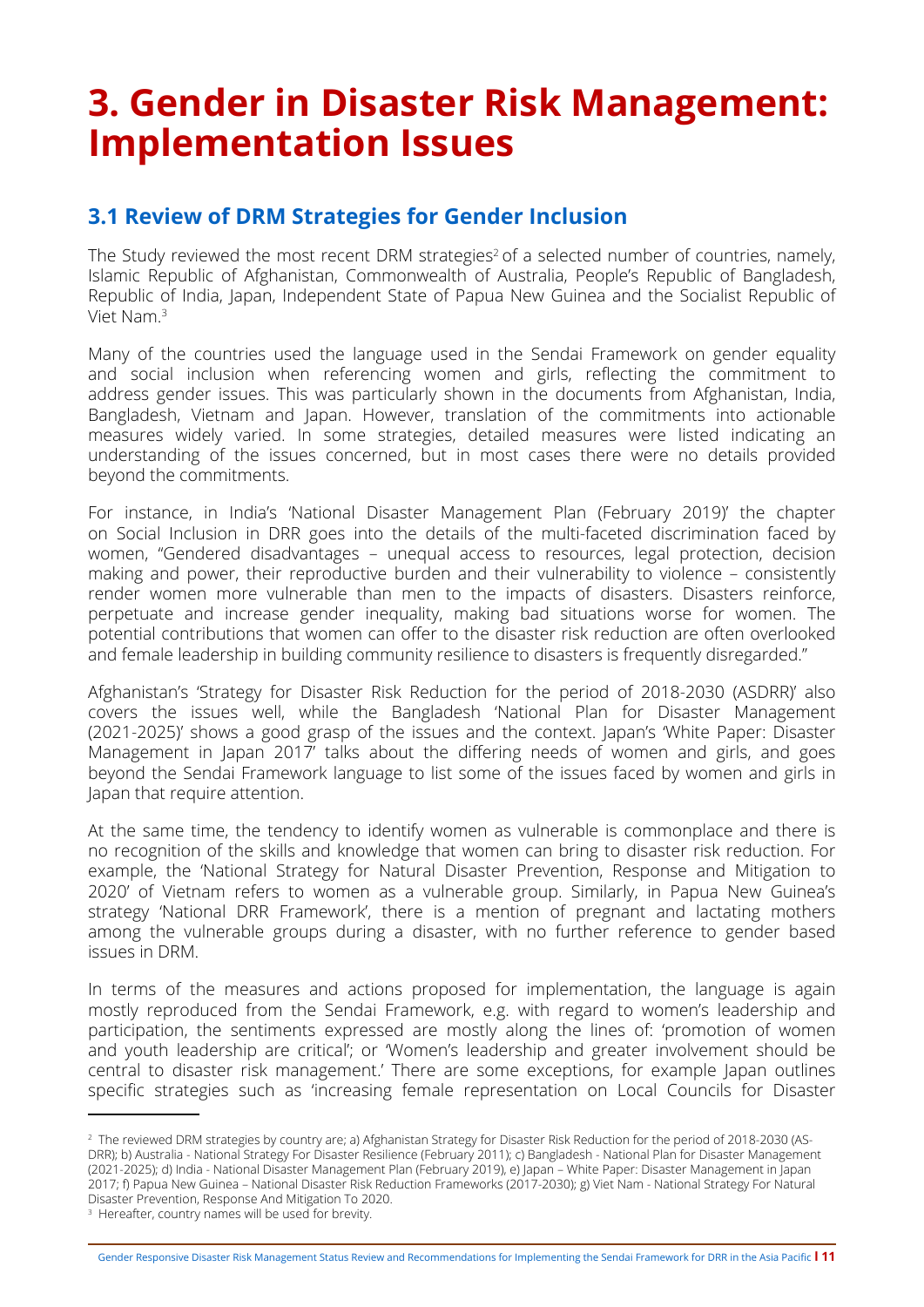<span id="page-16-0"></span>Management and undertaking initiatives aimed at reflecting the perspective of gender equality when preparing and revising Local Plans for Disaster Risk Reduction'.

With sex and age disaggregated data recognized as fundamental in the Sendai Framework for DRR and in the Asia Regional Plan to address gender issues in DRM, Papua New Guinea, Viet Nam, Afghanistan, Bangladesh and Japan all mention the need to improve the systems needed for this. Bangladesh extensively promotes the collection and use of disaggregated data. The Government of India's National Disaster Management Plan 2019 however makes no specific mention of disaggregated data.

The review of this sample of DRM strategies and plans shows that broadly there is commitment to incorporate gender issues, however while some countries have translated these into specific actionable measures, many have not gone beyond stating their commitment.

## **3.2 Review of the Statements Made at the AMCDRR 2018 and the GPDRR 2019**

## *AMCDRR 2018*

The statements made by governments of 32 countries at the Asian Ministerial Conference for DRR in 2018 in Ulaanbataar were reviewed for gender-inclusive ideas and language<sup>4</sup>.

Of these, 10 countries make no reference to women, gender, or social inclusion. Twelve countries mention local level DRR, engagement of the community, and community resilience, although they do not break down the community further. It is possible that engagement of women is seen as part of community engagement. Two countries mention women as part of vulnerable groups or those disproportionately affected by disasters. One government mentioned the need for social protection schemes.

More specific references were noted in the following statements. The Government of Afghanistan explained that it consulted with women, among many other sectors of society, to develop the national DRR roadmap. The Government of Malaysia stated that it will provide impetus to the empowerment of special groups including women to participate in DRR, especially local level DRR.

The Government of Australia mentioned that it was a priority to promote enhanced gender and disability inclusion across all stages of the disaster risk management and disaster management cycles. Another country that also mentioned gender-inclusive strategies was the Solomon Islands, which stated that the new national disaster management plan promotes the involvement of women in arrangements at all levels in the management of disasters (national, sectoral, provincial, and local), as well as gender and social inclusiveness in disaster management in addressing Priority 4 of the Sendai Framework.

The of Bangladesh made the most extensive reference to women's involvement in their statement, stating that women are considered the key role player at the frontline of disaster management; examples of engagement of women and programs for women are seen throughout their statement. It was the only country that mentioned and acknowledged the role of the Ministry of Women and Children Affairs in DRR, and its partnership with the Ministry of Disaster Management and Relief in the process is recognized.

Other positive references were the Marshall Islands' statement mentioning that the National Disaster Committee has women by legislation, and the Government of Philippines announcing the process of setting up a national loss and damage registry with disaggregated data, including the active participation of women among other specific groups mentioned.

<sup>4</sup> https://www.unisdr.org/conference/2018/amcdrr/

**<sup>12</sup> l** Gender Responsive Disaster Risk Management Status Review and Recommendations for Implementing the Sendai Framework for DRR in the Asia Pacific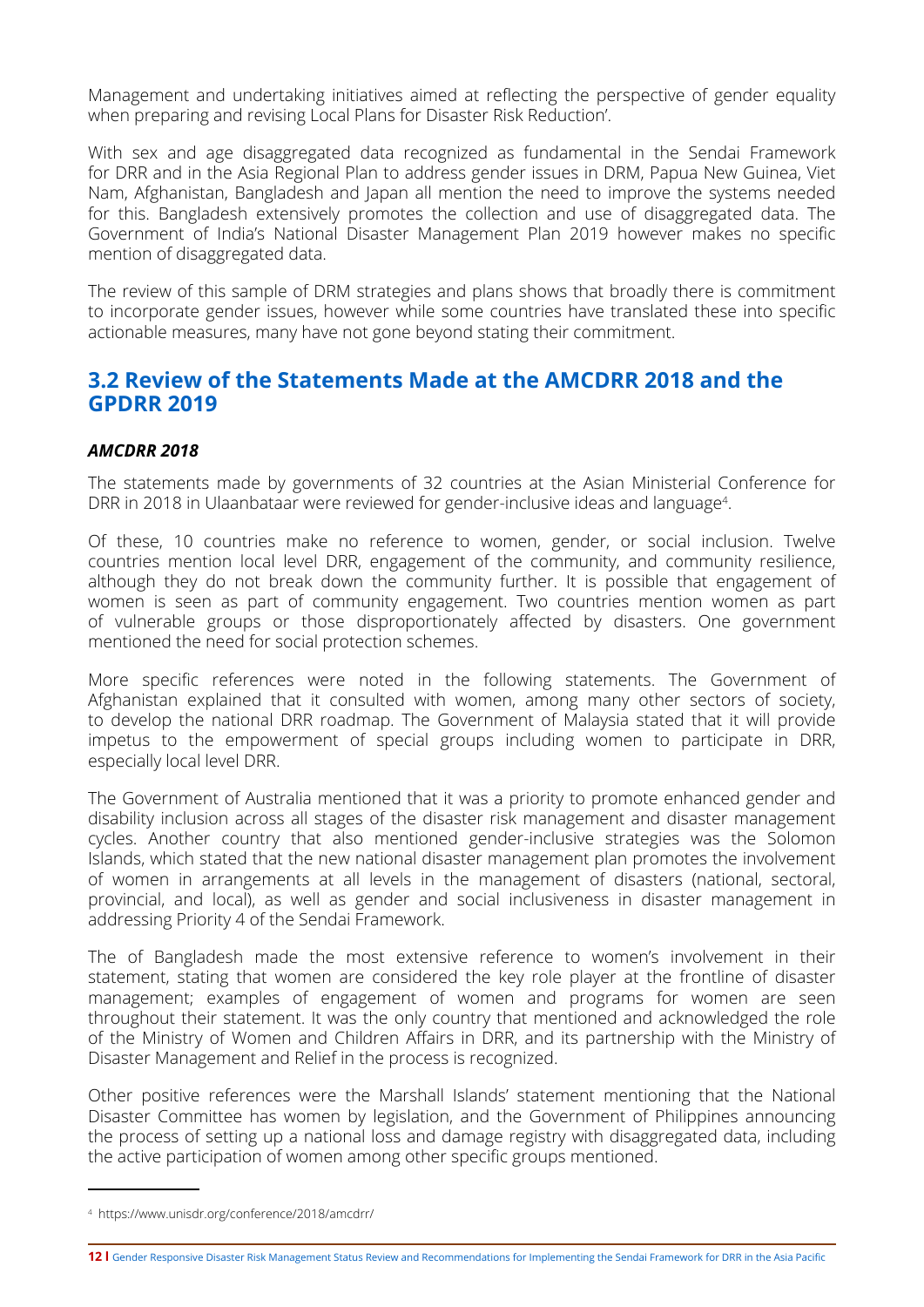#### <span id="page-17-0"></span>*GPDRR 2019*

The statements made by governments of Asia and the Pacific at the GPDRR 20195 were also analyzed for reference to gender-inclusion. Out of the 22 statements, only 4 countries make specific reference to gender concerns.<sup>6</sup>

Again, most make no specific mention of women or gender concerns and one can infer that engagement of women is seen as part of community engagement. For instance, 10 governments refer to engagement, consultation, and targeting of communities<sup>7</sup>. Four more governments (the government of China, the Republic of Korea, the Democratic People's Republic of Korea, and of the Government of Fiji) mention being people-focused/centered or putting people first. The Government of India used the term 'social inclusion'. None of these 15 countries make specific mention of women, or gender. Two other statements mention women/pregnant women as part of vulnerable groups that need specific attention (Governments of Pakistan and Bangladesh).

The Statements that were most specific in addressing gender concerns were by: the Government of Philippines, which flagged the need for gender, rights, and social protection systems; the Government of Afghanistan which mentioned consulting women's groups in developing a DRR road map, with an effort made to mention men, women, and children instead of 'people' or 'community' as a collective; the Government of Sri Lanka, which stated that all DRR measures were implemented in an inclusive manner, wherein women are mentioned as part of a specific project target group; and the Government of Tonga recognising that data disaggregation is a challenge and can be strengthened in the future, and that better access to locally relevant data and strengthened practical understanding of disaster and climate change impacts are essential to support evidence-based action, including investments by the governments and communities of the Pacific Islands.

The review of these two sets of statements highlighted that governments for the most part do not underline the importance of the heterogeneity of a community or see disaggregation by sex and other criteria as something that is a priority, although there were exceptions. Points that were flagged that are worth noting are: legislation for the representation of women; the need for the disaggregation of data for sensible action and investments, as well as the need to engage the Ministry of Women/Women's Affairs in DRR actions as a key partner.

## **3.3 Review of National Strategies on Women and Development**

A review of selected national strategies<sup>8</sup> on women and development representatives across the sub-regions in the Asia-Pacific reflects a dismal picture, as there seems to be little understanding of gender issues in disasters as part of the overall gender and development context. In all except two of the strategies reviewed (i.e. of Vietnam, Bangladesh, India, Indonesia, and Sri Lanka) there is no mention at all of disaster contexts. It is only in Bangladesh's ''National Women Development Policy 2011'' and in Japan's Fifth Basic Plan for Gender Equality (2020-2025), that gender and women's issues in disaster risk and management are mentioned. This can be seen as a major drawback, as the mainstream of work in the area of gender equality and women's empowerment does not capture relevant disaster and climate risk concerns.

Gender Responsive Disaster Risk Management Status Review and Recommendations for Implementing the Sendai Framework for DRR in the Asia Pacific **l 13**

<sup>5</sup> https://www.unisdr.org/conference/2019/globalplatform/programme/official-statements.html

<sup>6</sup> The four countries specifically referencing gender concerns are; Philippines, Bangladesh, Japan and, Lao PDR

<sup>7</sup> Australia, Cambodia, Malaysia, Tonga, Marshall Islands, Mongolia, Nepal, New Zealand, Thailand, Viet Nam.

<sup>8</sup> The reviewed national Women & Development strategies are; 1) Sri Lanka – Draft National Policy on Women, Sri Lanka's 8th Periodic Report (CEDAW/C/LKA/8) submitted under the International Convention on the Elimination of All Forms of Discrimination against Women & UNDP Human Development Report 2019, Inequalities in Human Development in the 21st Century - Sri Lanka; 2) Viet Nam - National Strategy on Gender Equality for the 2011-2020 Period; 3) Bangladesh – Gender Policy: Department of Environment Ministry of Environment and Forests July 2016, National Women Development Policy 2011 & National Social Security Support Gender Policy (Draft) 2017; and, 4) Pacific Islands - United Nations Pacific Strategy 2018-2022: A Multi-Country Sustainable Development Framework in the Pacific Region & the 2018 Pacific SDGs Progress Wheels, 5) Fifth Basic Plan for Gender Equality Government of Japan (2020- 2025)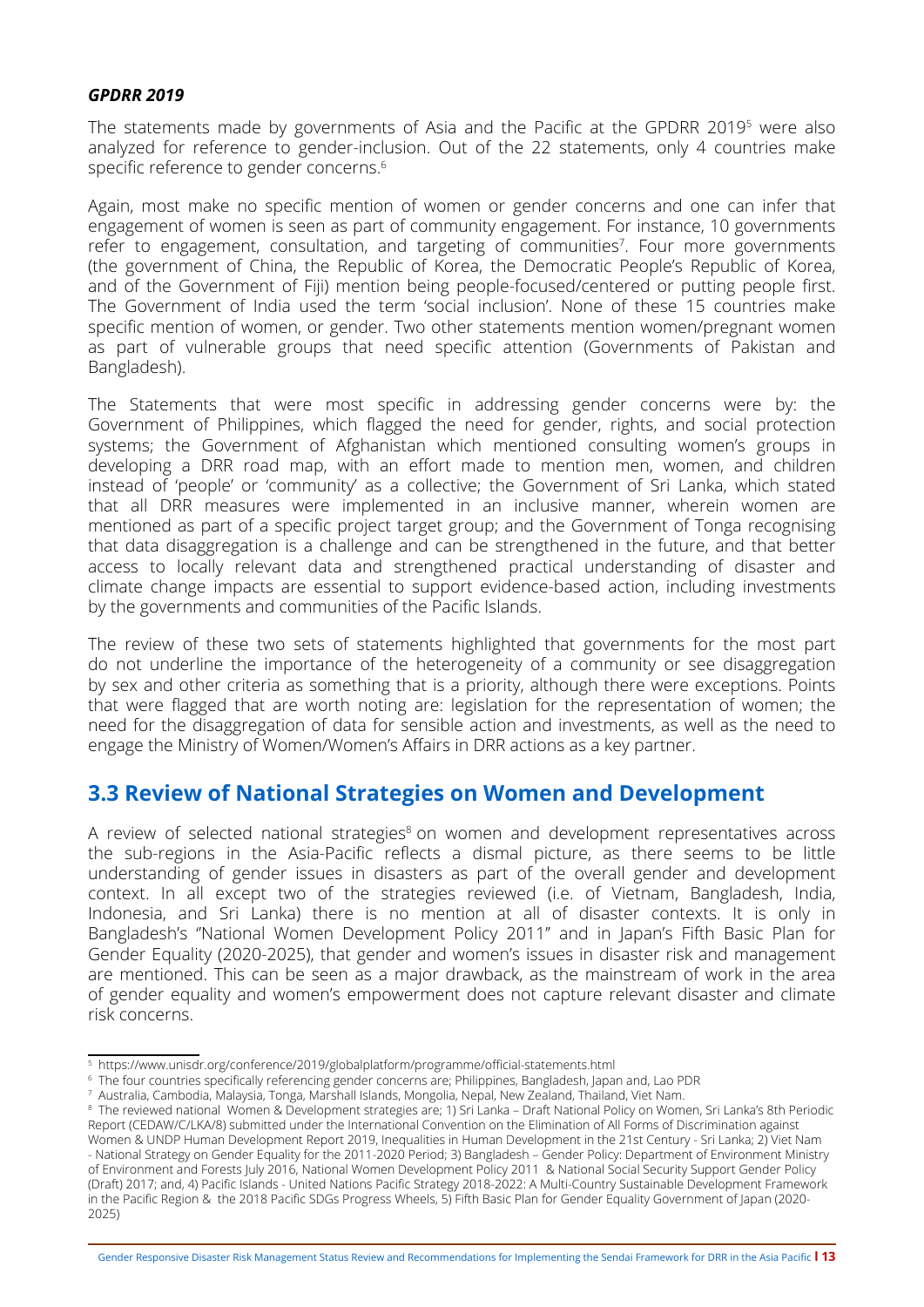<span id="page-18-0"></span>In a recent review conducted by UN Women, it is noted that "in many countries, national women's ministries, networks and development agencies play an essential role in asserting gender equality and social inclusion in DRR agendas (Nguyen, Pross, Han, UN Women, 2020). In the Philippines and Viet Nam, those agendas have driven the development of official policy on DRR". And in Japan, Gender Responsive DRR Guidelines<sup>9</sup> were developed in 2020 by the Gender Equality Bureau of Cabinet Office. Recent work on gender and climate change points out that ''Climate change adaptation and disaster risk reduction actions could lead to maladaptation, unintentionally worsening socio-economic imbalances, and adaptation (and disaster risk reduction) policies, plans", adding that projects that do not take women's issues and needs into account may unintentionally exacerbate existing gender inequities (UNDP, 2016)10. However, the gender/women and development strategy documents reviewed have not captured the magnitude of issues related to gender in the field of disasters and climate risk, despite the growing body of work in the last few decades. Gender issues in disaster and climate risk management are pursued primarily within those domains, whereas in the women and development domain, these concerns remain largely unaddressed.

## **3.4 Review of Recent Literature**

## *Resilience building of women as a key DRM approach*

The report, Review by UN Women Gender-Responsiveness and Disability-Inclusion in Disaster Risk Reduction in Asia and the Pacific, observes several limitations in implementing Priorities for Action of the Sendai Framework. While the commitment to collect and use Sex, Age and Disability Disaggregated Data (SADDD) is included in many national plans, attention is lacking regarding the importance of qualitative analysis of social dynamics and the root causes of vulnerability, as well as the unequal distribution of risks.

The review found "that provisions to invest in DRR for resilience remain largely non-genderresponsive or disability-inclusive, and only a few countries recognize the importance of creating enabling environments for inclusion by raising public awareness and building capacities" (ibid, p5). Supporting women's resilient livelihoods, as well as social protection and services, have not received due attention.

The review highlights the importance of securing resources for inclusive DRR through genderresponsive budgeting and mainstreaming gender equality and social inclusion through dedicated institutions. It also emphasizes the need for institutional coordination between the key state institutions which are responsible for issues around gender equality and social inclusion and the DRM institutions.

Research by the ADB argues and demonstrates the value of women-focused investments in climate and disaster resilience. It brings in evidence that shows women-led resilience strategies that deal with disaster- and climate-related shocks and stresses, especially at the local level, and argues that "investing more, and in a targeted manner, in women, can help increase resilience. Given women's social roles, they are challenged by and have a deeper understanding of rural and urban vulnerabilities. This is the starting point of any resilience investment".

The analysis underlines that such investments should be undertaken in all sectors—agriculture and livelihoods, urban, energy, water resources, finance, and social protection—and require political will, technical capacity, wide-ranging partnerships, and longer-term commitment (ADB, 2020).

**14 l** Gender Responsive Disaster Risk Management Status Review and Recommendations for Implementing the Sendai Framework for DRR in the Asia Pacific

<sup>9</sup> Gender Equality Office: https://www.gender.go.jp/policy/saigai/fukkou/pdf/guidelene\_01.pdf (in Japanese).

<sup>10</sup> Gender, adaptation and disaster risk reduction, Policy Brief 2, UNDP, Global Climate Change and Gender Alliance, 2016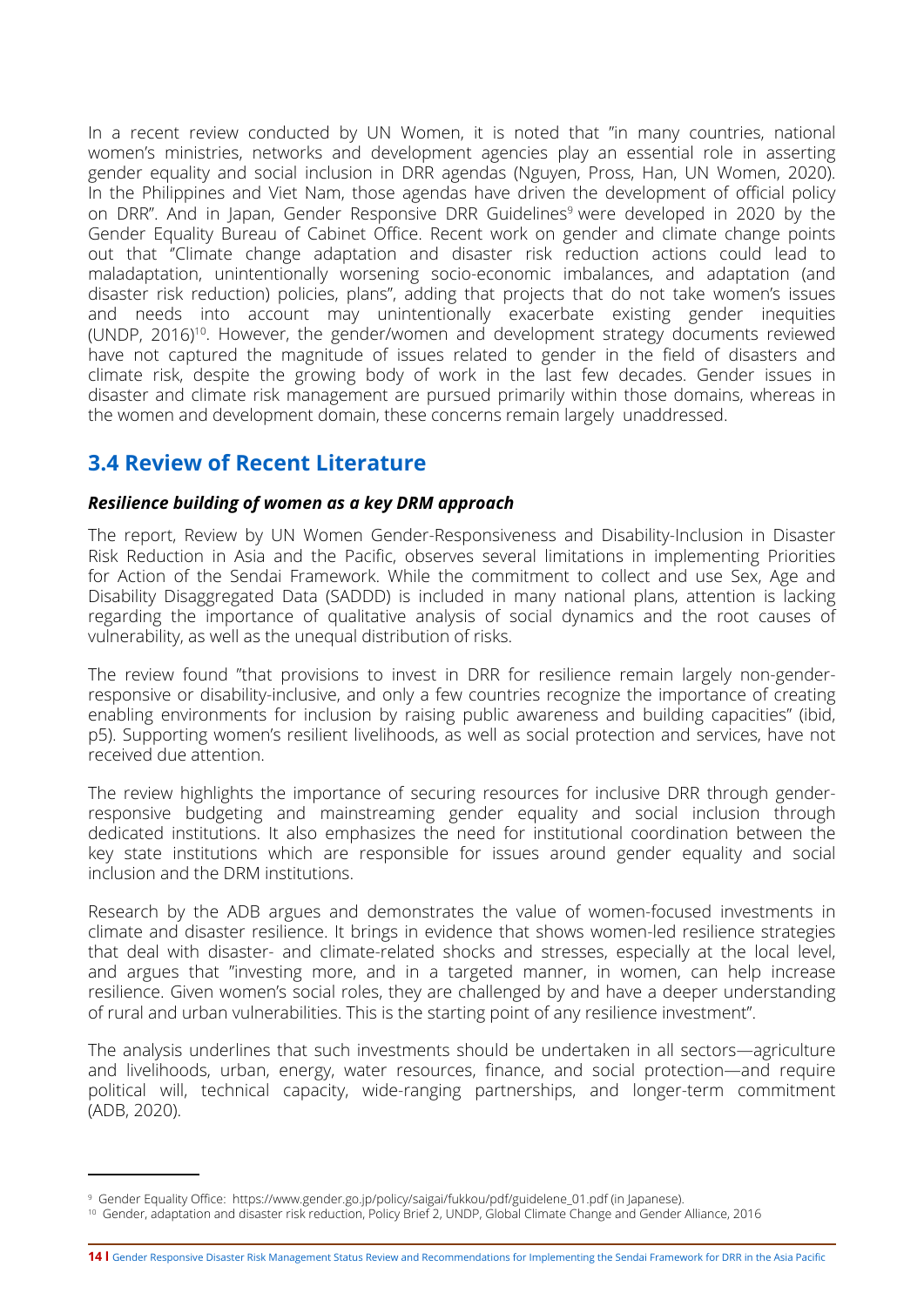These investments can include a wide range of interventions that build women's capacities and resilience to disasters and climate change, such as those involved in human resources, institutional strengthening, financial literacy, promotion of women's voice and representation, skill development, and learning.

This approach focuses on building women's capacities, skills and strengths rather than focusing on vulnerabilities, and provides direction on climate and disaster risk reduction-based development interventions. It requires multi-sectoral understanding, coordination, and c ommitment.

While DRM and climate sector agencies can create awareness, promote, and advocate for women-focused investments for resilience building, it is the national planning, budgeting, and sectoral entities which are mandated to strategize and implement. The analysis concludes that "women-focused investments in climate and disaster resilience require coordination and planning among ministries and national agencies of planning and finance, women and development, sector development, DRM, and CCA" (Ibid, p 18).

## *Intersectional approach to gender issues in DRM*

In the discourse of vulnerability and resilience, the concept of intersectionality<sup>11</sup> is brought in to gain a deeper understanding of the issues. The Scoping study by the ODI, 'Intersectional approaches to vulnerability reduction and resilience-building' indicates that 'Intersectional approaches recognise that people will have different identities, needs, priorities and capacities which are not static, and will shift and change over time – affecting their ability to prepare for, cope with and respond to natural hazards and climate variability' (Chaplin, Twigg, Lovell, 2019).

It further expands on this subject, stating that those who face the greatest levels of risk include people with disabilities, women, children, older persons, minority and indigenous groups, LGBTQIA, people with chronic health conditions, and others who are contextually marginalized. These groups are often categorized into a single group under specifically vulnerable or marginalized; however, these groups are neither homogenous nor static.

The research points out the limitations of this assumption of homogeneity. 'Despite the recognised importance of taking gender into account, there remains a lack of nuance and depth of understanding about how best to support different categories of women to cope with environmental shocks and stresses<sup>"2</sup>. Intersectional approaches is proposed as an analytical tool for understanding and responding to the way gender intersects with other identities. (Ibid, p 19).

This is a relatively new concept in application, as shown in the analysis of the official statements made by the governments at the Global and Regional Platforms for DRR (Section 3.2), where it is commonplace to place women and varying community members and groups under CBDRM/ community engagement approaches.

A key recommendation of this research is 'more research on intersectional approaches to vulnerability reduction and resilience-building is required to inform and influence governments, United Nations agencies and development stakeholders – in particular qualitative and contextual research to fully understand how inequalities intersect and affect people in different contexts. Better collection and use of disaggregated data is essential, both for understanding intersecting inequalities and for targeting interventions that build resilience for all'.

<sup>&</sup>lt;sup>11</sup> Merriam Webster. Definition of intersectionality: "the complex, cumulative way in which the effects of multiple forms of discrimination (such as racism, sexism, and classism) combine, overlap, or intersect especially in the experiences of marginalized individuals or groups."

 $\frac{1}{2}$  https://www.preventionweb.net/files/47606 bangkokprinciplesfortheimplementati.pdf

Gender Responsive Disaster Risk Management Status Review and Recommendations for Implementing the Sendai Framework for DRR in the Asia Pacific **l 15**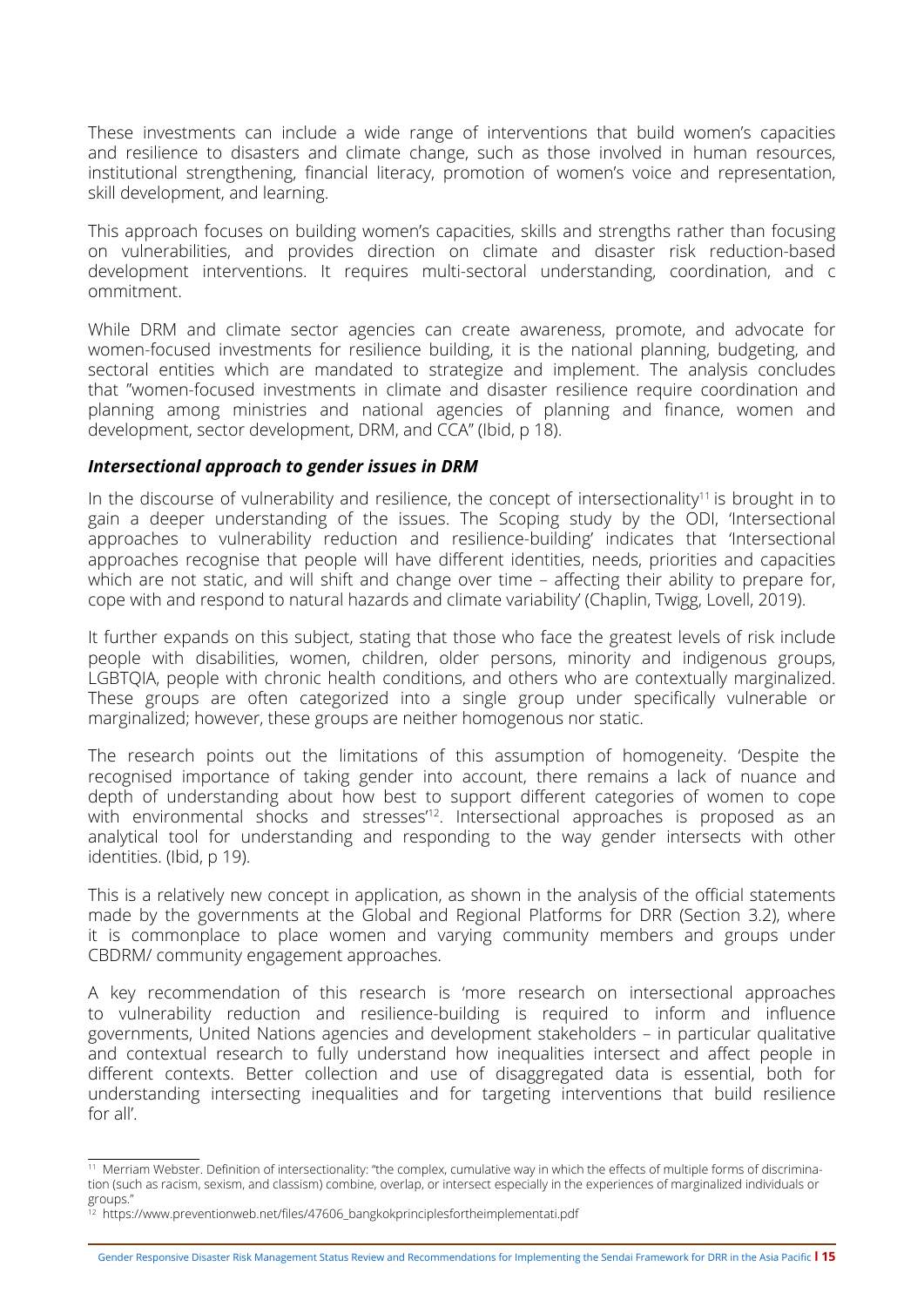#### *Gender implications in COVID-19 pandemic*

Disproportionate impacts of the COVID-19 pandemic on women and girls have been observed in several critical areas: economic, unpaid care work, health, sexual and reproductive health, and gender-based violence, as pointed out by the assessments carried out by UN Women, UNFPA, JICA and GAPS UK.

Disease and epidemics make existing inequalities for women and girls and discrimination of other marginalized groups such as persons with disabilities and those in extreme poverty, worse (UNFPA, 2020). With the spread of the COVID-19 pandemic even the limited gains made in the past decades following the Beijing Platform for Action are at risk of being rolled back (UN Women, 2020). A multi-country participatory research project that assessed the impact of COVID-19 by 22 partners in 10 countries states that the impact of COVID-19 is deeply gendered. The body of evidence outlines that the impact of COVID-19 is exacerbating existing gender inequalities as well as conflict and insecurity. It also indicates the implications on women and girls' intersecting identities (GAPS UK, 2021).

The impact on women's employment and livelihoods is significant, due to their greater reliance on temporary and informal employment. Women who are the heads of households have been particularly hit hard by COVID-19. Single mothers generally do not have the savings, land, or assets necessary to pledge as collateral for loans, making it very difficult for them to access financial institutions for economic support (JICA,2020). Women have also not always had access to economic recovery packages offered by governments.

The COVID-19 global crisis has made starkly visible the fact that the world's formal economies and the maintenance of our daily lives are built on the invisible and unpaid labor of women and girls (Ibid, p 19). Unpaid care and domestic work provided by women and girls has increased, due to schools being closed, heightened domestic care needs of the sick and the older persons, and overwhelmed health services.

## **Box 3: Affirmative Action on Women's Concerns During the COVID-19 Pandemic**

The National Commission for Women (NCW) of India released monthly reports / newsletters describing the impact of COVID-19 on Women in India during lockdown. The key points identified during lockdown are as below:

- Women are prime caregivers for their children; hence school closures resulted in added stress, increased their burden and affected their mental health.
- Increase in numbers of domestic violence complaints as women were confined inside homes with their abusers and it was difficult for them to access institution support such as police at times like these.
- Some working women are single parents and handling their work from home while also managing their family were constantly overloaded with physical and mental pressures to remain productive.
- For pregnant women and mothers with newborn babies who needed special care were also facing difficulty in accessing health facilities in the lockdown situation.
- Women are predominantly the frontline workers in the form of paramedic staff. There was need to provide uninterrupted supply of feminine hygiene products to these frontline women workers.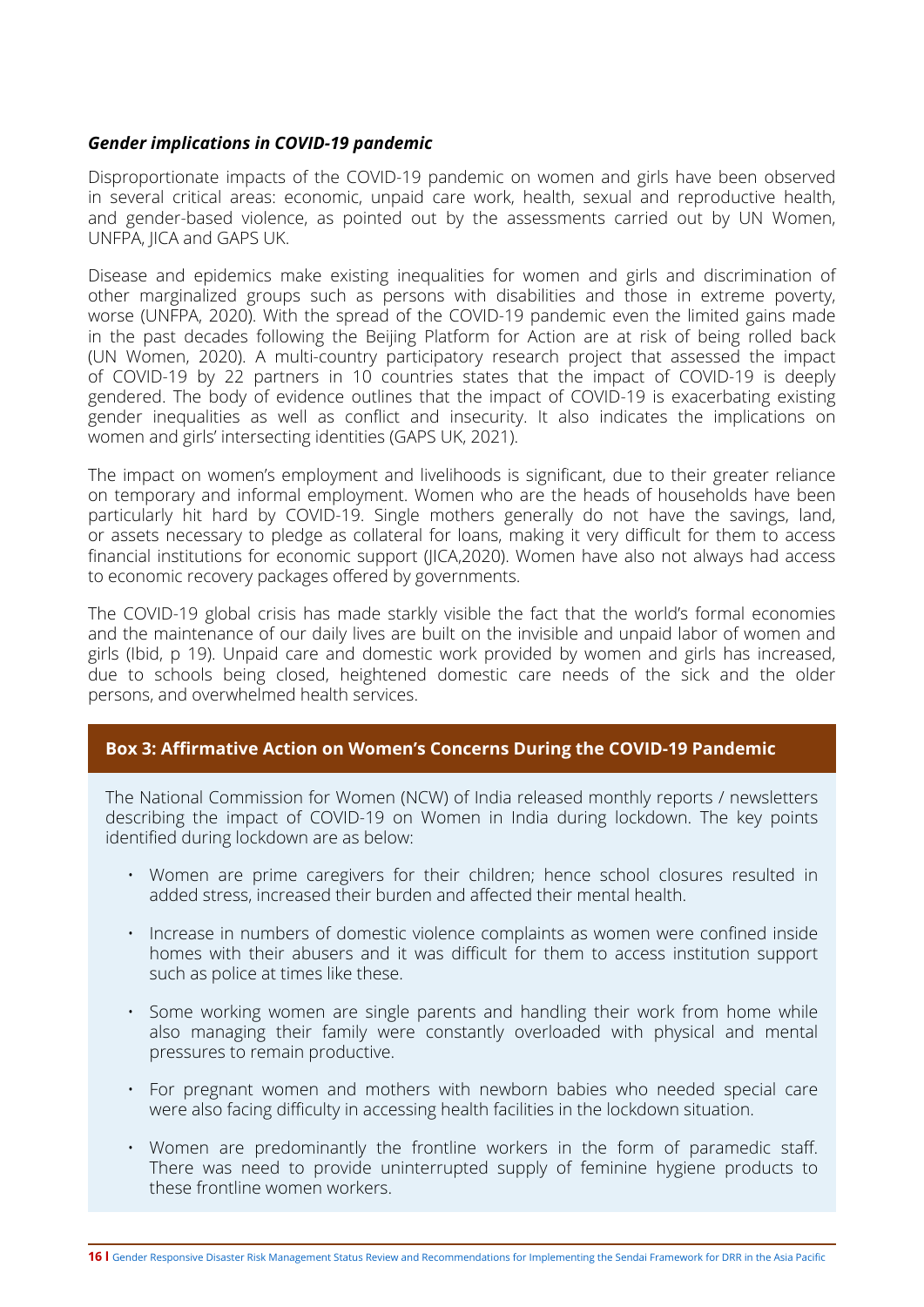<span id="page-21-0"></span>During lockdown, the NCW based on its research carried out a special media campaign to create awareness about legal provisions for protection of women and to apprise them on approaching the government through various helplines and support, the Commission carried out an audio-visual media outreach from March 25. Campaign advertisements were released on the themes of 'Domestic Violence against Women' and 'Sexual Harassment at Workplace' and broadcasted on National and private TV channels and radio stations in several Indian languages.

*Source: 2020 JICA Japan International Cooperation Agency, Knowledge Co-Creation Programme: Gender & Diversity in DRR, 2020.*

UNFPA indicates that emergency response to the COVID-19 pandemic also means that resources for sexual and reproductive health services may be diverted to deal with the outbreak, contributing to a rise in maternal and newborn mortality, increased unmet need for contraception, and increased number of unsafe abortions and sexually transmitted infections (Ibid, p 19). This is compounded by the fact that around the world, women make up 70 percent of health and social service workers. There are concerns related to their own safety, as well as their availability to attend to sexual and reproductive health needs, and to provide essential and emergency facilities adequately and in required quality.

In times of crisis, women and girls are often at a higher risk of intimate partner violence and other forms of domestic violence, due to increased tensions in the household. Research by JICA states that it is observed and reported that a shadow pandemic of gender-based violence against women, girls, and children has emerged in the wake of the COVID-19 pandemic, as governments around the world impose lockdowns to slow the spread (Ibid, p 20).

The COVID-19 pandemic once again showed how women's needs are overlooked when they are not being adequately represented in planning and decision-making roles. Women have played significant roles in their local communities to control and mitigate the spread of the virus and combat second-order effects. They serve as frontline workers in the health, education, food distribution, and caregiving industries. However, despite their participation in these activities, women continue to be excluded from key decision-making discussions about COVID-19 measures.

## **3.5. Experience and Challenges Faced by Governments**

To understand achievements, constraints, and barriers and the way forward to implement the recommendations on gender and social inclusion in disaster risk management committed to in the Sendai Framework and the Asia-Pacific Action Plan 2021-2024 for the implementation of the Sendai Framework for Disaster Risk Reduction, an online questionnaire was administered to selected governments by UNDRR's Regional Office for Asia and the Pacific (Annex 1). Responses were received from the Sendai Focal organizations of four governments and one Women's Ministry. The information presented here is from the responses of these four as well as the online dialogue that was held to obtain the inputs from more countries. Sendai Focal organization from seven governments and one Women's Ministry participated in the online dialogue, in addition to many civil society representatives (Annex 2). This information is organized into the four key priorities that emerged during the consultations: Access and use of disaster data, mechanisms to engage women in DRM, coordination with existing institutional mechanisms, and COVID-19 pandemic response and management. This information is organized into the four key priorities that emerged during the consultations: Access and use of disaster data, mechanisms to engage women in DRM, coordination with existing institutional mechanisms, and COVID-19 pandemic response and management.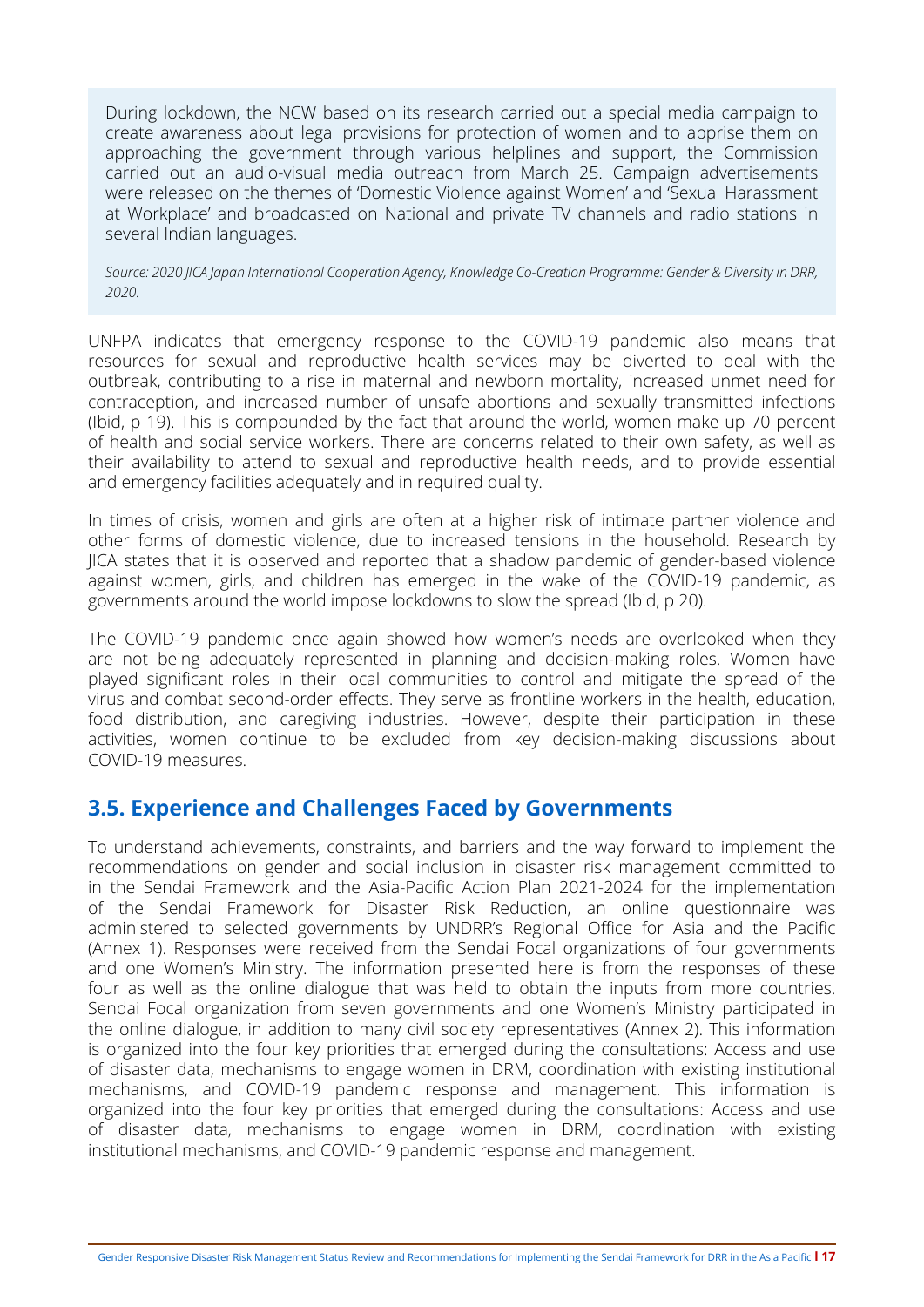## **Box 4: Guidelines and Protocol for Gender and Social Inclusion in Climate Change and Disasters**

The Government of Bangladesh has developed protocols and guidelines providing the basis for government agencies collecting and compiling data and information on climate change and disasters with disaggregation by sex, age and disability. They are focused on 26 national indicators related to exposure, vulnerability, impacts and management of activities related to climate change and disasters agreed on during 2019 by stakeholder ministries/divisions/ departments and organisations. The guidelines aim to operationalize a national set of indicators that have been agreed as a starting point for producing gender related and socially inclusive statistics that will provide more comprehensive information on the population exposed vulnerable and impacted by disasters and the integration of gender issues and the needs of people with disabilities in policies and programmes related to climate change adaptation and mitigation.

The primary users of the guidelines are the Bangladesh Bureau of Statistics, Department of Disaster Management and Department of Environment, among others. The Guidelines indicate that the users of statistics on gender, climate change, and disaster risk reduction will also find them valuable to understand the statistics that can be produced and how they can be used to guide policies, plans and programmes. The guidelines are expected to contribute to a fundamental shift in how gender statistics for disaster and climate discourse are produced and used for planning. The data that is generated following the guideline will also help monitoring and reporting against global, regional and national commitments to gender equality in the context for disaster risk management and climate change.

*Source: Integrating Gender and Social Inclusion in Environment, Climate Change and Disaster Related Statistics: Methodological Guidelines and protocol for Data Producers and Users*

*Published by: Government of Bangladesh, Environment, Climate Change and Disaster Statistics Cell, Bangladesh Bureau of Statistics, Statistical and Informatics Division, Ministry of Planning in partnership with EmPower: Women for Climate-Resilient Societies and UN Women* 

## **3.5.1 Disaster Data Collection**

The countries expressed that the type of data required for effective DRM was categorized into demographic data; geographic and spatial data, as well as locations for supporting disaster response; historical data on disasters, meteorological and hydrological aspects related to disasters; real-time data on disasters; and data for response planning (Annex 3).

The governments had different mechanisms for collecting and sharing disaster and risk information, ranging from national data centers to dependence on local authorities (island councils in the Maldives) and first responders (military, police, Red Cross & Red Crescent). First responders were seen as playing a crucial role in collecting disaster impact data. One country, Thailand, stated that that financial and economic impact data is collected by the Office of National Economic and Social Development, National Statistics Office of Thailand, Ministry of Digital Economy and Society, Bank of Thailand and other Financial Institutes.

## *Databases and data sharing*

All countries mentioned various databases being used or in the process of being set up and expressed that there was reasonable sharing of information, but that it was mostly on request. For example, Afghanistan and the Maldives acknowledged that information was only shared upon the official request of stakeholders; the exchange of information usually comes about by means of the publication of reports, or organizing events among stakeholders; Afghanistan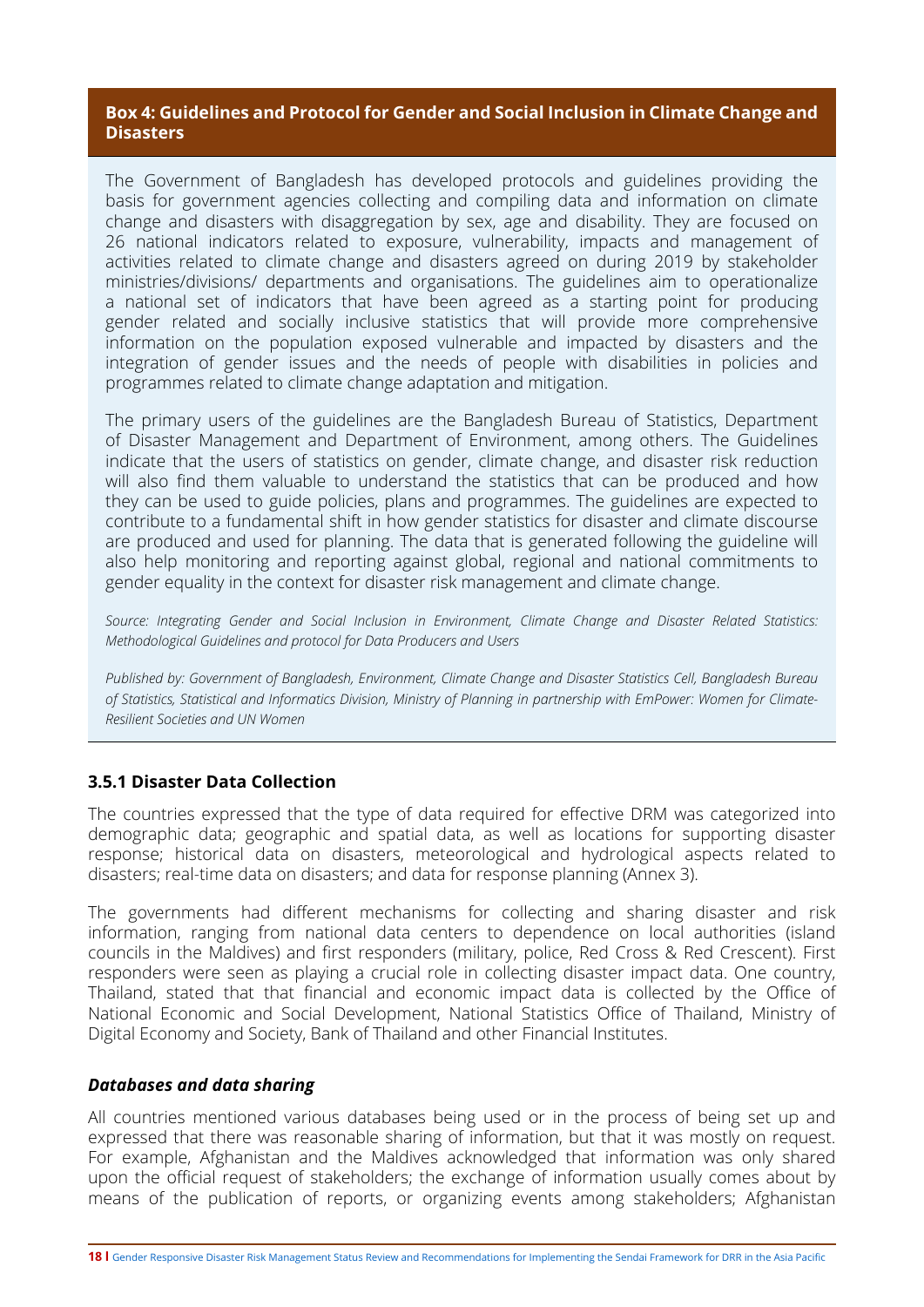mentioned that there are no defined mechanisms to facilitate a regular information sharing process.

Sri Lanka, on the other hand, has an open platform where risk information is shared freely with all. Regular updates of data are noted in Thailand and Nepal, while both Afghanistan and Maldives mentioned that updates were ad hoc. The post-disaster data collection was more frequent compared to pre-disaster data, indicating that countries continue to be response-focused as opposed to focusing on preparedness and disaster risk management.

### *Disaggregated data*

While all countries have taken some steps to address disaggregation of pre- and post-disaster data, countries are at very different stages. In the pre-disaster stage, the Maldives indicated that they collect data disaggregated by sex, age, and disability at all levels of government, while disaggregation in Nepal is by sex and age. Afghanistan disaggregates only by sex, though at all levels, but new attempts are being made (see box 5). Thailand indicated that it collects data disaggregated by sex and age only at the local level.

In the post-disaster phase, disaggregation of data by sex, age, and disability is adhered to by all countries at all levels of governance, except for Thailand, which limits the disaggregation by sex and age to the local level only.

Thailand noted that the reason for this is due to an issue with the data platforms: "Department of Local Administration has designed the platform, however other agencies are not able to retrieve the information due to lack of connectivity systems among the platforms."

The issues that are noted as most crucial in addressing gender and social inclusion directly related to limitations in data disaggregation by the governments are: Providing protection in emergency and displacement situations; addressing sexual and reproductive health issues; enabling and strengthening women's skills, capacities, and leadership for DRM; practical needs that are specific to women and girls; and, issues related to disabilities and providing livelihood security and recovery support.

The recent review of Gender-Responsiveness and Disability-Inclusion in Disaster Risk Reduction in Asia and the Pacific conducted by UN Women observes that "despite the importance of SADDD in informing gender responsive and disability inclusive DRR strategies, it remains an optional and largely absent component within the national and local DRR strategies developed under the Sendai Framework Target E" (Ibid, p 19). Considering the challenges as well as its critical requirement, governments suggested that disaggregated data be incorporated into national policies.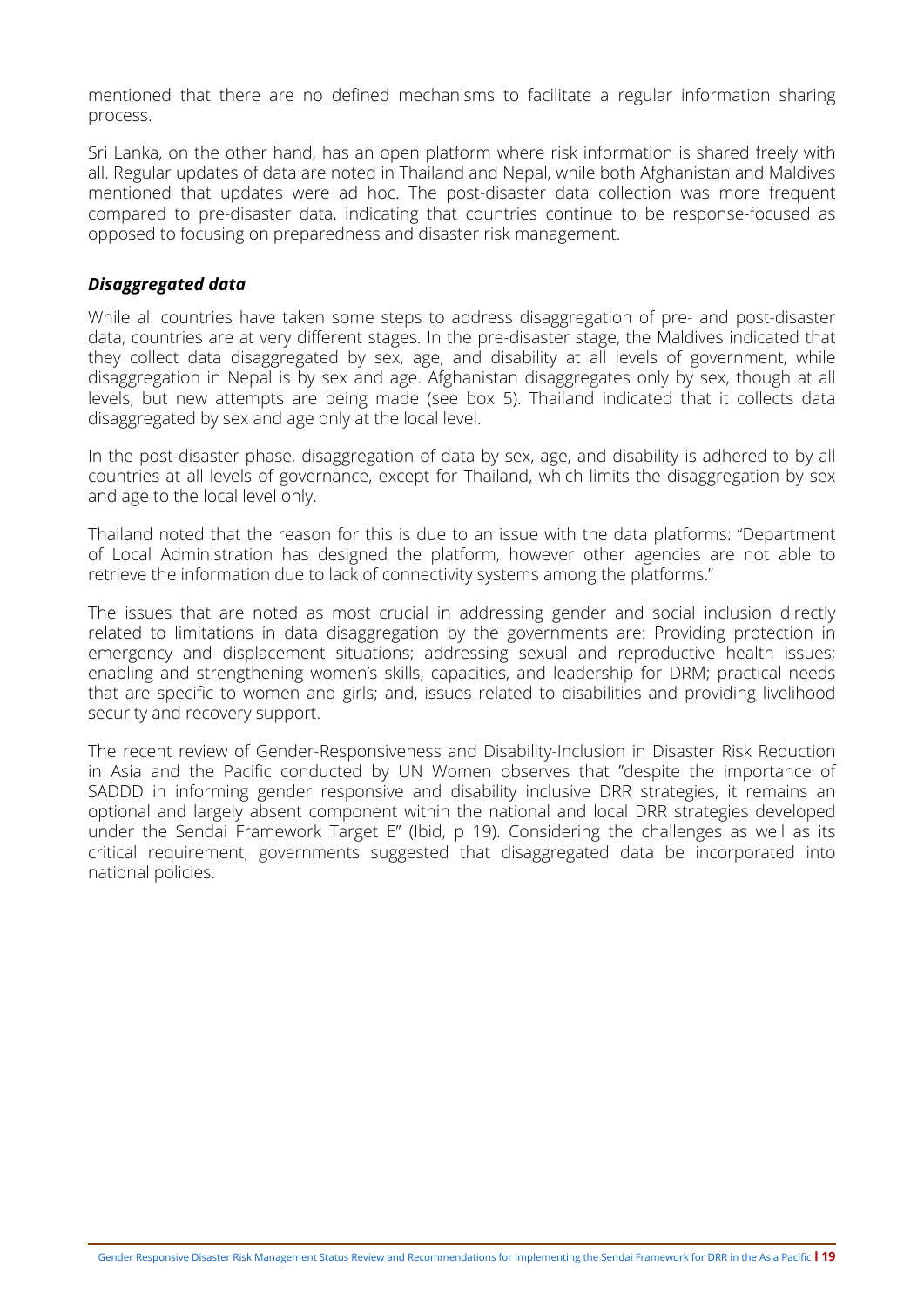## **Box 5: Household Emergency Assessment Tool for Disaggregating Data**

The Afghanistan National Disaster Management Information System has newly adopted the HEAT tool, which disaggregates data by sex, age and disability: [https://www.humanitarianresponse.info/en/operations/afghanistan/household-emergency](https://www.humanitarianresponse.info/en/operations/afghanistan/household-emergency-assessment-tool-heat)[assessment-tool-heat](https://www.humanitarianresponse.info/en/operations/afghanistan/household-emergency-assessment-tool-heat)

Household Emergency Assessment Tool (HEAT) is a recently developed multi-sector tool for all emergency response in Afghanistan, intended to indicate emergency assistance needs. In response to slow and inaccurate assessment data collection and analysis in 2015, a Humanitarian Coordinated Assessments Working Group (HCAWG) was set up to develop a common tool. The initiative also results from requests to streamline diverse approaches to humanitarian assessment for natural disasters and conflict displacement.

HEAT is a robust and appropriate assessment tool for emergency requirements. It does not attempt to replace in-depth sector assessments, but the enumerators are trained to make observations and comment on likely secondary implications and longer-term issues for inclusion in assessment reporting. The assessment reports will be shared with both the assessment team participants and the clusters, who can determine requirements for secondary, multi-sector or sector specific assessments.

*Source: OCHA Services*

#### *Limitations in the use of data*

Responses on disaggregated data show that the status in many countries is not streamlined, particularly for the pre-disaster phase. All the countries mentioned the existing systems and processes of planning for DRM require collection and analysis of disaggregated data by sex, age, and disability at local, provincial, and national levels. Countries agree on the importance of having disaggregated data for all levels of governance for planning purposes.

Disaggregated data is mostly used for relief assistance and other post-disaster activities such as identifying differently affected groups and targeting relief assistance, as well as for post-disaster recovery planning. With reference to gaps in disaggregated data, the key issues faced were the problems encountered during relief distribution, such as preparation and distribution of response packages.

The responses indicate that disaggregated data is not used for planning early warning systems, communicating early warning messages, or for planning post-disaster rebuilding, in many cases.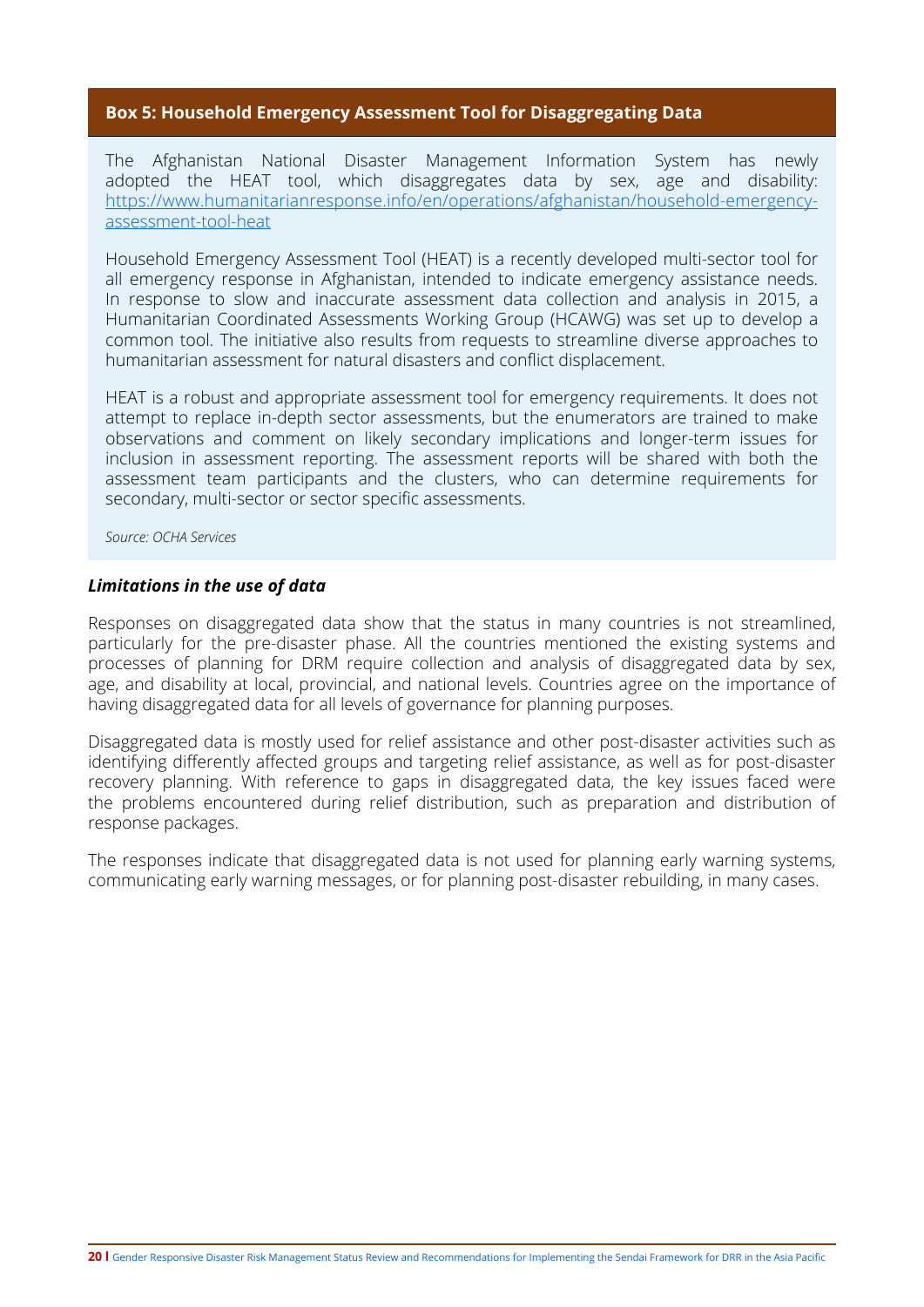## **Box 6: Improving the Good Practice of Strengthening the Female Volunteer Force in Bangladesh**

Bangladesh is a country which has mobilised female volunteers in recent years to support EWS during cyclones, helping to bring down causalities over several years. The Cyclone Preparedness Program (CPP), which is a joint program of Government of Bangladesh and Bangladesh Red Crescent Society that provides a robust early warning system for the coastal population of 13 districts, was created to mitigate the challenges of catastrophic cyclones that frequently hit Bangladesh coast. The CPP has approximately 49365 volunteers (32,310 are male and 16,455 are female) across these 13 districts, in up to 3291 Units in 322 Unions.

During the pandemic, the number of women volunteers from the community was further increased to improve access to information among the women and girls for early warning and lifesaving services during disasters. To ensure women leadership from the community and to prevent gender based violence risk in disaster, they are given training and as a result play functional and leading roles in the management of cyclone and flood shelters, particularly in their areas of the shelter earmarked for women and girls. They are given the task of preparation of the vulnerable people, elder people, pregnant, lactating mothers and persons with disability. The purpose is to reduce risk and death toll of women reduced during disaster.

*Sources: 2020 JICA Knowledge Co-Creation Programme: Gender & Diversity in DRR;* 

*Bangladesh Red Crescent Society*

## *Managing the data and information gaps*

In response to the question, "what are the difficulties experienced due to lack of data", it was mentioned there was a lack of relevant and reliable data; data discrepancies between departments and agencies; gaps in proper and secure systems to maintain data, especially at the sub-national levels. Further, data is not updated at regular intervals. There are also cases of budget deficiencies, especially for rapid assessments. Other difficulties listed: Data being scattered between government agencies, stored in different data systems and platforms (making it difficult to pool these separate data sets into a central data management system).

Overall, governments report that data gaps, including gaps in data disaggregation, lead to DRR activities lagging behind disaster response, affecting any comprehensive planning and implementation. Data gaps are also an issue in relation to the implementation of CBDRM programmes, especially with urban communities. Without adequate information on livelihoods, day-to-day activities, and mobility patterns, it is challenging to engage them in community disaster preparedness, response, and livelihood restoration.

The prevailing data gaps are filled by DRM institutions through the use of secondary sources from the reports of the other institutions, through coordination at the local level and with the community, the collection of information from affected populations, and communication with key stakeholders and existing coordination mechanisms.

Governments reiterated the need for systematic mechanisms for regular information updates, pre-disaster data collection, data processing and disseminating systems, and filling of gaps in technical capacities. Local governments are identified as potential partners to address data issues. While there are systems developed and evolved to some extent, the need for improvements was emphasized.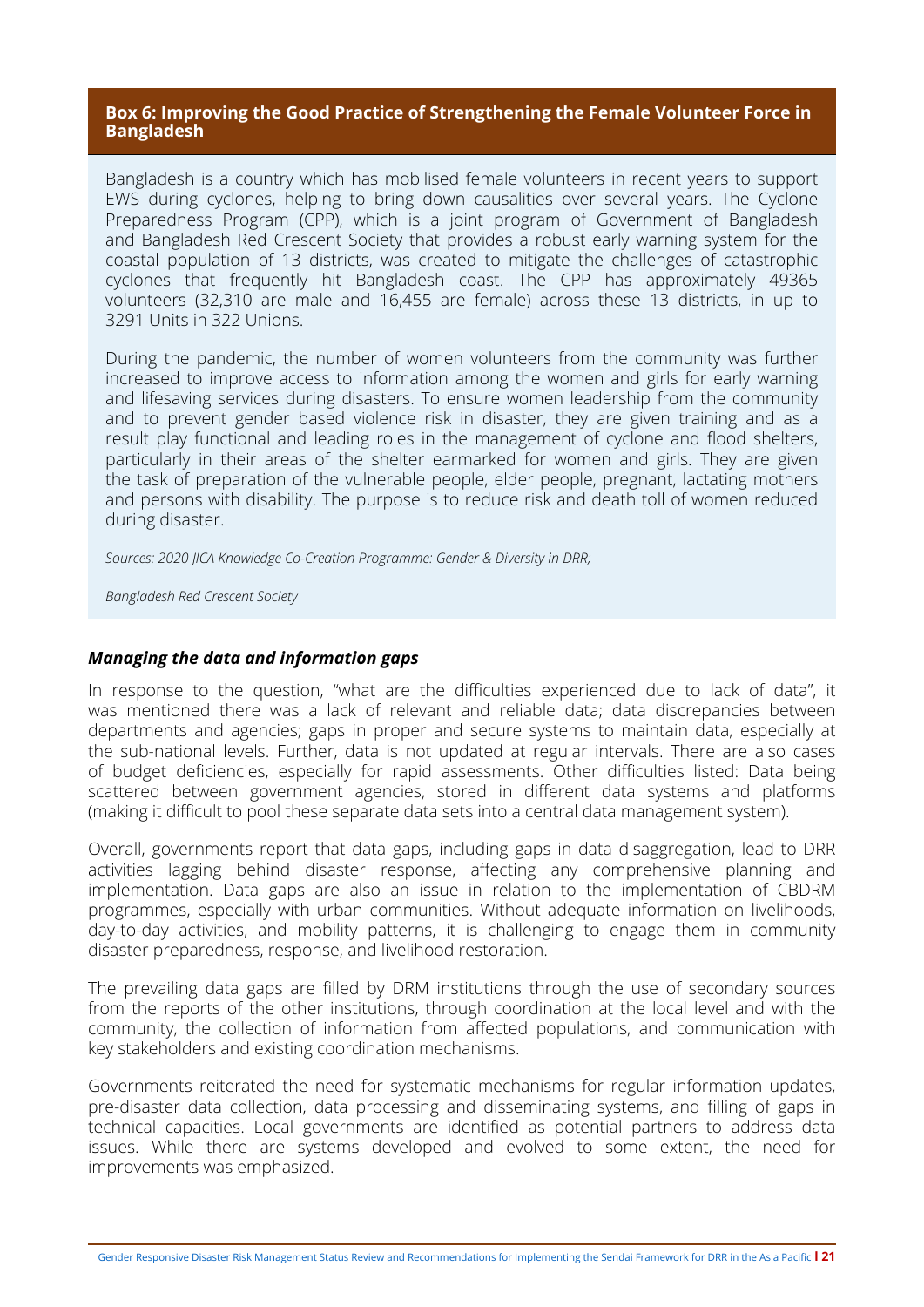## **3.5.2 Existing Mechanisms to Engage Women and Other Marginalized Groups in DRM**

Governments mentioned the deployment of varying institutional mechanisms to engage communities at all phases of the disaster cycle. In preparedness, this ranged from representation in the planning committees in the Maldives; Community Development Councils in Afghanistan; DRM committees at the community level in Thailand; to assurance of community engagement by the national constitution in Nepal. The constitution of Nepal has committed to the participation of all of communities in every process and program of the local government. Similar mechanisms were listed for the other phases.

It is important to note there aren't any specific mechanisms or targeted activities mentioned to engage women by any of the countries, except Thailand, which indicated that the recruitment criteria for civil defense volunteers (first responders at the provincial level) provide equal opportunity to recruit women. There seems to be an assumption that overall community engagement mechanisms are sufficient to capture all the pertinent issues at the local level, as also seen in the review of official statements made at regional and global platforms. For instance, in response to the question "what were the main actions taken, and the achievements in addressing gender and social inclusion in DRM over the last 5 years", Thailand lists CBDRM in 4,000 villages as a key achievement.

All countries expressed that the existing systems and processes were not sufficiently effective for engaging women and other marginalized groups in DRM activities. Governments identify several limiting factors for this, such as lack of resources, cultural barriers limiting women's participation in DRM activities, limitation in data availability, and lack of opportunities to engage and empower women.

The experience of governments indicates that while there is a commitment to address gender issues, enable women's participation and empower women for effective DRM at the higher strategy level, this does not seem to be reflected when it comes to implementation at the local level with communities at risk.

Women's active engagement in DRM appears to be a relatively new concept at the functional level (as opposed to the regular practice of servicing women as a vulnerable group). Any specific actions or concerted efforts to enable women's active participation and engagement continue to be limited. There are some examples from where these challenges were successfully met. These examples, however, remain limited and isolated efforts. Their sustainability largely depends on the engagement of governance institutions beyond the DRM sector.

## **3.5.3 Institutional Coordination for DRM and Inclusion**

Gender and women's issues in DRM and climate risk per se are not included in women and development strategies in many countries. For instance, Afghanistan's response indicates that DRM is not included in the national priority programs of the government. However, ANDMA coordinates through the National Disaster Engagement Commission in order to mainstream disaster risk reduction into their sectoral development plans. Similarly, other countries responding to the survey have respective coordination mechanisms however specific indications regarding how gender and inclusion in DRM are considered in broader policy frameworks and strategies are limited.

In Nepal, different sectoral clusters are mandated to resolve specific issues. Each cluster is composed of members from the related agencies. The Ministry of Women, Children and Senior Citizens is responsible for the Protection Cluster, and the Ministry of Home Affairs is responsible for coordinating all the clusters.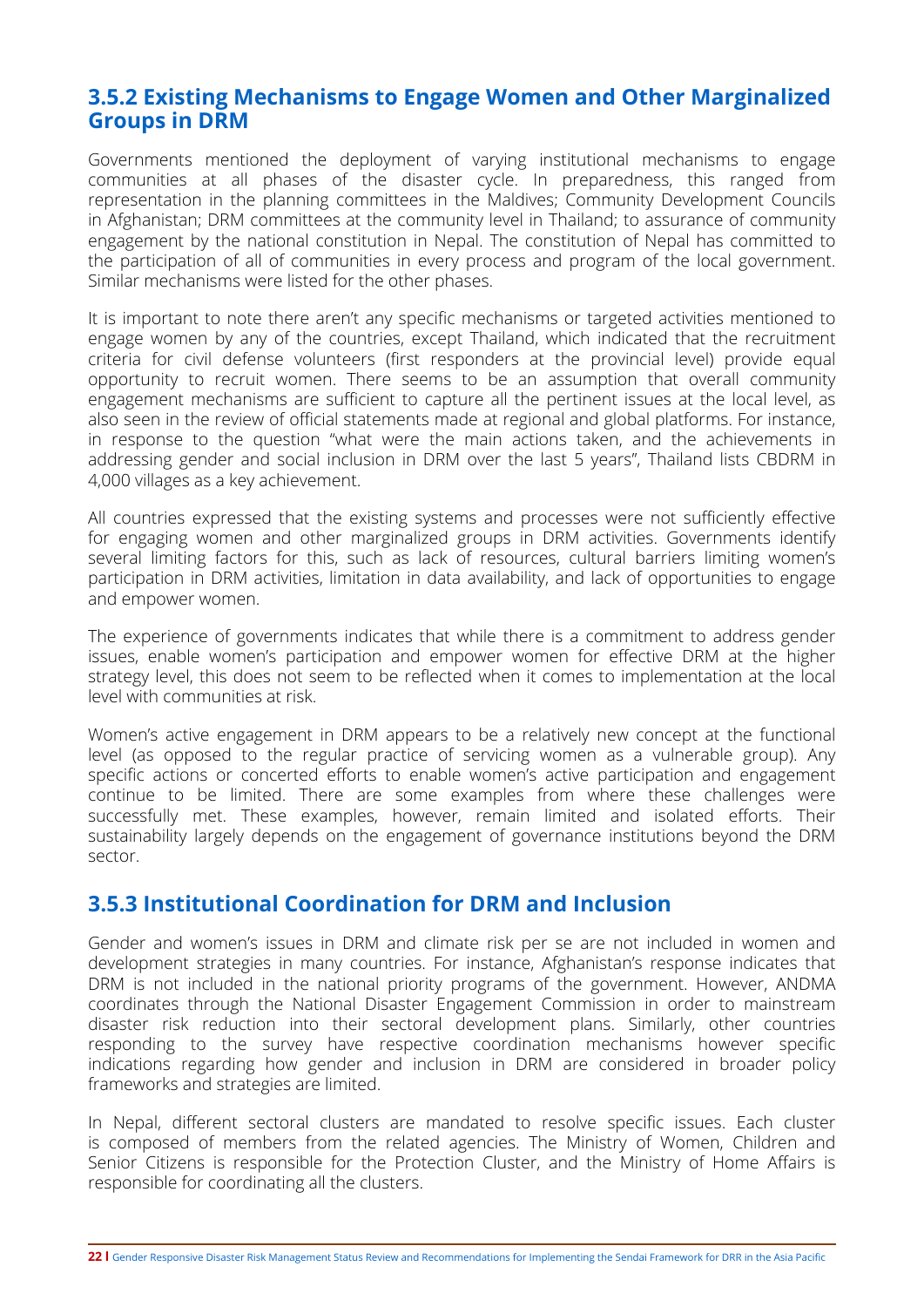Thailand provides an exception, where the DDPM, in collaboration with the Ministry of Social Development and Human Security, has developed the DRM guidelines for gender equality management. The DDPM, together with the Department of Local Administration and local administration organizations, are working on risk mapping and assessments of projects at the community level.

Governments also underline the need for raising DRM awareness at the community level and putting in place effective coordination mechanisms with the community leaders, local schools, and public health centres, etc.

The overall observation is that existing institutional mechanisms do not lead to any satisfactory coordination where DRM functions are supported and facilitated by the mainstream women / gender and development agencies. Similarly, the broad range of gender and women's issues arising from the disaster and climate change context remain largely outside the scope of the work of mainstream institutions working with women and development.

## **3.5.4 Main Challenges for Achieving Gender and Social Inclusion in DRM**

Responding to the survey, governments mentioned the following challenges.

- Policies, mandates, roles, and responsibilities among government agencies overlap and there is a lack of coordination amongst them
- Ad hoc data management, lack of sharing of data between institutions, and lack of standardized data bank and system at the local level
- Lack appropriate guidelines for gender equality and social inclusion at the community level
- Lack of fundamental knowledge of practical methods to introduce DRM for vulnerable groups
- The need for information and examples of what gender equality and social inclusion mean in the context of DRM, need for good practices

The issues and challenges governments have highlighted show that there is an area that has been overlooked, specifically the institutional mandates, roles, and responsibilities, as well as the institutional coordination that can enable gender inclusion in DRM.

The overall gender inclusion mandate lies with the women and development and national development institutions, while DRM institutions are expected to focus on gender issues related to disaster risk and related implications. At the same time, mainstream gender and development institutions do not pay adequate attention to bring in gender and women's issues that emerge in disaster and climate risk contexts. Further, the coordination between DRM and women and development institutions is far from optimal.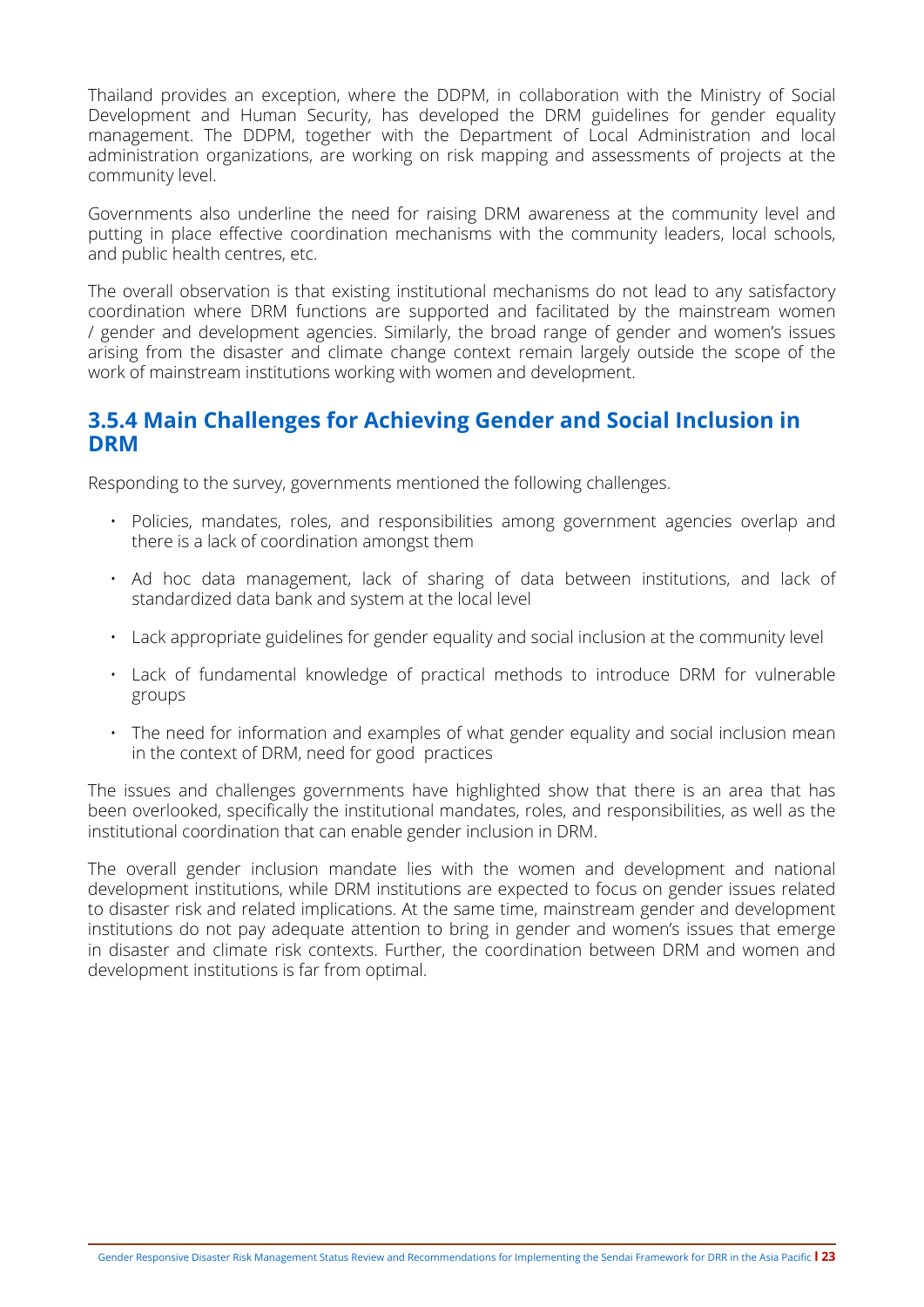## **Box 7: Recent Achievements Towards Gender Equality and Inclusion in DRM**

In Afghanistan, by law, women must constitute 25% of the House and 15% of the Senate. The parliamentary election of 2019 produced a younger parliament, with 65 percent of the elected members below 40. Women now constitute 29.6% of the civil service, with significant presence in the Cabinet, ambassadorships, deputy ministers, judges, prosecutors, professors and teachers. Women were appointed as deputy-governors in six provinces. Based on a recent presidential decision, all 34 provinces will have a woman deputy-governor in charge of social and women's affairs. This action is expected to help to boost addressing social inclusion in DRM.

Nepal has gone through a federalization process over the past 5 years. All three level governments (please mention the three levels in bracket) share concurrent authority in DRM. Therefore, coordination and collaboration between the levels is necessary. Disaster Management Policy 2018 and Strategic Action plan 2018-2030 are in line with Sendai Framework for DRR and guide the decentralized approaches to disaster management. The Constitution, plans, policies and programs all have high commitment towards gender and social inclusion issues.

*Source: Government responses to the online questionnaire*

## **3.5.5 COVID-19 Dimension in DRM**

As mentioned in the framework of analysis, the COVID-19 pandemic demonstrated the 'nondisaster' aspects of gender inequalities that are accentuated in disasters and the necessity of multiple agencies to tackle the issues.

Contrary to the expectation that DRM institutions will play a lead role in the management of the COVID-19 pandemic, it was noted that this was not the case. Other institutional mechanisms were utilized or new institutional and coordination mechanisms were introduced for pandemic management, and the role of DRM institutions was relegated largely to the provision of data and information, and coordinating response and relief. The lead institutions included ministries of Health, Interior, Defense, and the offices of the Prime Minister and President. This was confirmed by the governments responding to the questionnaire survey. They also indicated that health and pandemic aspects have not been given due recognition in national disaster management plans and strategies. This is contrary to the "Bangkok Principles for the implementation of the health aspects of the Sendai Framework for Disaster Risk Reduction 2015-2030''13.

Governments mentioned the need for revising DRM strategies to include pandemics, based on the current experience. National DRM institutions also made preparations to manage regular disaster emergencies (floods, cyclones, landslides, etc.) during the ongoing pandemic by revising preparedness and response plans, and command and control systems.

Some of the responding countries mentioned that the disaster risk aspects of COVID-19 that are different from other hazards were that the whole of society's health and economy was impacted. A unique aspect of COVID-19 was that it affected almost the entire globe, disrupting trade; in efforts to reduce transmission governments introduced restrictions on movement which impacted access to other services. Challenges increased for both women and men: many lost livelihoods and daily wages, in an estimated 60- 80 percent income reduction for informal sector workers in Asia during just the first month of the pandemic (ILO). As already mentioned, pre-existing gender-based economic, social, and institutional disparities as well as gender

<sup>13</sup> https://www.preventionweb.net/files/47606\_bangkokprinciplesfortheimplementati.pdf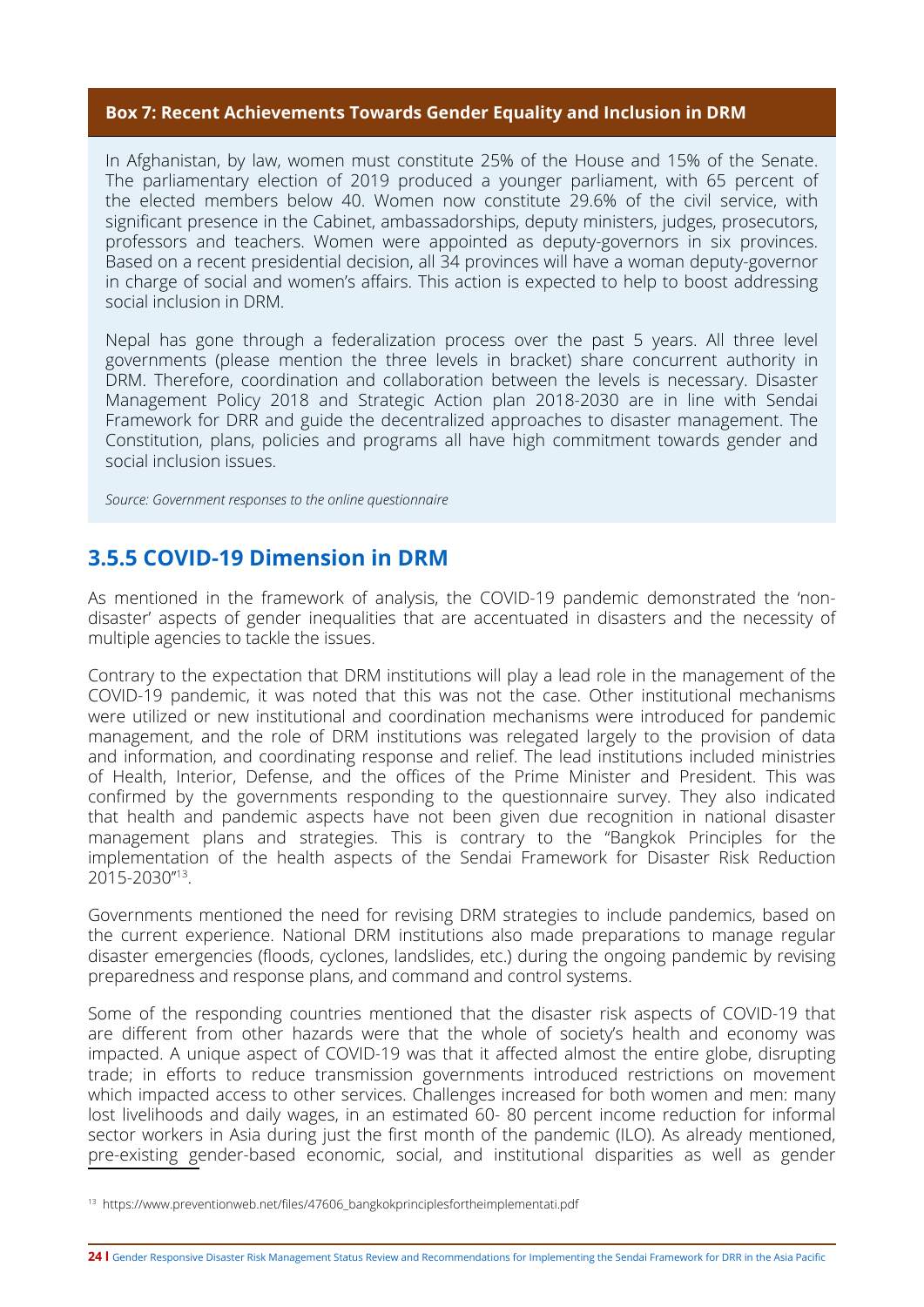identities mean that these negative impacts have fallen disproportionately on women and girls across all social and age groups.

Further, 70 percent of frontline health workers and first responders were/are women and they are more likely to be exposed to the virus. At least 11 million girls are at high risk of never returning to school as a result of the COVID-19 pandemic, signaling future generations of girls who have fewer opportunities, are less-educated, and are more likely to marry early and be subjected to intimate partner violence (UNDRR, 2021).

The governments responding to the survey (see Annex 1 for details) listed the following as the most pertinent issues during the COVID -19 pandemic, specific to men and women. For women, there was increased sexual and gender-based violence, increased care work, less access to contraceptives, less access to sexual and reproductive health services, and loss of homebased and informal work and wage opportunities, especially among poor and female-headed households (single mothers); while for men, issues were mainly connected to loss of employment, limited mobility access to support, and increase in care work.

These responses indicate how the gendered impacts were different - for women, it was a combination of social (division of labour, i.e. care work), economic (loss of livelihood), and personal (violence, access to reproductive health) impacts. For men, it was economic (loss of employment, income) and social (restricted social activities due to lockdowns, increased household activities). Lessons and recommendations for future preparedness and response strategies that governments have proposed considering the differential gender impacts are as follows:

- Generation of disaggregated data there was an expressed need that NDMOs and women's institutions take this up collectively, comprehensive data management systems that include social and economic aspects, vulnerable people data management systems;
- Include pandemics and public health aspects in DRM strategies, greater coordination between health and DRM institutions;
- Enhance coordination methods between health institutions and other institutions working for DRM (e.g. Coordination with the Ministry of Social Welfare, Ministry of Labour, Ministry of Women's Affairs, to help identify vulnerable persons);
- Looking at the resilience indicators for vulnerable communities and urban slums
- Coordination with Ministry of Social Welfare, Ministry of Labour, Ministry of Women's Affairs, to identify vulnerable persons from a resilience building perspective
- Revisit contingency plans, include SADD, gender analysis in risk assessments and include risk communications as a key strategy.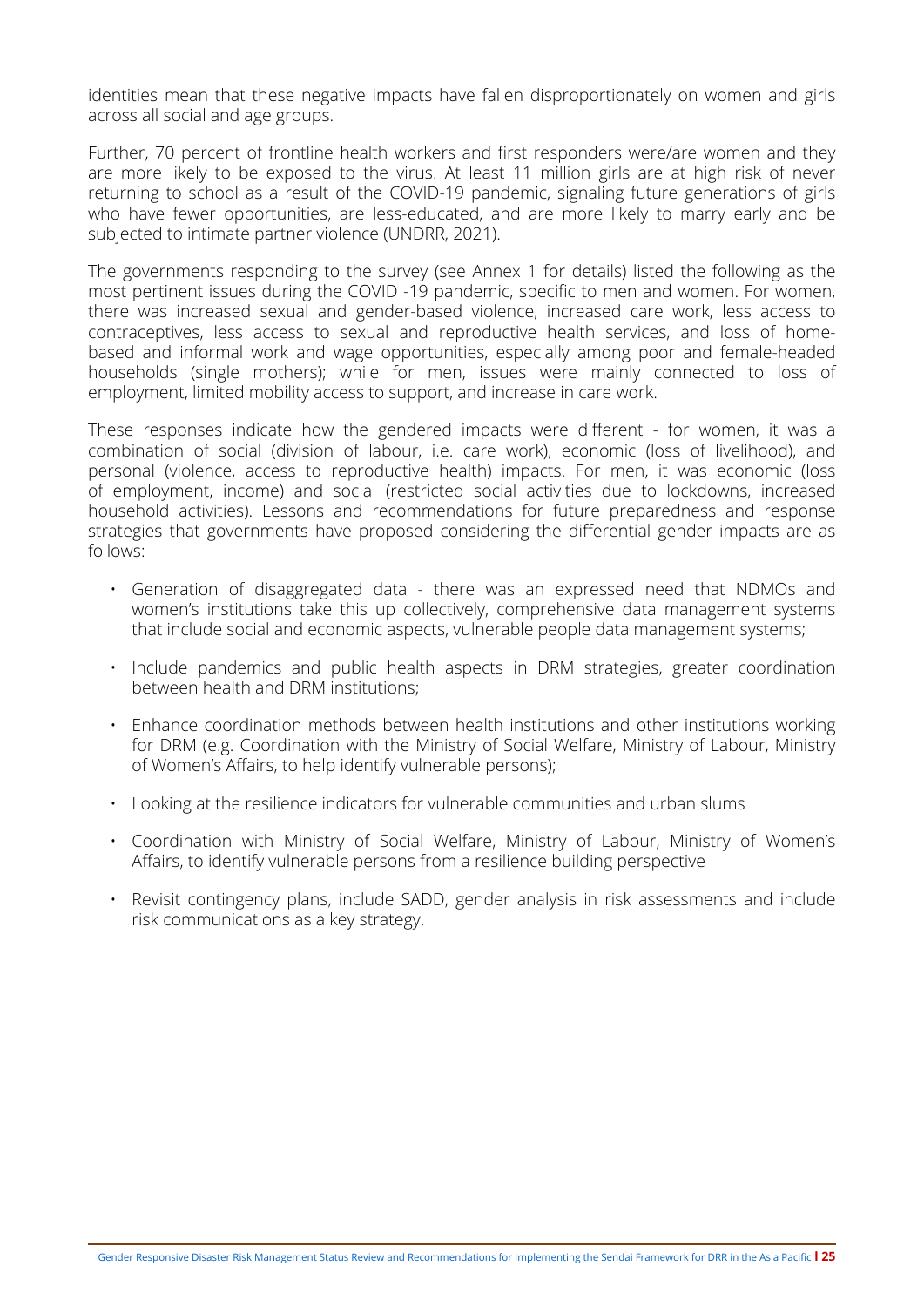## **Box 8: Coordinated Actions by the Government of Thailand in COVID -19 Pandemic Management**

The Department of Disaster Prevention and Mitigation (DDPM) has developed guidelines for multi-hazard emergency response plan and a business continuity plan that enables each responsible agency to make use of these as tools to minimize the risks during the pandemic:

- The revision of National Disaster Risk Management Plan taking into account of the emerging of biohazard, related new thinking and concepts, including the innovation of disaster prevention and preparedness system and application to mitigate the complex risks in the near future,
- Better coordination with the Health Ministry & other health sector agencies and other sectors,
- DDPM has developed close collaboration with Health Institutions. One of the priority action is to actively participate in Joint – exercise with the Ministry of Public Health/ Ministry of Defense and other concerned agencies,
- Develop guidelines to incorporate BCP policy in every agency-emergency plans-revise national disaster plans that enable biohazard response-regularly,
- Local market creation to enhance small business, new job creation,
- Establish local volunteers/security to reduce domestic violence.

*Source: Government responses to the online questionnaire*

These recommendations once again indicate the role and mandate of the ''non-DRM institutions'' and the importance of coordination between them in attending to specific subset of gender issues prevalent in DRM.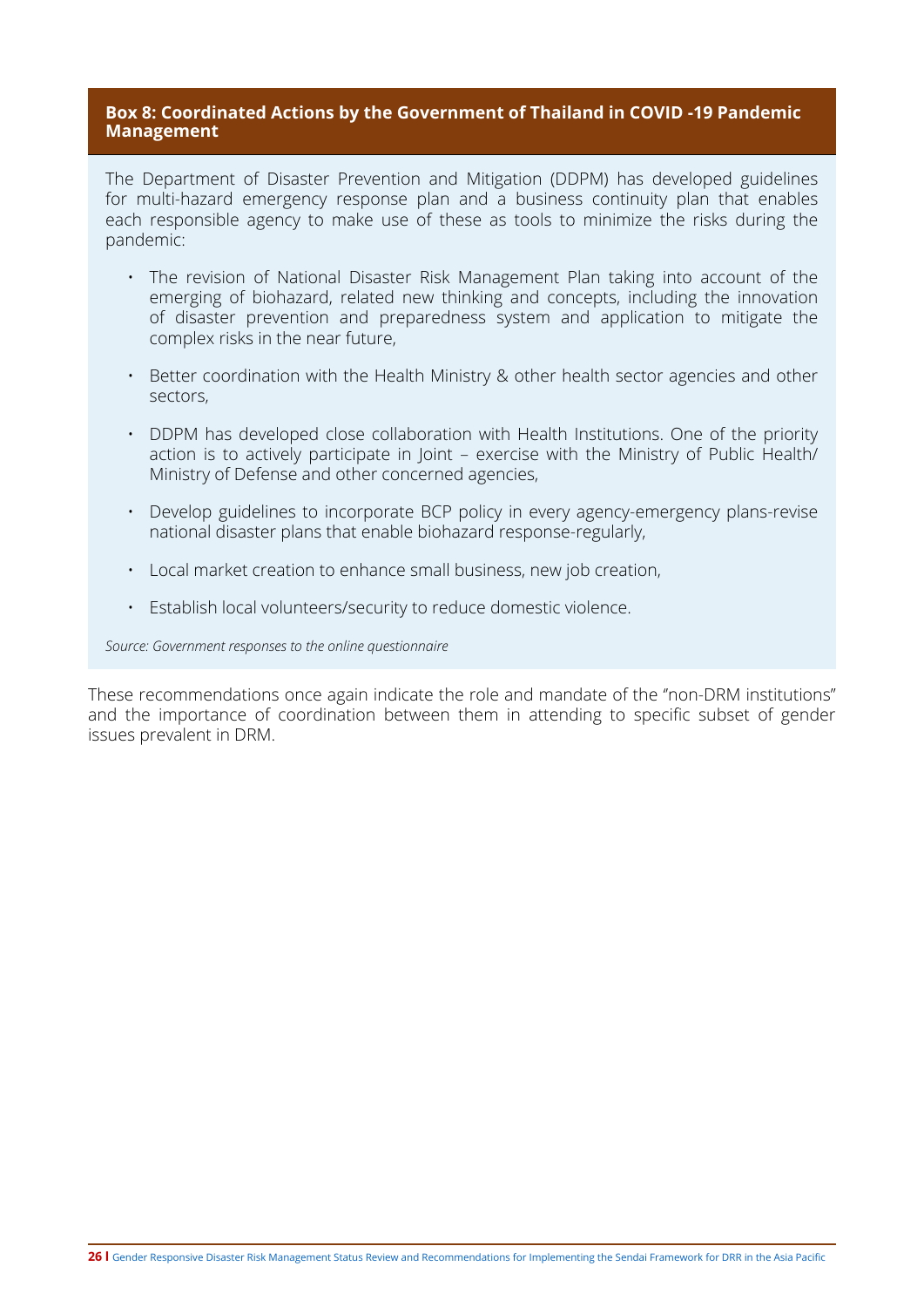# <span id="page-31-0"></span>**4. Conclusions**

Based on the analysis of primary and secondary information, the following conclusions can be made.

Commitments are made in the national DRM strategies and action plans for gender equality and social inclusion following the Priorities for Action in the Sendai Framework. However, if the sole responsibility for implementation is expected and assumed of the DRM focal institutions, this might be unrealistic, since this is not their sole responsibility. This is evident through the gaps experienced at the functional and implementational levels.

The challenges expressed by the governments for limited progress achieved in gender and social inclusion in DRM confirm this. Gender equality and social inclusion in DRM is an extension of the overall status of gender equality and women's empowerment in a society. Institutional coordination and interrelationships between the mandated institutions for DRM and women/gender in development in many countries are far below optimal levels. Many of the national Gender/Women and Development strategies do not consider DRM aspects, women's rights work rarely capture access to information (early warning and other), displacement and post disaster recovery aspects.

Standalone activities by DRM focal institutions to address gender and inclusion are largely limited to assess risk and vulnerability by sex and age (through collection of SADD), use this information in preparedness, early warning, response and build back better to different degrees.

Table 1 maps the Institutional roles of a range of institutions, besides the DRM focal institutions, which are required for addressing gender issues in DRM effectively. The mapping highlights core actions within the scope of the DRM focal institutions, as well as the required functions by women and development and national development institutions, and the coordination and cooperation between them.

The functions of DRM focal institutions should be enabled by the relevant institutions, such as by providing awareness and capacity (by Women and Development entities), and adequate resources (by National Budget/national and subnational Planning entities). Removing barriers to institutional disconnect and making these institutional connections and coordination mechanisms more direct and functional are key to enable turning the commitments by the DRM focal institutions on gender equality and social inclusion into implementation.

At the same time, as the mapping indicates, the range of gender and women's issues arising from disaster and climate change context which has been in discussion over several decades, largely remain outside the scope of the work of the mainstream women/gender and development institutions.

The underlying premise needs to change to one where there is greater clarity on roles and responsibilities, the core mandate and expectations of DRM focal institutions, as well as the responsibilities of national and provincial development institutions, and Women's institutions to enable the effective realisation of the Sendai Framework outcomes on gender equality and women's empowerment and leadership.

This way, gender equality and social inclusion outcomes in DRM become co-benefits of the broader gender equality and development commitments of the governments in the national development priorities, SDGs and the commitments to the CEDAW, as depicted in Figure 1 (in the Executive Summary).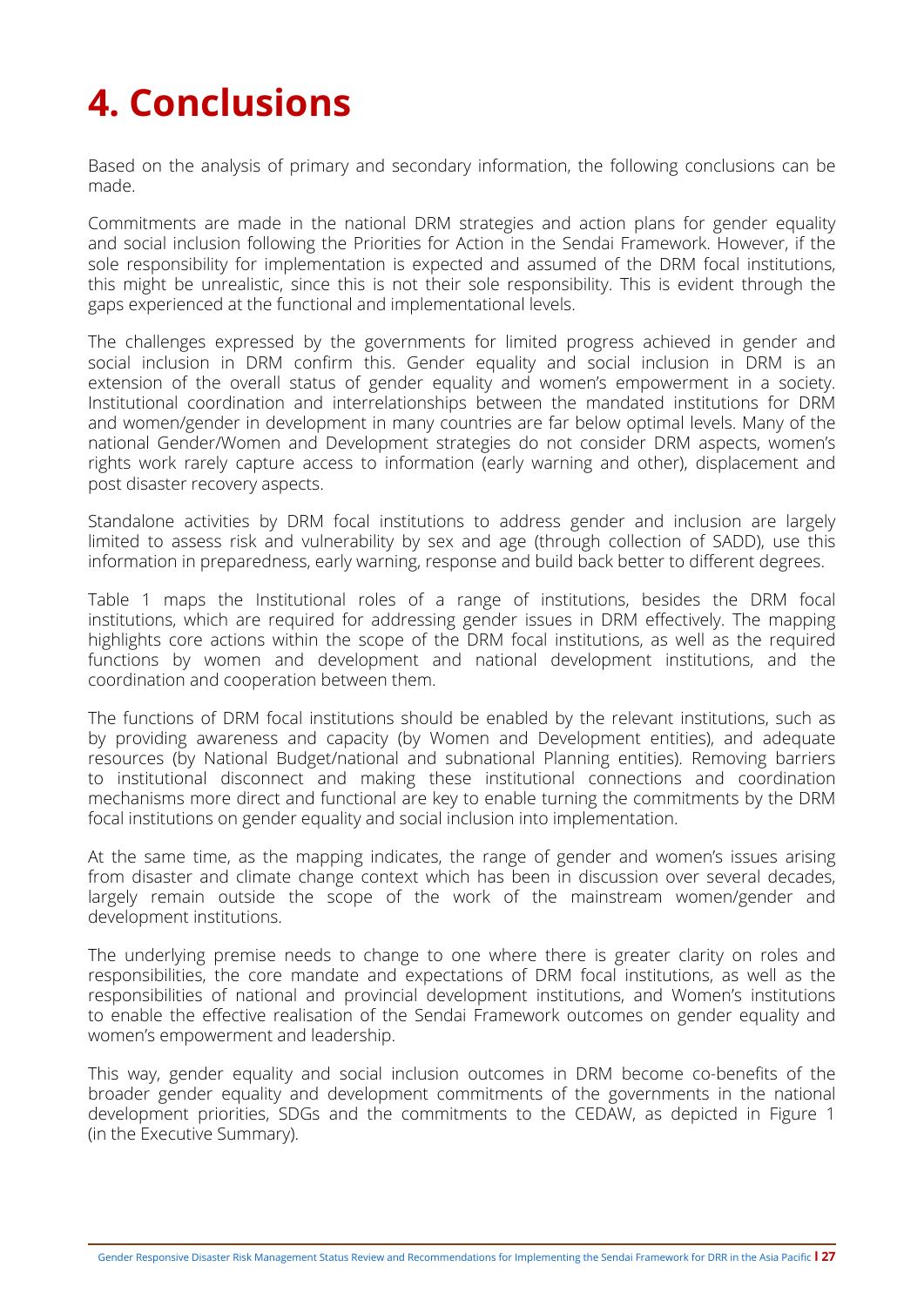### **Table 1: The Respective Roles of Disaster Focal Institutions and Other Entities of Government in DRM**

| <b>Institutional Roles by Sendai Priorities for Action</b>                                                                                                            |                                                                                                                                                                     |  |  |
|-----------------------------------------------------------------------------------------------------------------------------------------------------------------------|---------------------------------------------------------------------------------------------------------------------------------------------------------------------|--|--|
| <b>Role of Disaster Focal Institutions</b>                                                                                                                            | <b>Role of Other Government Entities</b>                                                                                                                            |  |  |
| <b>Sendai Priority 1: Understanding Disaster Risk</b>                                                                                                                 |                                                                                                                                                                     |  |  |
| Develop/regularly update National Disaster<br>Databases                                                                                                               | Collect sectoral disaster damage and loss data<br>at local and national levels (National Planning/<br>sectoral development agencies)                                |  |  |
| Hazard, Risk and Vulnerability (HRV)<br>assessments, exposure, hazard /risk trends                                                                                    | Climate risk analysis (Environment/Climate<br>focal agencies) with gender and social<br>inclusion                                                                   |  |  |
| Conduct disaster impact assessments                                                                                                                                   | Conduct sectoral disaster impact assessments<br>(Development sector agencies)                                                                                       |  |  |
| Update national risk profiles                                                                                                                                         | Review national risk profiles from sectoral<br>perspectives (Sectoral development agencies,<br>National planning agencies)                                          |  |  |
| Coordination of PDNA                                                                                                                                                  | Conduct PDNA assessments for respective<br>sectors following standard methodology<br>(Development sector agencies)                                                  |  |  |
| SADD data collection and analysis within all<br>above, updates at regular intervals                                                                                   | SADD data collection and analysis within all<br>above                                                                                                               |  |  |
| Communication and advocacy for disaster risk<br>informed planning and investments (through<br>National Platforms for DRR, SDG and Climate<br>Forums                   | Advocate and communicate for inclusion of<br>disaster and climate risk aspects in women<br>and development work/investments (Focal<br>agencies for Women/ CEDAW)    |  |  |
| Access/use secondary sources on gender and<br>social analysis where available (Sendai Focal<br>Points to coordinate with Focal agencies for                           | Conduct gender analysis including<br>intersectionality for DRM/climate context<br>(Focal agencies for Women/ CEDAW)                                                 |  |  |
| Women, relevant UN agencies)                                                                                                                                          | Conduct social vulnerability analysis,<br>intersectionality (National/Provincial Planning,<br>Statistical agencies)                                                 |  |  |
| Sharing case studies: Provide information and<br>examples of what gender and social inclusion<br>means in the context of DRM, focusing on<br>capacities               |                                                                                                                                                                     |  |  |
| <b>Sendai Priority 2: Strengthening Disaster Risk Governance</b>                                                                                                      |                                                                                                                                                                     |  |  |
| Advocate and promote risk informed<br>and inclusive development with national<br>development planning, across development<br>sectors utilising national institutional | Ensure all development programmes target<br>disaster and climate risk resilience (National<br>and Sub National Planning Departments,<br>Sectoral Planning entities) |  |  |
| coordination mechanisms                                                                                                                                               | Advocate for inclusive DRM governance with<br>DRM focal institutions (Focal agencies for<br>Women/ CEDAW)                                                           |  |  |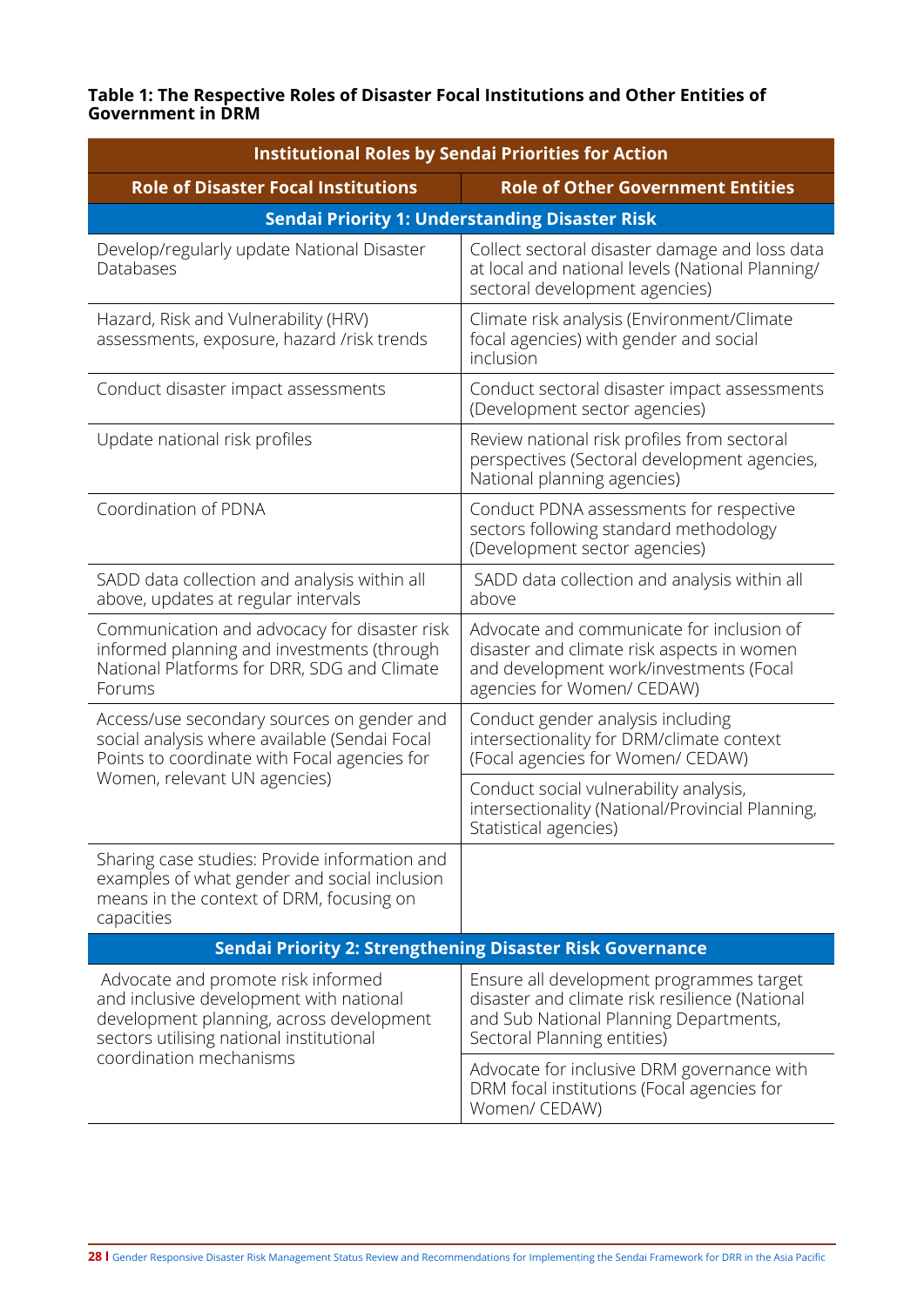| Inclusion of gender issues in DRM policies,<br>legislation and plans including in response<br>and recovery                                                                                                                                                                            | Highlight gender issues in DRM,<br>intersectionality aspects in programme<br>planning and implementing, provide analytical<br>tools for inclusion (Focal agencies for Women/<br>CEDAW)                                                                                                  |
|---------------------------------------------------------------------------------------------------------------------------------------------------------------------------------------------------------------------------------------------------------------------------------------|-----------------------------------------------------------------------------------------------------------------------------------------------------------------------------------------------------------------------------------------------------------------------------------------|
| Negotiation for inclusion of budgetary<br>provisions to implement gender<br>considerations identified above                                                                                                                                                                           | Allocate budgetary provisions for gender<br>integration and transformation in DRM<br>(National and Sub National Budget<br>Departments)                                                                                                                                                  |
| Actively engage women in risk prone areas in<br>DRM; EWS, response planning and execution,<br><b>CBDRM</b>                                                                                                                                                                            |                                                                                                                                                                                                                                                                                         |
| Ensure to include gender equality and<br>social inclusion (GESI) targets, outputs,<br>monitoring indicators in the national disaster<br>management plans/strategies                                                                                                                   | Agree on minimum requirements for<br>addressing gender issues in sectoral<br>planning, and allocation of resources for<br>implementation (National Planning entities,<br>Focal agencies for Gender/Women/ CEDAW<br>entities)                                                            |
|                                                                                                                                                                                                                                                                                       | Align GESI targets and indicators with the<br>SDGs, NDC and Sendai monitor (SDG focal<br>point/National Planning/Statistical Institutions)                                                                                                                                              |
|                                                                                                                                                                                                                                                                                       | <b>Sendai Priority 3: Investing in DRR for Resilience</b>                                                                                                                                                                                                                               |
| Build the awareness of the mainstream/<br>sectoral entities and advocate for the need to<br>invest for women's resilience building                                                                                                                                                    | Use/introduce national and sub national social<br>security services, safety nets and programmes<br>with specific action to build disaster resilience<br>of specifically vulnerable women and girls<br>(National and Sub national planning entities,<br>Focal agencies for Women/ CEDAW) |
| Coordinate with relevant focal institutions for<br>women's/gender issues related to resilience/<br>gender equality to access information.<br>Utilise the existing gender analysis/secondary<br>sources of information for gender inclusive<br>DRM planning, supported with SADD data. | Highlight key issues of women's resilience and<br>the requirements for investing in resilience<br>building through gender analysis (Focal<br>agencies for Women/ CEDAW)                                                                                                                 |
| Incorporate resilience aspects of women<br>in disaster preparedness, EWS, response<br>recovery                                                                                                                                                                                        | Incorporate women's resilience building in<br>sectoral development programmes (Sectoral<br>planning and implementation entities)                                                                                                                                                        |
| Coordinate and collaborate with SDG 5 and<br>NDCimplementation plans on DRM aspects                                                                                                                                                                                                   | Look into disaster risk and resilience building<br>aspects in SDG5 and NDC implementation<br>planning, including social welfare and social<br>security aspects of women and girls <sup>14</sup> (Focal<br>agencies for Women/ SDG overseeing<br>Institutions CEDAW)                     |
| Incorporate GBV, SRH, safety and security<br>issues into all DRM policies, planning and<br>implementation                                                                                                                                                                             | Strengthen systems addressing GBV/safety<br>and security for women and girls (Public<br>Safety and Security institutions)                                                                                                                                                               |

<sup>&</sup>lt;sup>14</sup> SDG 5 recognises differential impacts of disaster and climate risk for women and girls

Gender Responsive Disaster Risk Management Status Review and Recommendations for Implementing the Sendai Framework for DRR in the Asia Pacific **l 29**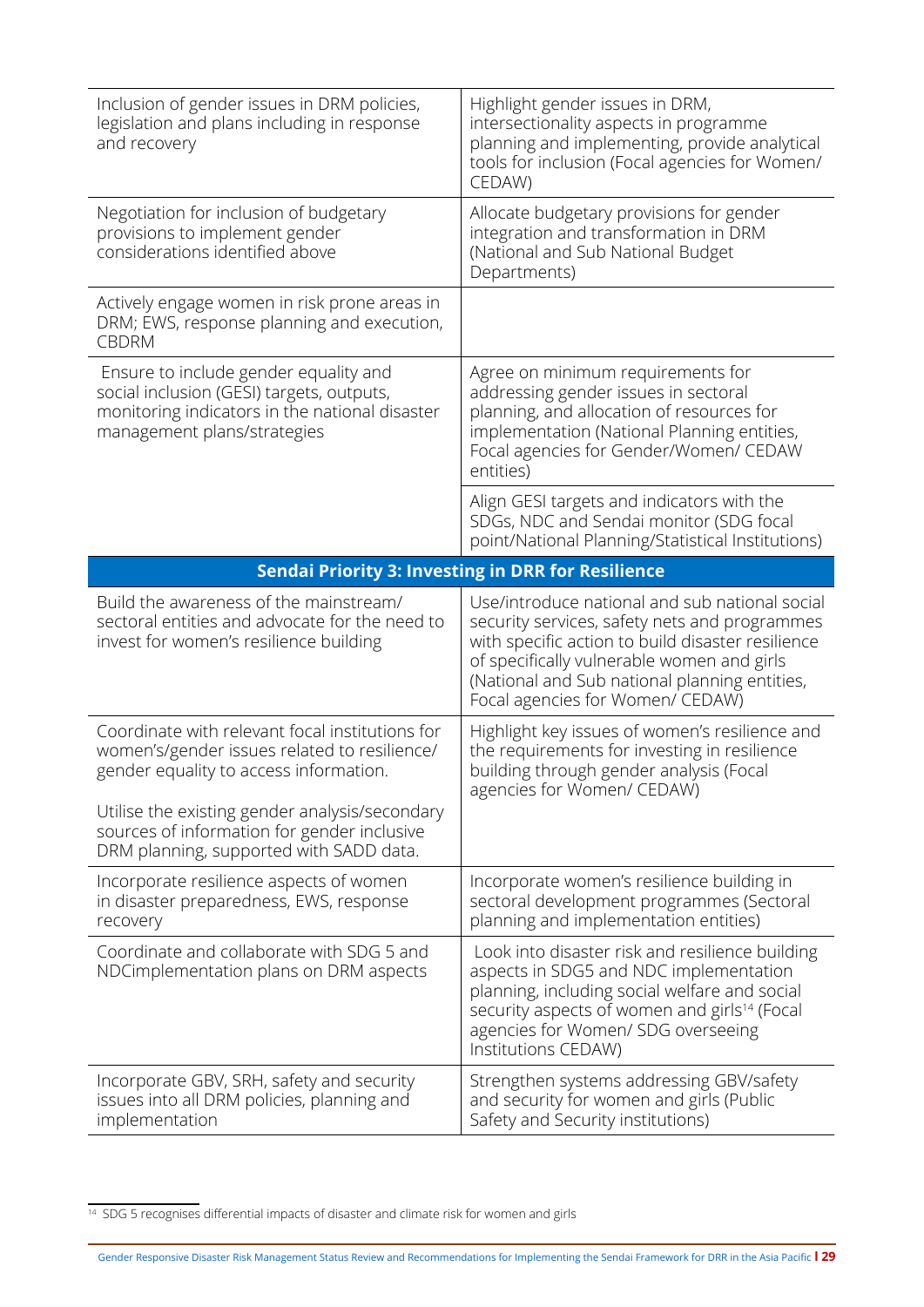| Use DRM planning and implementation<br>actively as opportunity to engage women and<br>build their skills and capacities                                                                                                                                                                    | Advocate for women's engagement and<br>leadership as a necessary condition for<br>resilience building (Focal agencies for Women/<br>CEDAW)                                                                                                                     |
|--------------------------------------------------------------------------------------------------------------------------------------------------------------------------------------------------------------------------------------------------------------------------------------------|----------------------------------------------------------------------------------------------------------------------------------------------------------------------------------------------------------------------------------------------------------------|
| Enhance engagement with Central Banks and<br>IFI s to promote risk informed development                                                                                                                                                                                                    | Central Banks, Financial Ministries take<br>disaster loss and damage/national risk<br>assessments into account in investment plans                                                                                                                             |
|                                                                                                                                                                                                                                                                                            | Regulatory mechanisms/guidelines to include<br>inclusion and intersectionality for private<br>sector investments                                                                                                                                               |
|                                                                                                                                                                                                                                                                                            | Sendai Priority 4: Enhancing Preparedness and Response and Building Back Better                                                                                                                                                                                |
| Include gender and social inclusion issues in<br>disaster response and recovery policies and<br>legislation.                                                                                                                                                                               | Support and facilitate the approval of gender<br>and social inclusion elements in the response<br>and recovery policies and legislation (National<br>platforms for DRR, National Planning focal<br>institutes)                                                 |
| Ensure budgetary provisions and other<br>arrangements are available to implement<br>gender responsive and inclusive response and<br>recovery (including protection, GBV, SRH etc.)                                                                                                         | National and subnational level annual/<br>regular budget allocations are provided for<br>gender responsive and socially inclusive<br>disaster response and recovery. (National<br>and provincial budget department/Ministry of<br>Finance)                     |
| Coordinate with institutions leading SRH, GBV,<br>protection issues and psychosocial support to<br>obtain their services                                                                                                                                                                   | Coordinate with DRM focal institutions and<br>provide the required inputs and support to<br>address GBV, SRH issues and psychosocial<br>support throughout disaster preparedness,<br>response, recovery phases (Focal agencies for<br>Women/Health/Protection) |
| Prepare/ update disaster preparedness and<br>contingency plans including the business<br>continuity plans to be gender responsive and<br>inclusive; design of early warning systems<br>and emergency communications taking into<br>account diverse /intersectional needs and<br>capacities | Provide training at local levels for gender<br>responsive disaster preparedness and<br>contingency plans, business continuity plans<br>(Focal agencies for Women/ CEDAW)                                                                                       |
| Emergency shelter preparation planning to<br>be inclusive (specific needs of women & girls,<br>protection, privacy and GBV)                                                                                                                                                                | Provide guidelines for managing the<br>emergency shelters with gender equality and<br>social inclusion (GESI) perspectives.                                                                                                                                    |
|                                                                                                                                                                                                                                                                                            | (Focal agencies for Gender/Women/ CEDAW)                                                                                                                                                                                                                       |
| Establish procedures to engage women and<br>girls from their localities in preparedness<br>for response and emergency management<br>planning processes to incorporate their<br>capacities and experiences.                                                                                 | Focal Ministries for Women at the local level to<br>include DRM in the regular activity plans.                                                                                                                                                                 |
| Coordinate PDNAs and lobby for budget<br>allocation for the recovery and reconstruction<br>plans with emphasis on women's resilience<br>building                                                                                                                                           | Gender/Women's focal agencies to provide<br>guidance for inclusive needs assessments &<br>recovery planning towards resilience building.                                                                                                                       |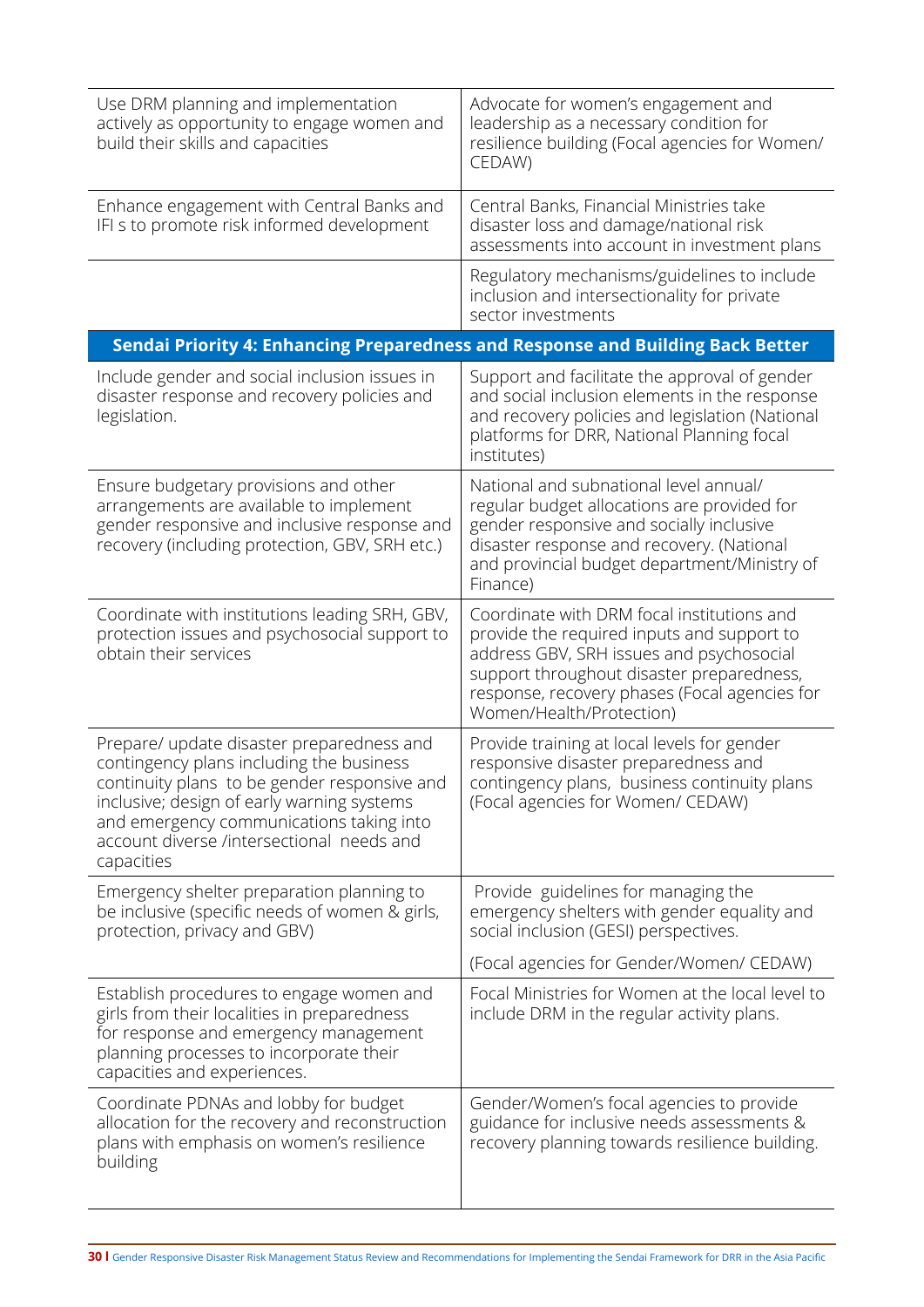| Monitor gender and social inclusion while<br>coordinating implementation by sectoral<br>clusters | Implementation of sectoral recovery plans<br>with clear targets and activities to ensure<br>women's resilience (as planned above) is<br>carried out (Implementation of the Gender<br>Action Plan of each of the Post Disaster<br>Recovery Plan) (Sectoral agencies) |
|--------------------------------------------------------------------------------------------------|---------------------------------------------------------------------------------------------------------------------------------------------------------------------------------------------------------------------------------------------------------------------|
|                                                                                                  | Promote 'Safe back to school' in the post<br>disaster recovery stage (Education, National<br>planning entities)                                                                                                                                                     |

As the above mapping demonstrates, turning gender and social inclusion commitments in DRM into action requires coordinated inputs and implementation from a range of national and sub national institutions beyond DRM focal institutions.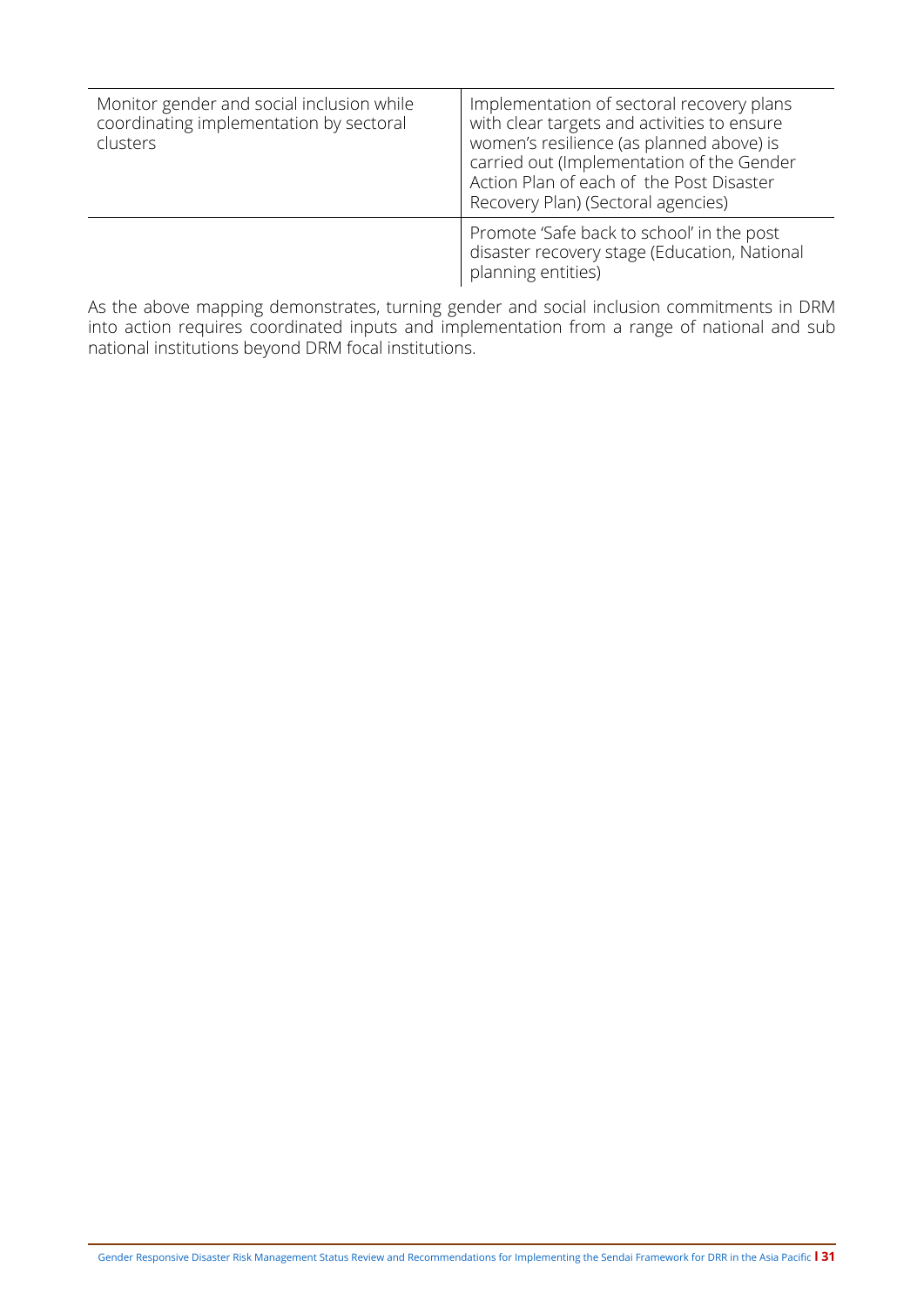# <span id="page-36-0"></span>**5. Recommendations for Gender-Responsive Implementation of the Sendai Framework for DRR**

The assessment is recommending the implementation of the Sendai Framework in the Asia Pacific, through the Asia-Pacific Plan of Action to be broader based to work more actively with Ministries and Departments who are responsible for overall gender equality and women's empowerment commitments.

The recommendations in Table 2 contain key actions to be taken by DRM Focal Institutions and other government entities to achieve gender-responsive implementation of the Sendai Framework Priorities for Actions, based on the mapping in Table 1. The recommended actions broadly correspond with the Asia-Pacific Plan of Action 2021-24, yet the actions are applicable beyond this timeline.

These actions are not exhaustive to capture the entirety of the Sendai Framework. It is an effort to build on the learning from the past and most recent assessment on gender responsiveness of DRM in the region since 2015, and propose some key actions that need to be taken by multiple institutions in a coordinated manner, especially at the national level. Aiming to achieve concrete and measurable progress in this area specifically within the APA 2021-24 timeline, one measurable target under each priority is proposed as part of the recommended actions.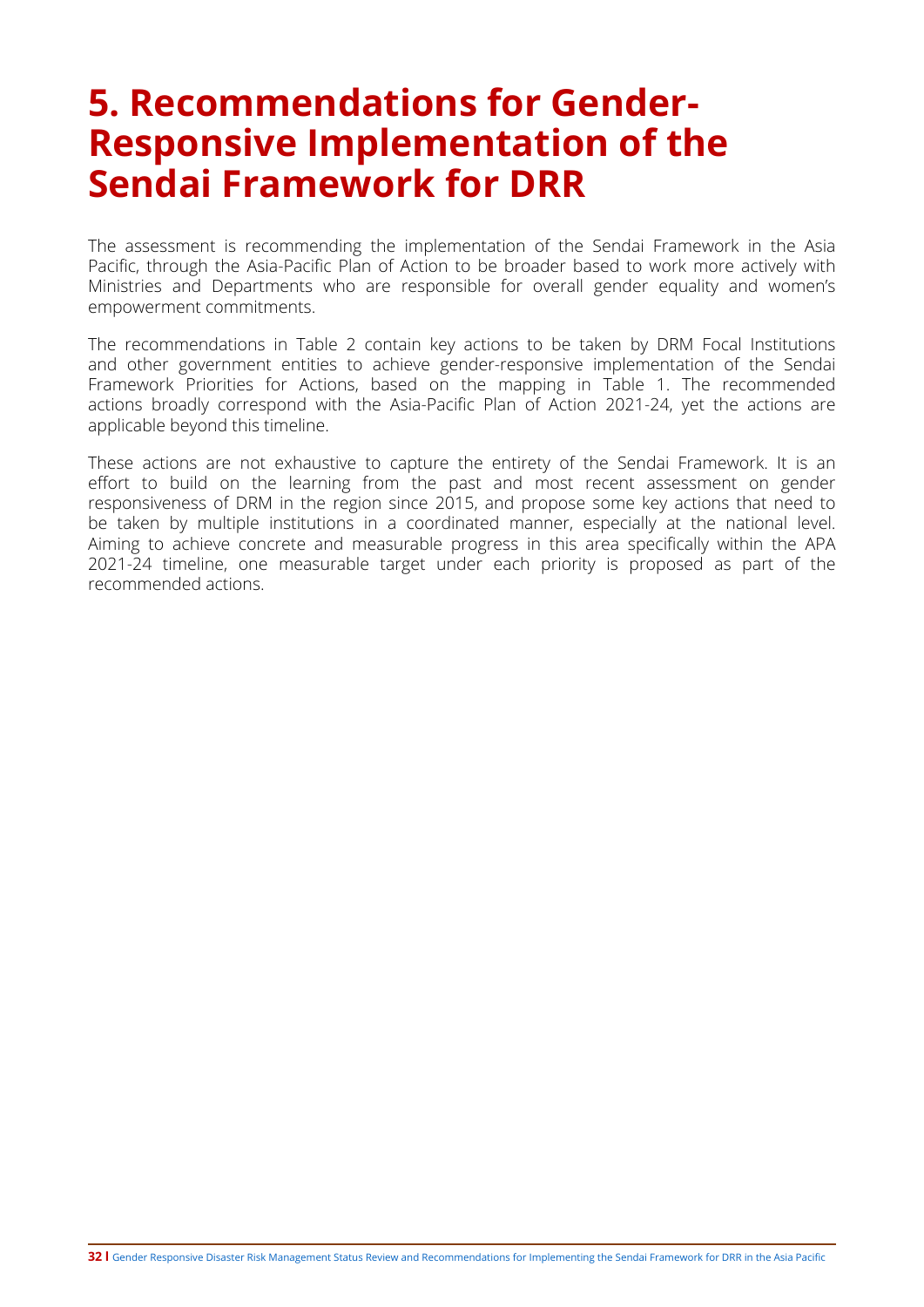## **Table 2: Recommendations for Action**

#### **Recommendations for Action**

#### **Sendai Priority 1: Understanding Disaster Risk**

**Target:** Revise and update formats for HRV assessments, Disaster Loss & Damage etc. to provide adequate guidance to other sectoral entities to collect disaggregated data by 2022 (National Disaster Focal Institutions supported by relevant UN and other regional focal institutions)

**Note:** this target was in place in the Asia Regional Plan, but as reviewed in 2018 and as this study shows, this is yet to fall into place.

|                                                                   | <b>Disaster Focal Institutions</b>                                                                                                                                                                                                                                                                                                                                                                                                                                                               |                                                                                                                      | <b>Other Institutions &amp; Entities</b>                                                                                                                                                                                                                                                                                                          |
|-------------------------------------------------------------------|--------------------------------------------------------------------------------------------------------------------------------------------------------------------------------------------------------------------------------------------------------------------------------------------------------------------------------------------------------------------------------------------------------------------------------------------------------------------------------------------------|----------------------------------------------------------------------------------------------------------------------|---------------------------------------------------------------------------------------------------------------------------------------------------------------------------------------------------------------------------------------------------------------------------------------------------------------------------------------------------|
| <b>Role</b>                                                       | <b>Actions</b>                                                                                                                                                                                                                                                                                                                                                                                                                                                                                   | <b>Role</b>                                                                                                          | <b>Actions</b>                                                                                                                                                                                                                                                                                                                                    |
| Develop/regularly<br>update National Disaster<br><b>Databases</b> | i Review the disaster loss damage data<br>collection formats to ensure that gender/<br>SADD is incorporated, and make these<br>available to the various sectors.<br>ii Collect and systematically store disaster<br>damage and loss data at the local and<br>national level with sex, age, disability<br>disaggregation (SADD)                                                                                                                                                                   | Collect sectoral disaster<br>damage and loss data at local<br>and national levels (sectoral<br>development agencies) | i. Review and assess the collection of disaggregated<br>data in the disaster loss damage data in the<br>formats provided, provide guidance to address<br>shortcomings (UNDP, WB, EU etc.)<br>ii. Collect sector specific Disaster damage and loss<br>data guided by/ in coordination with NDMO s,<br>incorporating SAD disaggregation as relevant |
| HRV assessments,<br>exposure, hazard /risk<br>trends              | <i>i</i> Make available the methodologies, formats<br>to conduct gender responsive HRV,<br>exposure to risk assessments specifically<br>the vulnerability analysis using SADD -<br>(obtain from relevant entities such as<br>UNDRR/APP-DRR)<br>ii Strengthen/develop capacities to conduct<br>gender and disaster impact assessments<br>using SADD<br>iii Share case studies and examples of<br>gender responsive HRV and disaster<br>impact assessments responsive HRV,<br>exposure assessments | Climate risk analysis with<br>gender and social inclusion<br>(Environment/Climate focal<br>agencies)                 | i. Adapt the methodologies/formats developed for<br>gender responsive HRV assessments using SADD<br>(Environment/Climate focal agencies)<br>ii. Share and advocate gender responsive HRV,<br>exposure to risk assessments, and disaster<br>impact assessments using SADD with the<br>climate/environment sectors (UNDRR/APP-DRR)                  |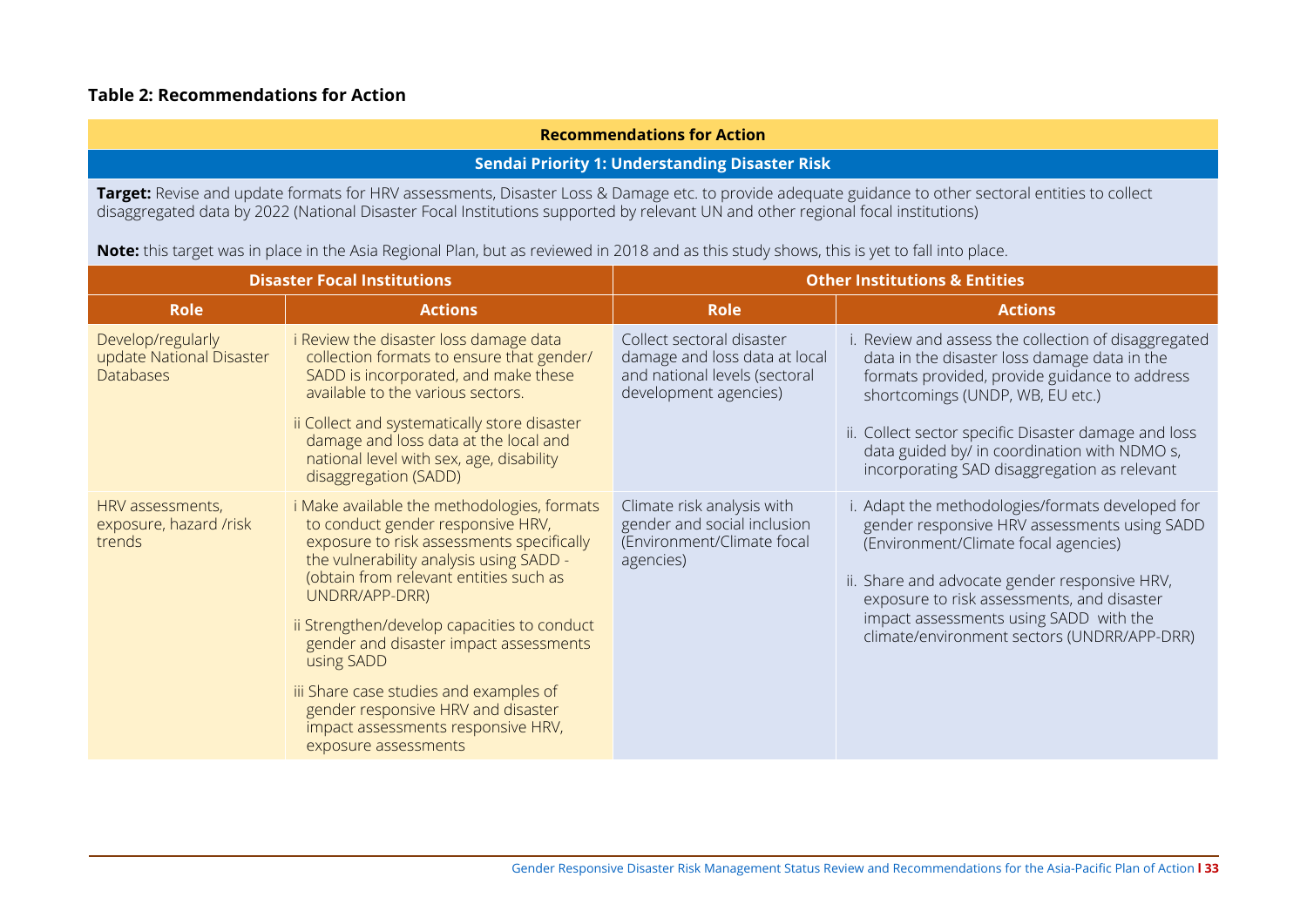| Conduct disaster impact<br>assessments                                                                                                                               | Make available the methodologies, formats<br>to conduct gender responsive disaster<br>impact assessments in coordination with<br>Gender/Women and Development Focal<br>Ministry/institutions                                                                                                                           | Conduct sectoral disaster<br>impact assessments<br>(Development sector<br>agencies)                                                                                       | Use gender responsive methodologies to conduct<br>sectoral disaster impact assessments (such<br>methodology provided in the PDNA guidelines)                                                                                                                                                                                        |
|----------------------------------------------------------------------------------------------------------------------------------------------------------------------|------------------------------------------------------------------------------------------------------------------------------------------------------------------------------------------------------------------------------------------------------------------------------------------------------------------------|---------------------------------------------------------------------------------------------------------------------------------------------------------------------------|-------------------------------------------------------------------------------------------------------------------------------------------------------------------------------------------------------------------------------------------------------------------------------------------------------------------------------------|
| Update national risk<br>profiles                                                                                                                                     | Incorporate sex, age and disability<br>disaggregation in the national risk profiles                                                                                                                                                                                                                                    | Review national risk profiles<br>from sectoral perspectives<br>(Sectoral development<br>agencies, National planning<br>agencies)                                          | Review and provide inputs to national risk profiles<br>from sectoral perspectives with sex, age and<br>disability disaggregation as relevant (Sectoral<br>development agencies, National planning agencies)                                                                                                                         |
| Coordination of PDNA                                                                                                                                                 | i. Familiarisation with the updated PDNA<br>methodology, including the gender and<br>social inclusion aspects to be able to lead<br>the sectoral agencies<br>ii. Ensure sectoral agencies follow the<br>standard/updated PDNA methodology,<br>ensure gender and social inclusion<br>aspects are covered by each sector | Conduct PDNA assessments<br>for respective sectors<br>following standard<br>methodology (Development<br>sector agencies)                                                  | i. Conduct PDNA assessments with GESI<br>perspectives for respective sectors following<br>standard methodology (Development sector<br>agencies)<br>ii. Ensure comprehensive and adequate gender<br>transformative analysis and action plan is included<br>in the PDNA (Gender/Women and Development<br>Focal Ministry/institution)  |
| SADD data collection<br>and analysis within all<br>above, updates at regular<br><i>intervals</i>                                                                     | i. Share examples and good practices to<br>encourage - (with support of relevant<br>institutions such as UNDRR/APPDRR)<br>ii. Finance small/pilot projects related to<br>SADD data collection, data records/<br>databases and processing (with support<br>of relevant institutions such as UNDRR/<br>APPDR, APDIM)     | SADD data collection and<br>analysis                                                                                                                                      | i. Systematize SADD data collection formats<br>and methodologies (Asian and Pacific Centre<br>for the Development of Disaster Information<br>Management -(APDIM) with national statistical<br>agencies)<br>ii. Provide training to develop capacities to collect<br>and use SADD data (APDIM with national statistical<br>agencies) |
| Communication and<br>advocacy for disaster risk<br>informed planning and<br>investments (through<br><b>National Platforms for</b><br>DRR, SDG and Climate<br>Forums) | Include the gender responsive DRM in the<br>IEC material for advocacy                                                                                                                                                                                                                                                  | Advocate and communicate<br>for inclusion of disaster<br>and climate risk aspects in<br>women and development<br>work/investments (Focal<br>agencies for Women/<br>CEDAW) | Advocate and communicate for inclusion of<br>disaster and climate risk aspects in women and<br>development work/investments (Focal agencies for<br>Women/ CEDAW)                                                                                                                                                                    |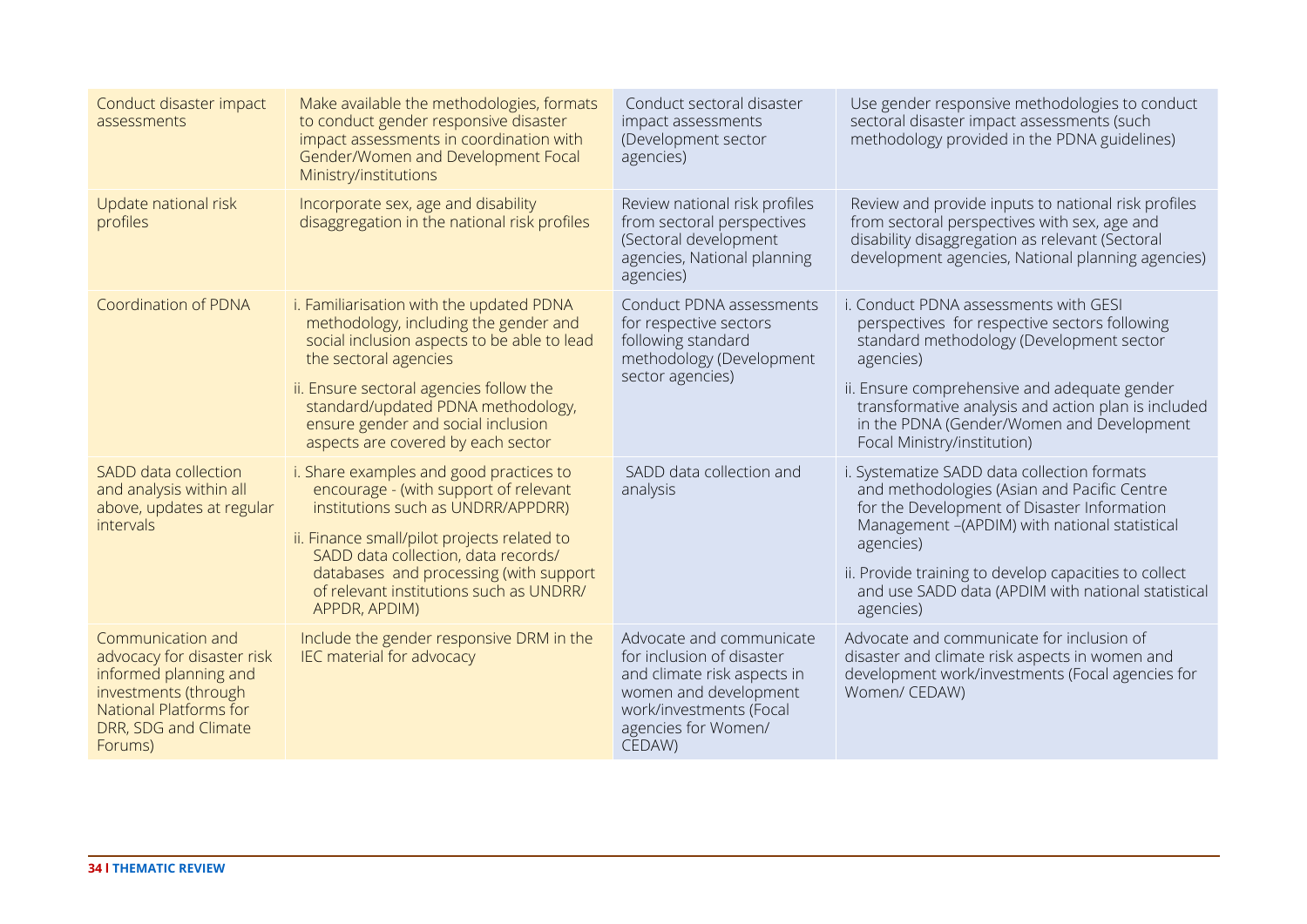| Access/use secondary<br>sources on gender and<br>social analysis where<br>available                                                                              | Coordinate with Focal agencies for Women,<br>relevant UN agencies to access information                                                                                                 | Conduct gender<br>transformative analysis<br>for DRM/climate context<br>(Focal agencies for Women/<br>CEDAW)                                                  | Coordinate and communicate analysis with DRM<br>Focal Institutions                                     |
|------------------------------------------------------------------------------------------------------------------------------------------------------------------|-----------------------------------------------------------------------------------------------------------------------------------------------------------------------------------------|---------------------------------------------------------------------------------------------------------------------------------------------------------------|--------------------------------------------------------------------------------------------------------|
|                                                                                                                                                                  |                                                                                                                                                                                         | Conduct social vulnerability<br>analysis include<br>intersectionality and<br>transformative issues<br>(National/Provincial Planning,<br>Statistical agencies) |                                                                                                        |
| Sharing case studies:<br>Provide information and<br>examples of what gender<br>and social inclusion<br>means in the context<br>of DRM, focusing on<br>capacities | Document case studies depicting what<br>gender and social inclusion means in the<br>context of DRM, focusing on capacities and<br>share through the national coordination<br>mechanisms |                                                                                                                                                               | Document good practice examples and share<br>through the regional platforms (APPDRR, APDIM,<br>WINDRR) |

### **Sendai Priority 2: Strengthening Disaster Risk Governance**

**Target:** As the NDCs are binding national commitments that need to be gender responsive, ensure that one or two most vulnerable adaptation sectors in each country incorporate gender equality and social inclusion indicators within the adaptation targets of the 2021 revised NDCs. (2024)

|                                                                                                                                                                                                                                                                                                                                                                                              | <b>Disaster Focal Institutions</b>                                                                           |                                                                                                                                                                           | <b>Other Institutions &amp; Entities</b>                                                                                                                                                                                                                         |
|----------------------------------------------------------------------------------------------------------------------------------------------------------------------------------------------------------------------------------------------------------------------------------------------------------------------------------------------------------------------------------------------|--------------------------------------------------------------------------------------------------------------|---------------------------------------------------------------------------------------------------------------------------------------------------------------------------|------------------------------------------------------------------------------------------------------------------------------------------------------------------------------------------------------------------------------------------------------------------|
| <b>Role</b>                                                                                                                                                                                                                                                                                                                                                                                  | <b>Actions</b>                                                                                               | <b>Role</b>                                                                                                                                                               | <b>Actions</b>                                                                                                                                                                                                                                                   |
| Strengthen the National Coordination<br>Advocate and promote<br>mechanisms for DRR, ensure the<br>risk informed and<br>engagement of the key development<br>inclusive development<br>sectors, including Health, Women and<br>with national<br>Development entities.<br>development planning,<br>across development<br>sectors utilising national<br>institutional coordination<br>mechanisms |                                                                                                              | Ensure all development<br>programmes target disaster<br>and climate risk resilience<br>(National and Sub National<br>Planning Departments,<br>Sectoral Planning entities) | Use HRVA, gender and social inclusion information<br>as base information in preparing and implementing<br>national and sectoral development and climate<br>risk management plans (National and Sub National<br>Planning Departments, Sectoral Planning entities) |
|                                                                                                                                                                                                                                                                                                                                                                                              | Advocate for inclusive DRM<br>governance with DRM focal<br>institutions (Focal agencies<br>for Women/ CEDAW) | Provide examples <sup>15</sup> of how women's leadership<br>has improved risk governance and inclusive and<br>transformative development (WIN-DRR, UN Women)              |                                                                                                                                                                                                                                                                  |

15 UNDRR has compiled good practices in a 2015 publication: Women's Leadership in Risk-Resilient Development: Good Practices & Lessons Learned. https://www.preventionweb.net/files/42882\_42882womensleadershipinriskresilien.pdf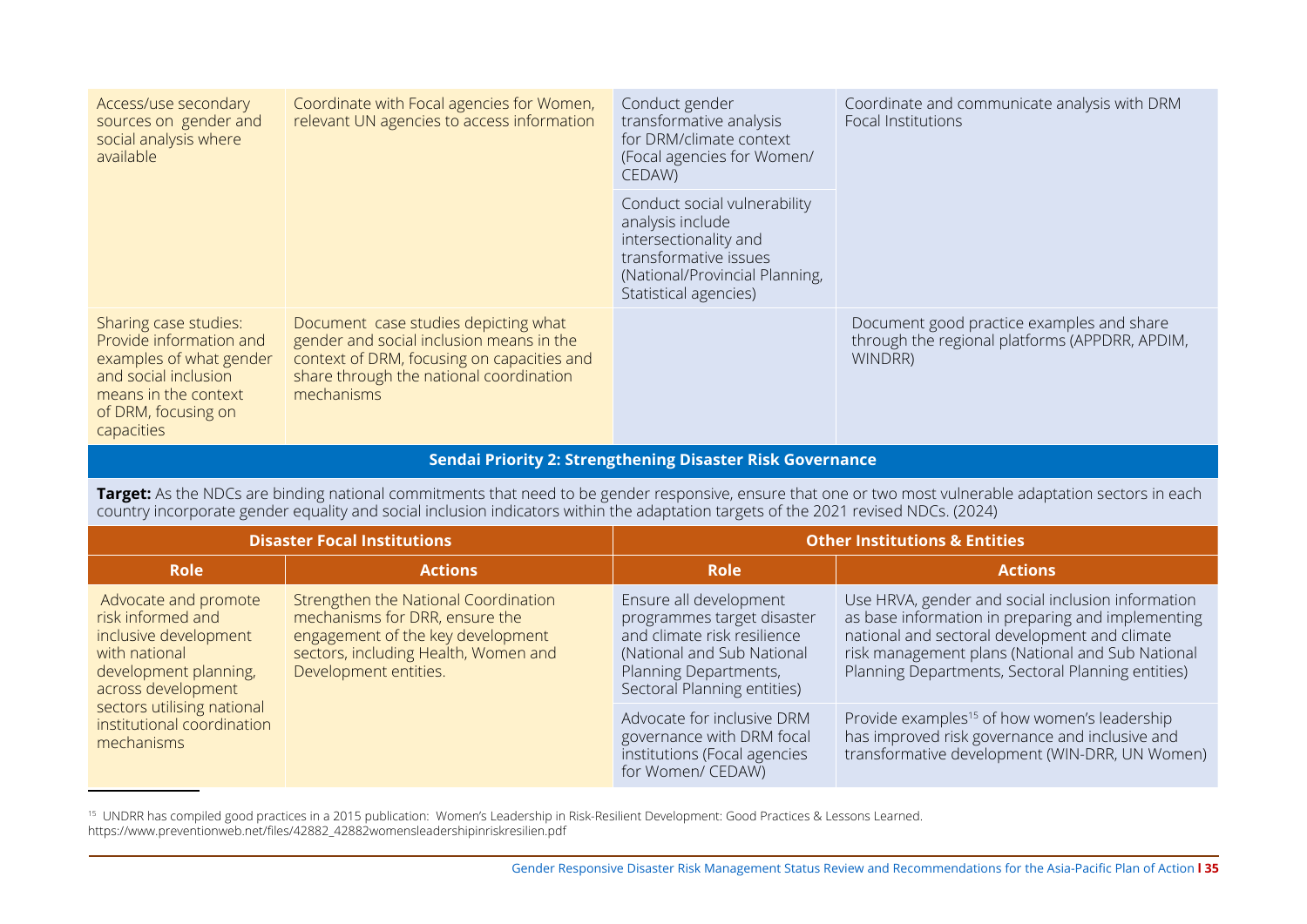| Inclusion of gender<br>issues in DRM policies,<br>legislation and plans<br>including in response and<br>recovery                    | Ensure and advocate for National Disaster<br>Management Policy, Strategy, Plan and<br>Recovery Policy, to integrate gender aspects<br>and gender responsive measures for DRM<br>(back/justify with national statistics, SADD,<br>good practice examples, commitments of<br>the Sendai Framework, Paris agreement<br>and the SDG 5) | Highlight gender issues<br>in DRM, intersectionality<br>aspects in programme<br>planning and implementing,<br>provide analytical tools<br>(Focal agencies for Women/<br>CEDAW)                        | Provide analytical tools and support gender and<br>intersectionality analysis in DRM, programme<br>planning and implementing, (Focal agencies for<br>Women/ CEDAW)                                                            |
|-------------------------------------------------------------------------------------------------------------------------------------|------------------------------------------------------------------------------------------------------------------------------------------------------------------------------------------------------------------------------------------------------------------------------------------------------------------------------------|-------------------------------------------------------------------------------------------------------------------------------------------------------------------------------------------------------|-------------------------------------------------------------------------------------------------------------------------------------------------------------------------------------------------------------------------------|
| Integrate pandemic<br>management aspects<br>into the DRM spectrum.                                                                  | i. Incorporate lessons learnt from<br>COVID-19 (pandemic) risk management<br>as part of overall DRM<br>Establish stronger links with the<br>ii.<br>Health sector through the national<br>coordination mechanisms                                                                                                                   | Incorporate COVID-19<br>management aspects within<br>the health sector into the<br>overall DRM (Health Sector)                                                                                        | Ensure COVID-19 and other pandemics are not<br>isolated from national and local disaster risk profiles<br>and in their management strategies (Health Sector)                                                                  |
| Negotiation for inclusion<br>of budgetary provisions<br>to implement gender<br>considerations identified<br>above                   | i. Prepare action plan for gender integration<br>(Gender Action Plan), assess the budgetary<br>requirements on that basis, include in the<br>regular institutional budget plans, explore<br>other options to access resources from<br>development partners.                                                                        | Allocate budgetary provisions<br>for gender integration and<br>transformation in DRM<br>(National and Sub National<br><b>Budget Departments)</b>                                                      | . Allocate budgetary provisions for gender equality/<br>transformation and women's empowerment<br>programming across all sectors (National and Sub<br>National Budget Departments, Sectoral entities)                         |
| Actively engage women in<br>risk prone areas in DRM;<br>EWS, response planning<br>and execution, CBDRM                              | i. Ensure representation of women, consider<br>% representation<br>ii. Apply the concept of women's groups<br>where social and cultural restrictions apply<br>iii. Include women in the response planning<br>and execution teams                                                                                                   |                                                                                                                                                                                                       |                                                                                                                                                                                                                               |
| Ensure to include<br>GESI targets, outputs,<br>monitoring indicators<br>in the national disaster<br>management plans/<br>strategies | Identify targets, indicators of progress and<br>a monitoring plan, allocate resources to<br>execute the plan                                                                                                                                                                                                                       | Agree on minimum<br>requirements for addressing<br>gender issues, and<br>allocation of resources for<br>implementation (National<br>Planning entities, Focal<br>agencies for Gender/<br>Women/ CEDAW) | Set targets, percentages for minimum requirements<br>for gender responsive DRM, align these targets and<br>indicators with the SDG, NDC and Sendai monitor<br>(SDG focal point/National Planning/Statistical<br>Institutions) |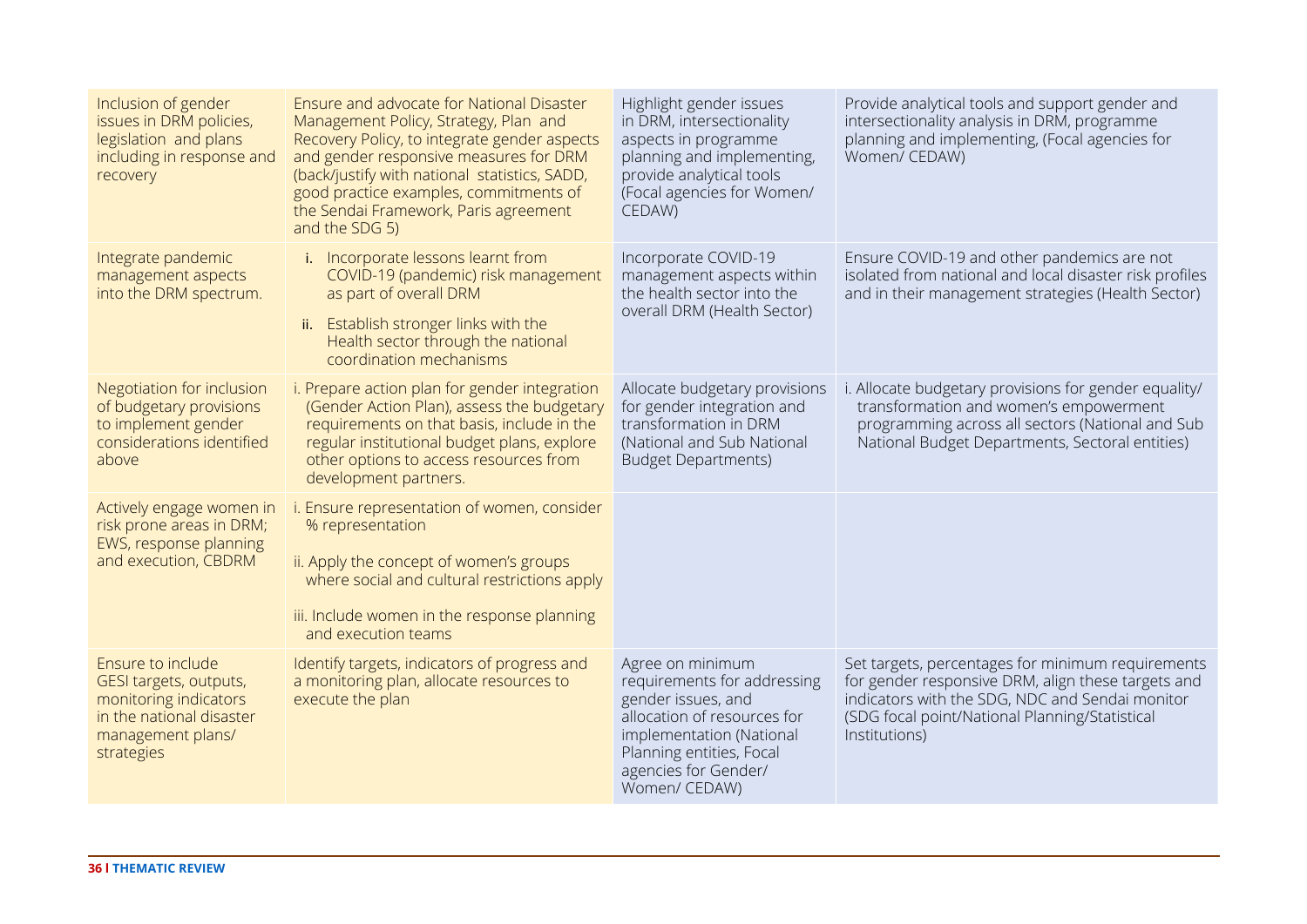|                                                           | Align these targets and<br>indicators with the SDGs,<br>NDC and Sendai monitor<br>(SDGs focal point/National<br>Planning/Statistical<br>Institutions) |  |
|-----------------------------------------------------------|-------------------------------------------------------------------------------------------------------------------------------------------------------|--|
| <b>Sendai Priority 3: Investing in DRR for Resilience</b> |                                                                                                                                                       |  |

**Target:** In investments that promote livelihood resilience, such as allocation through national budgets, social security, stimulus packages, risk insurance, include specific share for women. Each country may select 1 to 2 vulnerable sector/s to focus on by 2024.

| <b>Disaster Focal Institutions</b>                                                                                                                                                                                                                                                                         |                                                                                                                                                                                                                                                                                                                   | <b>Other Institutions &amp; Entities</b>                                                                                                                                                                                                                                                          |                                                                                                                                                                                                                                                                                                                     |  |
|------------------------------------------------------------------------------------------------------------------------------------------------------------------------------------------------------------------------------------------------------------------------------------------------------------|-------------------------------------------------------------------------------------------------------------------------------------------------------------------------------------------------------------------------------------------------------------------------------------------------------------------|---------------------------------------------------------------------------------------------------------------------------------------------------------------------------------------------------------------------------------------------------------------------------------------------------|---------------------------------------------------------------------------------------------------------------------------------------------------------------------------------------------------------------------------------------------------------------------------------------------------------------------|--|
| <b>Role</b>                                                                                                                                                                                                                                                                                                | <b>Actions</b>                                                                                                                                                                                                                                                                                                    | <b>Role</b>                                                                                                                                                                                                                                                                                       | <b>Actions</b>                                                                                                                                                                                                                                                                                                      |  |
| Build the awareness of<br>the mainstream/sectoral<br>entities and advocate<br>for investing for inclusive<br>resilience building                                                                                                                                                                           | Utilise the national institutional coordination<br>mechanisms to prioritise the dialogue on<br>inclusive resilience building                                                                                                                                                                                      | Use/introduce national and<br>sub national social security<br>services, safety nets and<br>programmes with specific<br>action to build disaster<br>resilience of specifically<br>vulnerable women (National<br>and Sub national planning<br>entities, (Focal agencies for<br>Gender/Women/ CEDAW) | i. Apply integrated planning and monitoring<br>approach to develop coordination between<br>disaster risk, climate risk and SDG mechanisms<br>(National and Sub national planning entities)<br>ii. Introduce the principles of gender budgeting to<br>assess the resource requirements for gender<br>responsive DRM. |  |
| Coordinate with relevant<br>focal institutions for<br>women's/gender issues<br>related to resilience/<br>gender equality to access<br>information<br>Utilise the existing<br>gender analysis/<br>secondary sources of<br>information for gender<br>inclusive DRM planning,<br>supported with SADD<br>data. | i. Use the National Platforms for DRR,<br>and SDG coordination mechanisms to<br>reach out to and advocate for gender<br>integration in DRM, to build partnerships<br>with Women's Ministries, CEDAW focal<br>institutions.<br>ii. Include the gender analysis into DRM<br>planning, review, monitoring processes. | Highlight key issues of<br>women's resilience and the<br>requirements for investing<br>in resilience building<br>through gender analysis<br>(Focal agencies for Women/<br>CEDAW)                                                                                                                  | Use the regular planning processes to incorporate<br>gender issues in disaster and climate risk<br>management and to advocate for affirmative action<br>(Focal agencies for Women/ CEDAW)                                                                                                                           |  |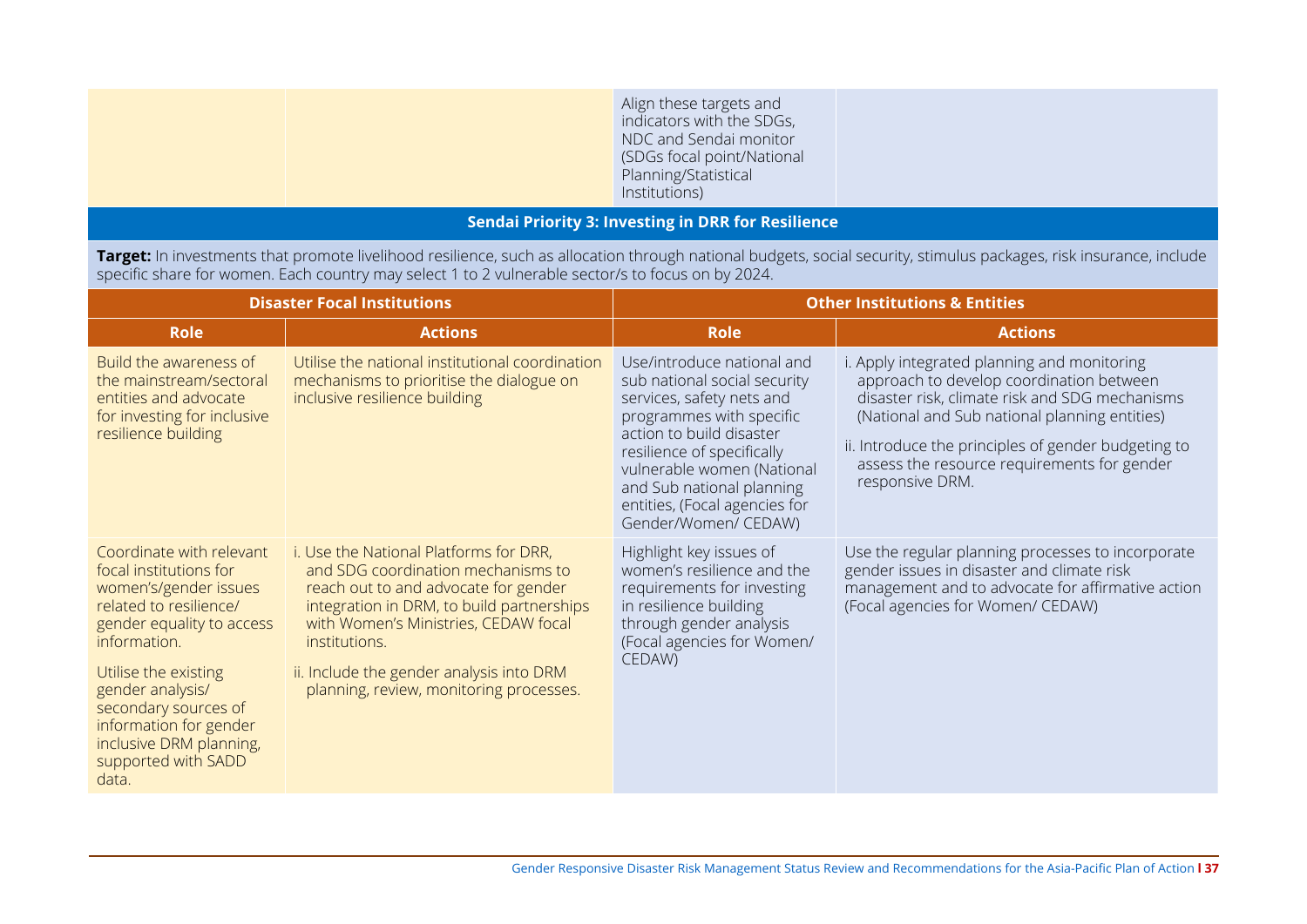| Incorporate resilience<br>aspects of women in<br>disaster preparedness,<br>EWS, response, recovery                            | Utilise the regular planning process (DRM<br>planning, review, monitoring) to integrate<br>women's resilience aspects.                                                      | Incorporate women's<br>resilience building in sectoral<br>development programmes<br>(Sectoral planning and<br>implementation entities)                                                                                                                         | Earmark targets and indicators for livelihood<br>resilience of women in sectoral development plans                                                             |
|-------------------------------------------------------------------------------------------------------------------------------|-----------------------------------------------------------------------------------------------------------------------------------------------------------------------------|----------------------------------------------------------------------------------------------------------------------------------------------------------------------------------------------------------------------------------------------------------------|----------------------------------------------------------------------------------------------------------------------------------------------------------------|
| Coordinate and<br>collaborate with SDG 5<br>and NDC implementation<br>plans on DRM aspects                                    | Use relevant institutional mechanisms<br>to establish coordination of investments<br>on NDC, and SDG5 to incorporate DRR<br>elements where appropriate                      | Look into disaster risk<br>and resilience building<br>aspects in SDG5 and NDC<br>implementation planning,<br>including social welfare and<br>social security aspects of<br>women and girls <sup>16</sup> (Focal<br>agencies for Women/<br>CEDAW, SDG and NDC;) | Incorporate gender and women's issues in climate<br>and disaster risk management in to the SDG 5 and<br>NDC planning agenda                                    |
| Incorporate GBV, SRH,<br>safety and security<br>issues into all DRM<br>policies, planning and<br>implementation               | Obtain inputs of focal organisations for<br>GBV, SRH for assessing the issues and<br>incorporating the necessary measures and<br>resources into strategies and action plans | Strengthen systems<br>addressing GBV/safety and<br>security for women and girls<br>(Public Safety and Security<br>institutions)                                                                                                                                | Consider and incorporate additional GBV and<br>SRH support required and resource requirements<br>in disaster contexts (Health, SRH, Public Safety<br>entities) |
| Use DRM planning and<br>implementation actively<br>as opportunity to engage<br>women and build their<br>skills and capacities | Ensure to employ and engage a % of<br>women at the national and local level<br>DRM activity planning and execution as an<br>affirmative action.                             | Advocate for women's<br>engagement and leadership<br>as a necessary condition<br>for resilience building<br>(Focal agencies for Women/<br>CEDAW)                                                                                                               | Highlight engagement of women in committees<br>and activities for DRM as key for resilience building,<br>share examples (WIN-DRR)                              |
| Enhance engagement<br>with Central Banks and<br>IFI s to promote risk<br>informed development                                 | Use the national government commitments<br>and IFI commitments for gender equality<br>and women's empowerment to promote<br>inclusion in DRM                                | Central Banks, Financial<br>Ministries take disaster loss<br>and damage/national risk<br>assessments into account in<br>investment plans                                                                                                                       | Apply the criteria /targets for gender and social<br>inclusion in development and DRM investments and<br>in monitoring progress. (Central Banks, IFIs)         |

<sup>16</sup> SDG 5 recognises differential impacts of disaster and climate risk for women and girls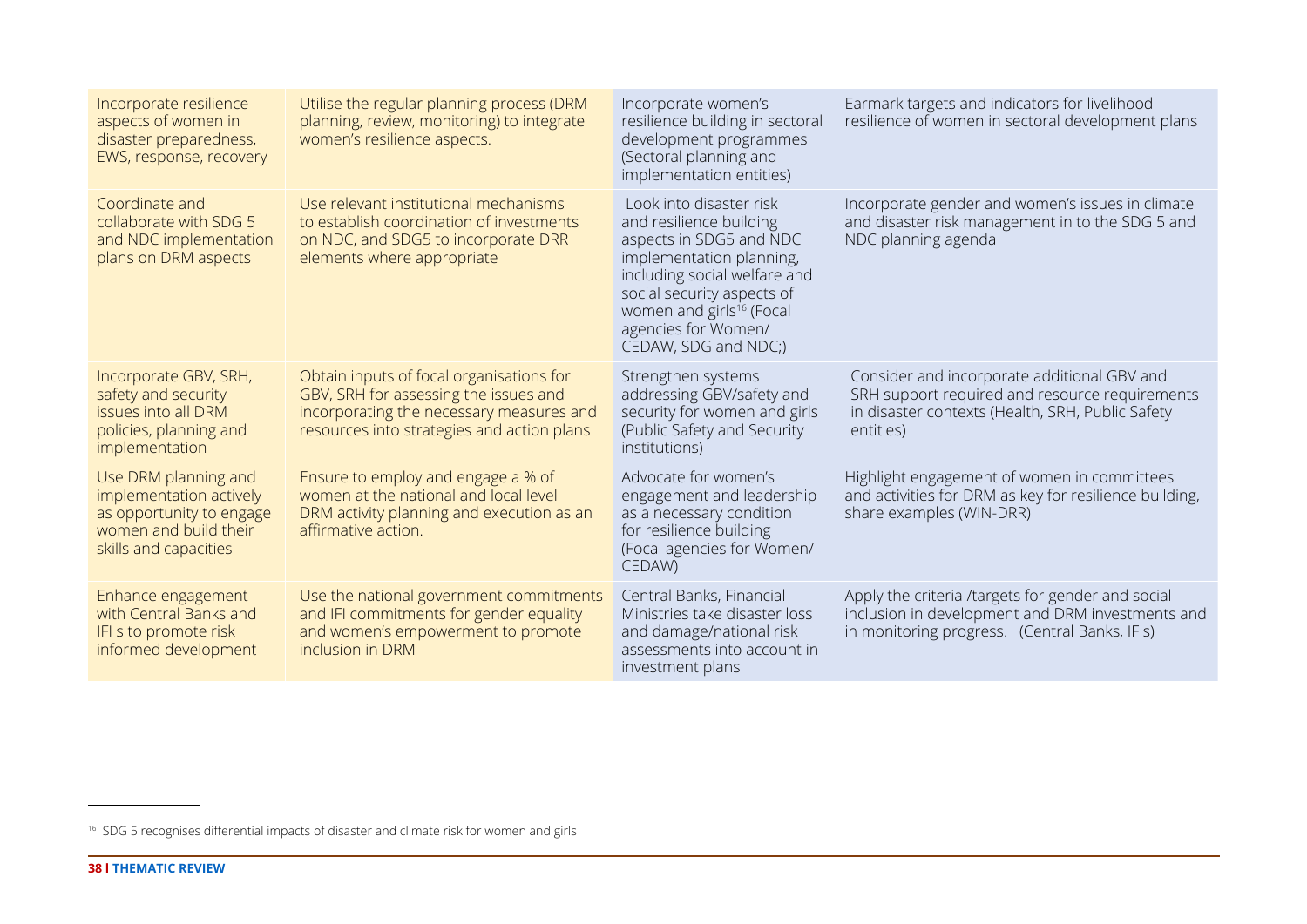Regulatory mechanisms/ guidelines to include inclusion and intersectionality for private sector investments (National Planning, Women/ Development entities) EIA and similar regulatory mechanisms to incorporate/enforce gender, social inclusion and intersectionality aspects (Relevant Ministries/ Departments)

## **Sendai Priority 4: Enhancing Preparedness and Response and Building Back Better**

**Target:** Preparedness, response and post disaster recovery (including Green Recovery) must include targeting and engaging women (minimum 40% by 2024).

| <b>Disaster Focal Institutions</b>                                                                                                                                                             |                                                                                                                                                                                                                                                                                                                                    | <b>Other Institutions &amp; Entities</b>                                                                                                                                                                                                |                                                                                                                                                                                                                                                      |  |
|------------------------------------------------------------------------------------------------------------------------------------------------------------------------------------------------|------------------------------------------------------------------------------------------------------------------------------------------------------------------------------------------------------------------------------------------------------------------------------------------------------------------------------------|-----------------------------------------------------------------------------------------------------------------------------------------------------------------------------------------------------------------------------------------|------------------------------------------------------------------------------------------------------------------------------------------------------------------------------------------------------------------------------------------------------|--|
| <b>Role</b>                                                                                                                                                                                    | <b>Actions</b>                                                                                                                                                                                                                                                                                                                     | <b>Role</b>                                                                                                                                                                                                                             | <b>Actions</b>                                                                                                                                                                                                                                       |  |
| Include gender and<br>inclusion issues in<br>disaster response and<br>recovery policies and<br>legislation.                                                                                    | Ensure and advocate for National Disaster<br>Management Policy, Strategy, Plan and<br>Recovery Policy, to integrate gender aspects<br>and gender responsive measures for DRM<br>(support with national statistics, SADD data,<br>good practice examples, commitments of<br>the Sendai Framework, Paris agreement<br>and the SDG 5) | Support and facilitate the<br>approval of gender equality<br>and social inclusion elements<br>in the response and recovery<br>policies and legislation<br>(National platforms for DRR,<br>National Planning focal<br>institutes)        |                                                                                                                                                                                                                                                      |  |
| Ensure budgetary<br>provisions and other<br>arrangements are<br>available to implement<br>gender responsive and<br>inclusive response and<br>recovery (including<br>protection, GBV, SRH etc.) | Prepare gender responsive action plans<br>for disaster response and recovery, assess<br>the budgetary requirements on that basis<br>(based on the HRV assessments), include<br>in the regular institutional budget plans,<br>explore other options to access resources<br>from development partners.                               | National and subnational<br>level annual/regular budget<br>allocations are provided<br>for gender and socially<br>inclusive disaster response<br>and recovery. (National<br>and provincial budget<br>department/Ministry of<br>Finance) | Enable regular budgetary provisions for gender and<br>socially inclusive disaster response and recovery,<br>co-relate with the SDG targets for gender inclusion<br>and resilience (National and provincial budget<br>department/Ministry of Finance) |  |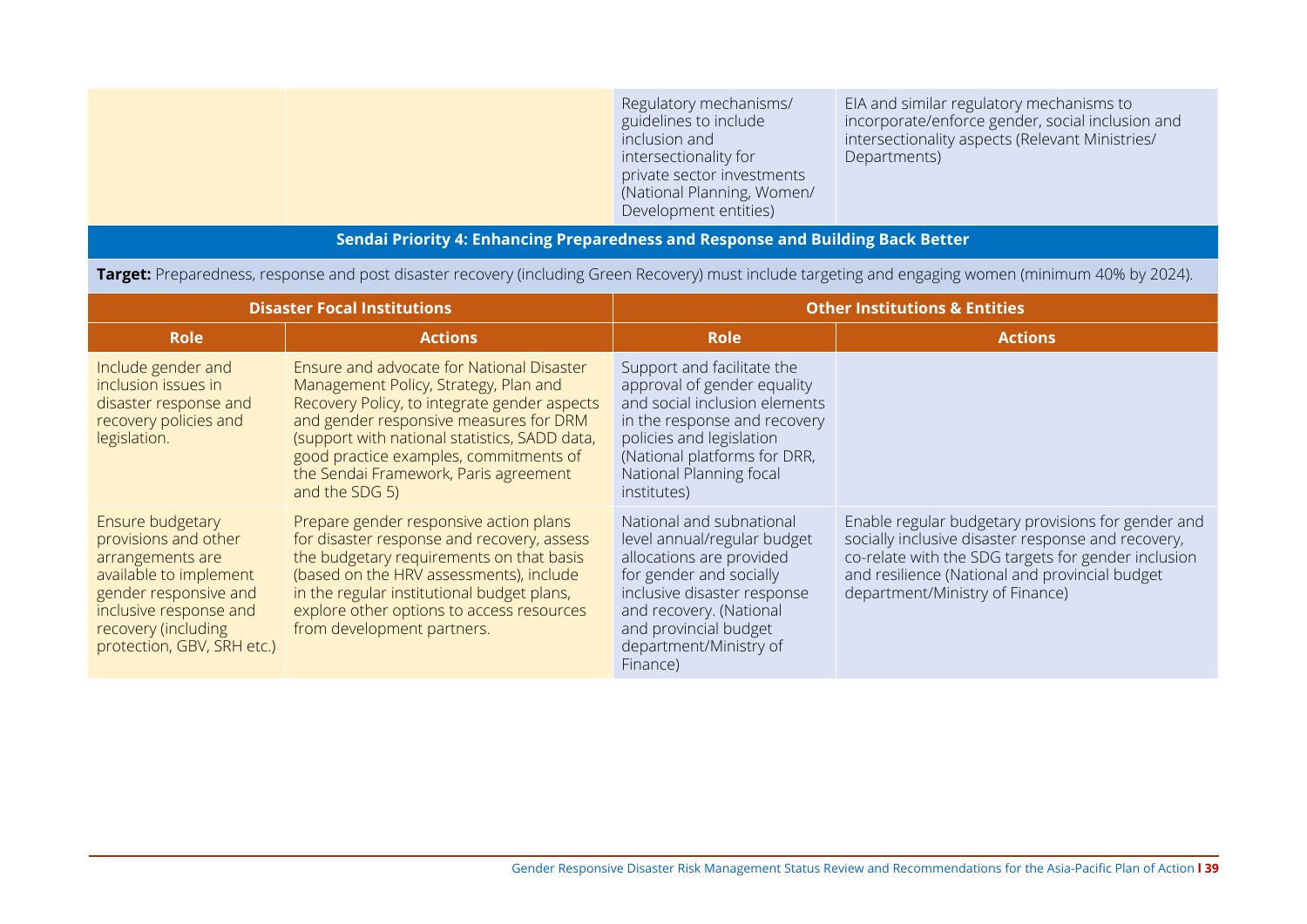| Coordinate with<br>institutions leading SRH,<br>GBV, protection issues<br>and psychosocial support<br>to obtain their services                                                                                                                                                                                 | Use the existing institutional coordination<br>mechanisms/platforms to engage with SRH/<br>GBV institutions on regular basis                                                                                                         | Coordinate with DRM focal<br>institutions and provide<br>the required inputs and<br>support to address GBV,<br>SRH issues and psychosocial<br>support throughout disaster<br>preparedness, response,<br>recovery phases (Focal<br>agencies for Women/Health/<br>Protection) | Use the existing institutional mechanisms such as<br>National Platforms for DRR and/or post disaster<br>specific institutional mechanisms, PDNA process to<br>connect and coordinate with DRM focal agencies |
|----------------------------------------------------------------------------------------------------------------------------------------------------------------------------------------------------------------------------------------------------------------------------------------------------------------|--------------------------------------------------------------------------------------------------------------------------------------------------------------------------------------------------------------------------------------|-----------------------------------------------------------------------------------------------------------------------------------------------------------------------------------------------------------------------------------------------------------------------------|--------------------------------------------------------------------------------------------------------------------------------------------------------------------------------------------------------------|
| Prepare/ update<br>disaster preparedness<br>and contingency plans<br>including the business<br>continuity plans to be<br>gender responsive and<br>inclusive; design of<br>early warning systems<br>and emergency<br>communications taking<br>into account diverse<br>needs/intersectionality<br>and capacities | Strengthen/develop capacities, provide good<br>practice examples, connect with financial<br>mechanisms (obtain support from UNDRR/<br>APPDRR, APDIM, Development Partners)                                                           | Provide training at local<br>levels for gender responsive<br>disaster preparedness<br>and contingency plans,<br>business continuity plans<br>(Focal agencies for Women/<br>CEDAW)                                                                                           | Include this activity under regular capacity building<br>programmes (Focal agencies for Women)                                                                                                               |
| Emergency shelter<br>preparation planning<br>to be inclusive (specific<br>needs of women & girls,<br>protection, privacy and<br>GBV)                                                                                                                                                                           | Ensure DRM focal institutes have relevant<br>guidelines and checklists in sharable formats<br>/in local languages ready to share and apply<br>at the local level (DRM Focal institutes, GBV,<br>SRH focal institutions, UN agencies) | Provide guidelines for<br>managing the emergency<br>shelters with gender equality<br>and social inclusion (GESI)<br>perspectives.<br>(Focal agencies for Gender/<br>Women/ CEDAW)                                                                                           | Develop the guidelines and share with DRM<br>institutions through common platforms, provide<br>application guidance. (Focal agencies for Gender/<br>Women/ CEDAW)                                            |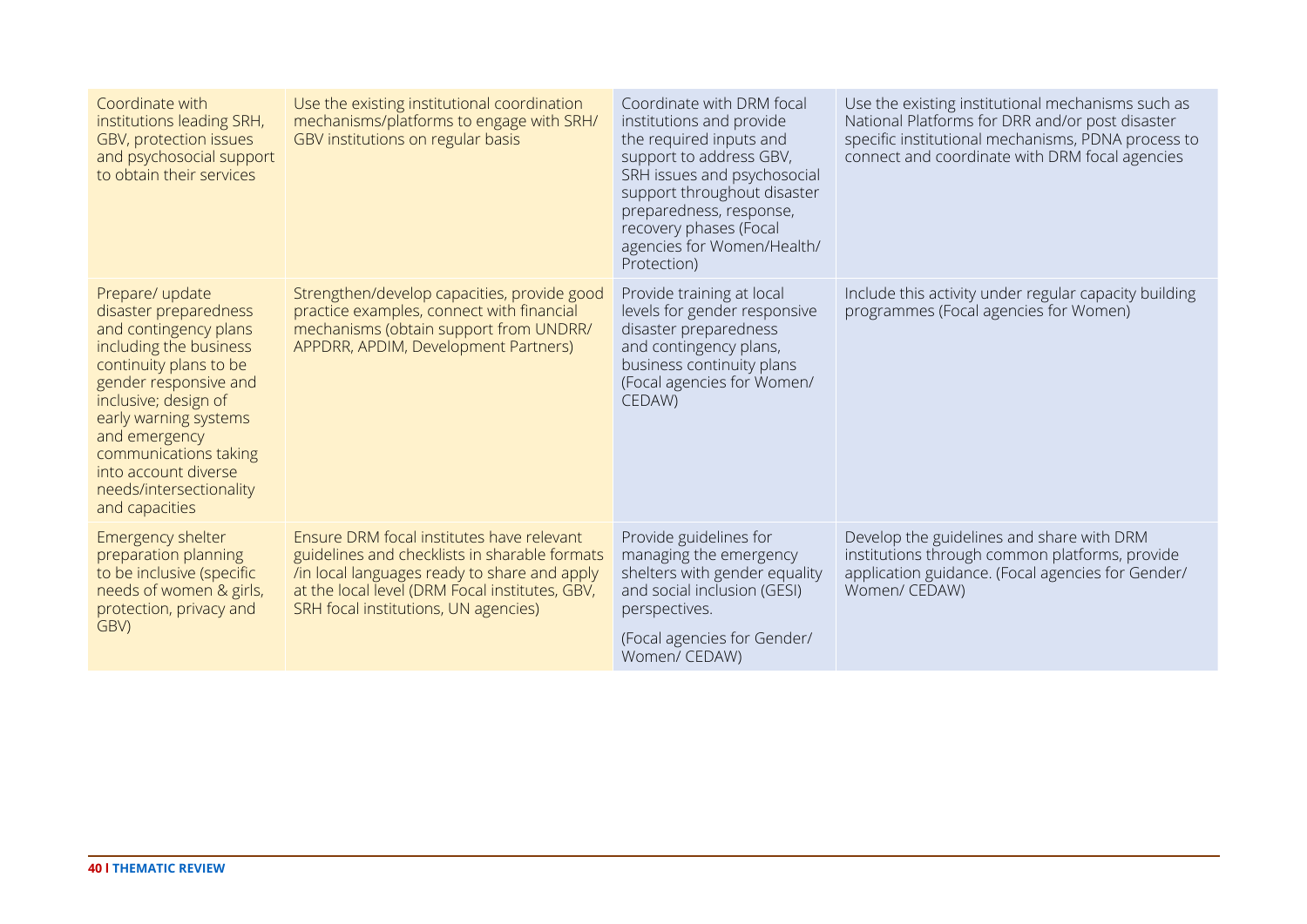| Establish procedures<br>to engage women and<br>girls from their localities<br>in preparedness for<br>response and emergency<br>management planning<br>processes to incorporate<br>their capacities and<br>experiences. | i. Work with the focal ministries for women<br>at the local level, identify the women's<br>organisations and networks through<br>the local/village disaster management<br>committees or equivalent.<br>ii. Set targets to have a % engagement of<br>local women and girls in preparedness,<br>response, recovery activities.              | Focal Ministries for Women<br>at the local level to include<br>DRM in the regular activity<br>plans.                                                                                                                                                                                  |                                                                                                                                                                                                                                                                                            |
|------------------------------------------------------------------------------------------------------------------------------------------------------------------------------------------------------------------------|-------------------------------------------------------------------------------------------------------------------------------------------------------------------------------------------------------------------------------------------------------------------------------------------------------------------------------------------|---------------------------------------------------------------------------------------------------------------------------------------------------------------------------------------------------------------------------------------------------------------------------------------|--------------------------------------------------------------------------------------------------------------------------------------------------------------------------------------------------------------------------------------------------------------------------------------------|
| <b>Coordinate PDNAs</b><br>and lobby for<br>budget allocation<br>for the recovery and<br>reconstruction plans with<br>emphasis on women's<br>resilience building                                                       | i. Ensure there is a "Gender Action Plan"<br>(including the gender responsive recovery<br>activities identified in each of the sectoral<br>recovery plans) in the "Post disaster<br>recovery plan" developed based on PDNA<br>ii. Prepare necessary budget to support the<br>Gender Action Plan in coordination with<br>sectoral agencies | Gender/Women's focal<br>agencies to provide<br>guidance for inclusive needs<br>assessments & recovery<br>planning towards resilience<br>building.                                                                                                                                     | Carry out respective sectoral needs assessments<br>& prepare plans that are gender responsive, that<br>support women's resilience to disasters (Lead<br>Sectoral agencies for Housing, Agriculture, Irrigation,<br>Infrastructure, Livelihoods and Enterprises,<br>Education, health etc.) |
| Monitor gender<br>and social inclusion<br>while coordinating<br>implementation by<br>sectoral clusters                                                                                                                 | i. Develop targets and indicators for gender<br>responsive PDNA and recovery<br>ii. Include provisions for monitoring in the<br>action plans and budgets                                                                                                                                                                                  | Implementation of sectoral<br>recovery plans with clear<br>targets and activities to<br>ensure women's resilience<br>(as planned above) is carried<br>out (Implementation of<br>the Gender Action Plan of<br>each of the Post Disaster<br>Recovery Plan of the Sectoral<br>agencies). | Align the outputs of the sectoral Gender Action<br>Plans with the SDG action plans/monitoring<br>indicators                                                                                                                                                                                |
|                                                                                                                                                                                                                        |                                                                                                                                                                                                                                                                                                                                           | Promote 'Safe back to school'<br>in the post disaster recovery<br>stage (Education, National<br>planning entities)                                                                                                                                                                    | Incorporate Safe back to school aspects into<br>disaster risk management planning process<br>especially with reference to pandemic, paying<br>attention to gender aspects.                                                                                                                 |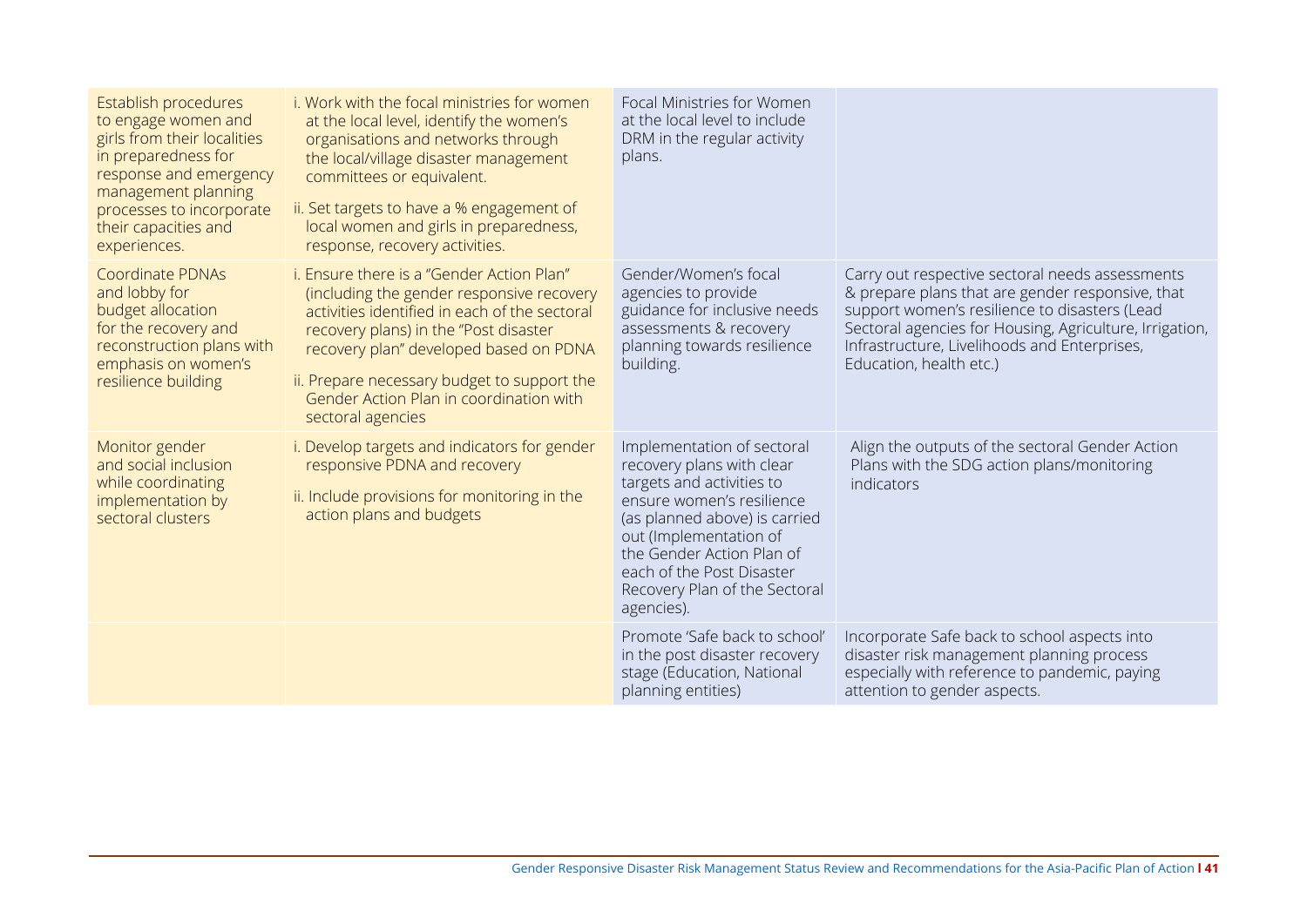# <span id="page-46-0"></span>**References**

Asian Development Bank. (2021). Enhancing Women-Focused Investments in Climate and Disaster Resilience. *Asian Development Bank.* Available a[t: https://www.adb.org/publications/women-fo](file:///C:\Users\Ramona%20Miranda\AppData\Local\Temp\:%20https:\www.adb.org\publications\women-focused-climate-disaster-resilience)[cused-climate-disaster-resilience](file:///C:\Users\Ramona%20Miranda\AppData\Local\Temp\:%20https:\www.adb.org\publications\women-focused-climate-disaster-resilience) [Accessed June 12, 2021].

Chaplin, D., Twigg, J. and Lovell, E. (2019). Resilience Intel: Intersectional Approaches to Vulnerability Reduction and Resilience-Building. *Overseas Development Institute.* Available at: [https://cdn.odi.org/](https://cdn.odi.org/media/documents/12651.pdf) [media/documents/12651.pdf](https://cdn.odi.org/media/documents/12651.pdf) [Accessed June 12, 2021].

Gender Action for Peace and Security, United Kingdom. (2021). Now and the Future – Pandemics and Crisis: Gender Equality, Peace and Security in a COVID-19 World and Beyond. *Gender Action for Peace and Security, United Kingdom (GAPS UK), UK's Women, Peace and Security Civil Society Network.* Available at: [https://gaps-uk.org/now-and-the-future-pandemics-and-crisis-gender-equality-peace](https://gaps-uk.org/now-and-the-future-pandemics-and-crisis-gender-equality-peace-and-security-in-a-covid-19-world-and-beyond/)[and-security-in-a-covid-19-world-and-beyond/](https://gaps-uk.org/now-and-the-future-pandemics-and-crisis-gender-equality-peace-and-security-in-a-covid-19-world-and-beyond/) [Accessed June 12, 2021].

Intergovernmental Panel on Climate Change. (2013). Fifth Assessment Report of the Intergovernmental Panel on Climate Change. Available at: <https://www.ipcc.ch/assessment-report/ar5/> [Accessed June 12, 2021].

Japan International Cooperation Agency. (July 2020). Guidance Note: Establishing Gender-Responsive Approaches to COVID-19 Response and Recovery. *Office for Gender Equality and Poverty Reduction, Governance and Peacebuilding Department, Japan International Cooperation Agency (JICA).* Available at: [https://www.jica.go.jp/english/our\\_work/thematic\\_issues/gender/c8h0vm0000f9zdxh-att/](https://www.jica.go.jp/english/our_work/thematic_issues/gender/c8h0vm0000f9zdxh-att/COVID-19_01.pdf) [COVID-19\\_01.pdf](https://www.jica.go.jp/english/our_work/thematic_issues/gender/c8h0vm0000f9zdxh-att/COVID-19_01.pdf) [Accessed June 12, 2021].

JICA, Office for Gender Equality and Poverty Reduction, Guidance Note Establishing Gender-Responsive Approaches to COVID-19 Response and Recovery, July 2020 ([https://www.jica.go.jp/en](https://www.jica.go.jp/english/our_work/thematic_issues/gender/c8h0vm0000f9zdxh-att/COVID-19_01.pdf)[glish/our\\_work/thematic\\_issues/gender/c8h0vm0000f9zdxh-att/COVID-19\\_01.pdf](https://www.jica.go.jp/english/our_work/thematic_issues/gender/c8h0vm0000f9zdxh-att/COVID-19_01.pdf))

Nguyen, H., Pross, C. and Han, J.Y-C. (2020). Review of Gender-Responsiveness and Disability-Inclusion in Disaster Risk Reduction in Asia and the Pacific. *United Nations Entity for Gender Equality and the Empowerment of Women (UN Women) and Stockholm Environment Institute.* Available at: [https://asiapacific.unwomen.org/-/media/field%20office%20eseasia/docs/publications/2020/10/](https://asiapacific.unwomen.org/-/media/field%20office%20eseasia/docs/publications/2020/10/ap-drr-sendai-report-final-s.pdf?la=en&vs=3742) [ap-drr-sendai-report-final-s.pdf?la=en&vs=3742](https://asiapacific.unwomen.org/-/media/field%20office%20eseasia/docs/publications/2020/10/ap-drr-sendai-report-final-s.pdf?la=en&vs=3742) [Accessed June 12, 2021].

Overseas Development Institute (ODI) Chaplin D, Twigg J, Lovell E, Resilience Intel, Intersectional approaches to vulnerability reduction and resilience-building, Issue No 12, April 2019

United Nations. (1948). Universal Declaration of Human Rights. *United Nations General Assembly, Resolution 217 A (III).* Available at: [https://www.un.org/en/about-us/universal-declaration-of-hu](https://www.un.org/en/about-us/universal-declaration-of-human-rights)[man-rights](https://www.un.org/en/about-us/universal-declaration-of-human-rights) [Accessed June 12, 2021].

United Nations. (1979). Convention on the Elimination of All Forms of Discrimination against Women. *United Nations General Assembly.* Available at: [https://www.un.org/womenwatch/daw/cedaw/](https://www.un.org/womenwatch/daw/cedaw/text/econvention.htm) [text/econvention.htm](https://www.un.org/womenwatch/daw/cedaw/text/econvention.htm) [Accessed June 11, 2021].

United Nations. (1989). International Decade for Natural Disaster Reduction. *United Nations General Assembly, Resolution 44/236. 22.* Available at: [https://www.un.org/ga/search/view\\_doc.asp?symbol-](https://www.un.org/ga/search/view_doc.asp?symbol=A%2FRES%2F44%2F236) [=A%2FRES%2F44%2F236](https://www.un.org/ga/search/view_doc.asp?symbol=A%2FRES%2F44%2F236) [Accessed June 11, 2021].

United Nations. (1994). Yokohama Strategy and Plan of Action for a Safer World. *World Conference on Natural Disaster Reduction, United Nations General Assembly, Resolution A/RES/49/22.* Available at: [https://www.preventionweb.net/files/8241\\_doc6841contenido1.pdf](https://www.preventionweb.net/files/8241_doc6841contenido1.pdf%20) [Accessed June 11, 2021].

United Nations. (1995). Beijing Declaration and Platform for Action. *United Nations, Fourth World Conference on Women.* Available at: [https://www.un.org/en/events/pastevents/pdfs/Beijing\\_Declara](https://www.un.org/en/events/pastevents/pdfs/Beijing_Declaration_and_Platform_for_Action.pdf)[tion\\_and\\_Platform\\_for\\_Action.pdf](https://www.un.org/en/events/pastevents/pdfs/Beijing_Declaration_and_Platform_for_Action.pdf) [Accessed June 12, 2021].

United Nations. (2000). United Nations Millennium Development Goals. *United Nations General Assembly.* Available at: [https://www.un.org/millenniumgoals/](https://www.un.org/millenniumgoals/%20) [Accessed June 11, 2021].

United Nations. (2005). Hyogo Framework for Action 2005-2015: Building the Resilience of Nations and Communities to Disasters. *United Nations International Strategy for Disaster Risk Reduction.* Avail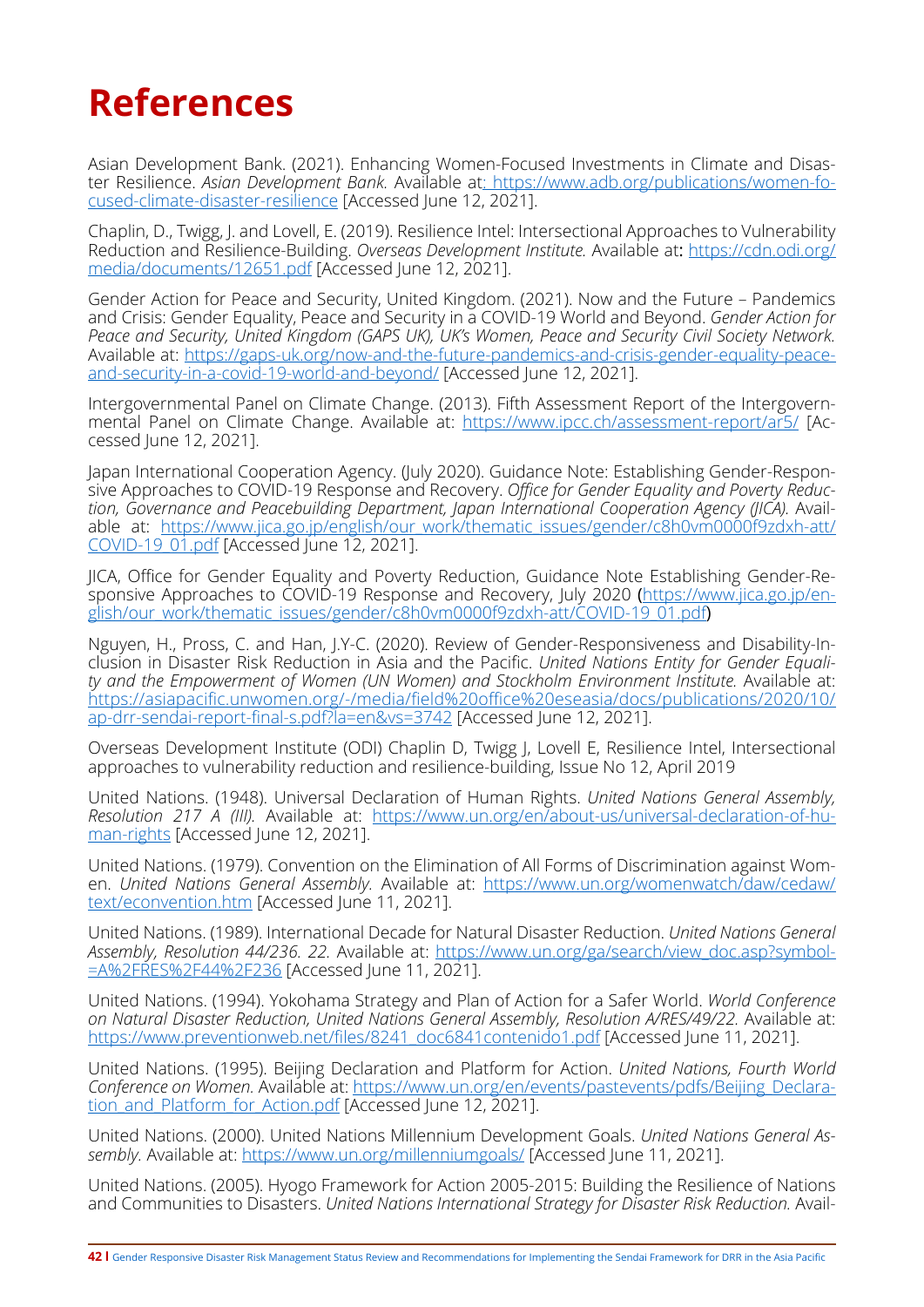able at: [https://www.unisdr.org/2005/wcdr/intergover/official-doc/L-docs/Hyogo-framework-for-ac](https://www.unisdr.org/2005/wcdr/intergover/official-doc/L-docs/Hyogo-framework-for-action-english.pdf)[tion-english.pdf](https://www.unisdr.org/2005/wcdr/intergover/official-doc/L-docs/Hyogo-framework-for-action-english.pdf) [Accessed June 12, 2021].

United Nations. (2015). Sendai Framework for Disaster Risk Reduction 2015 – 2030. *United Nations International Strategy for Disaster Risk Reduction.* Available at: [https://www.undrr.org/publication/sen](https://www.undrr.org/publication/sendai-framework-disaster-risk-reduction-2015-2030)[dai-framework-disaster-risk-reduction-2015-2030](https://www.undrr.org/publication/sendai-framework-disaster-risk-reduction-2015-2030) [Accessed June 12, 2021].

United Nations. (2015). Transforming Our World: The 2030 Agenda for Sustainable Development. *United Nations General Assembly, A/Res/70/1.* Available at: [https://sustainabledevelopment.un.org/](https://sustainabledevelopment.un.org/post2015/) [post2015/](https://sustainabledevelopment.un.org/post2015/) [Accessed June 11, 2021].

United Nations. (2018). General Recommendation No. 37 on gender-related dimensions of disaster risk reduction in the context of climate change. *Committee on the Elimination of Discrimination Against Women, CEDAW/C/GC/37, United Nations Office of Human Right Office of the High Commissioner.* Available at: [https://tbinternet.ohchr.org/\\_layouts/15/treatybodyexternal/Download.aspx?symbol](https://tbinternet.ohchr.org/_layouts/15/treatybodyexternal/Download.aspx?symbolno=CEDAW%2FC%2FGC%2F37&Lang=en)[no=CEDAW%2FC%2FGC%2F37&Lang=en](https://tbinternet.ohchr.org/_layouts/15/treatybodyexternal/Download.aspx?symbolno=CEDAW%2FC%2FGC%2F37&Lang=en) [Accessed June 11, 2021].

United Nations Entity for Gender Equality and the Empowerment of Women /UN Women. (2020). Policy Brief: The Impact of COVID-19 on Women. *United Nations Entity for Gender Equality and the Empowerment of Women (UN Women) and United Nations Secretariat.* Available at: [https://asiapacific.](https://asiapacific.unwomen.org/-/media/headquarters/attachments/sections/library/publications/2020/policy-brief-the-impact-of-covid-19-on-women-en.pdf?la=en&vs=1406) [unwomen.org/-/media/headquarters/attachments/sections/library/publications/2020/policy-brief](https://asiapacific.unwomen.org/-/media/headquarters/attachments/sections/library/publications/2020/policy-brief-the-impact-of-covid-19-on-women-en.pdf?la=en&vs=1406)[the-impact-of-covid-19-on-women-en.pdf?la=en&vs=1406](https://asiapacific.unwomen.org/-/media/headquarters/attachments/sections/library/publications/2020/policy-brief-the-impact-of-covid-19-on-women-en.pdf?la=en&vs=1406) [Accessed June 12, 2021].

United Nations Entity for Gender Equality and the Empowerment of Women /UN Women. Concepts and Definitions. [OSAGI Gender Mainstreaming - Concepts and definitions \(un.org\)](https://www.un.org/womenwatch/osagi/conceptsandefinitions.htm) [Accessed July 15, 2021]

United Nations International Strategy for Disaster Risk Reduction. (2016). Asia Regional Plan developed for Implementation of the Sendai Framework for Disaster Risk Reduction 2015-2030 and Twoyear Action plan (2017-2018). *United Nations Office for Disaster Risk Reduction.* Available at: [https://](https://www.unisdr.org/2016/amcdrr/wp-content/uploads/2016/11/FINAL-Asia-Regional-Plan-for-implementation-of-Sendai-Framework-05-November-2016.pdf) [www.unisdr.org/2016/amcdrr/wp-content/uploads/2016/11/FINAL-Asia-Regional-Plan-for-imple](https://www.unisdr.org/2016/amcdrr/wp-content/uploads/2016/11/FINAL-Asia-Regional-Plan-for-implementation-of-Sendai-Framework-05-November-2016.pdf)[mentation-of-Sendai-Framework-05-November-2016.pdf](https://www.unisdr.org/2016/amcdrr/wp-content/uploads/2016/11/FINAL-Asia-Regional-Plan-for-implementation-of-Sendai-Framework-05-November-2016.pdf) [Accessed June 12, 2021].

United Nations Office for Disaster Risk Reduction Asia Partnership. (2018). Progress Review and the Way Forward: Gender Equality and Social Inclusion in Implementing the Sendai Framework for Disaster Risk Reduction in Asia. *United Nations Office for Disaster Risk Reduction Asia Partnership (IAP Stakeholder Group on Gender Issues: Duryog Nivaran, ADPC & UN Women).* Available at: [https://asiapa](https://asiapacific.unwomen.org/en/digital-library/publications/2018/12/progress-review-and-the-way-forward)[cific.unwomen.org/en/digital-library/publications/2018/12/progress-review-and-the-way-forward](https://asiapacific.unwomen.org/en/digital-library/publications/2018/12/progress-review-and-the-way-forward) [Accessed June 12, 2021].

United Nations Office for Disaster Risk Reduction. (2021). Background Note: Learning from COVID-19 to strengthen gender-responsive Disaster Risk Reduction. *United Nations Office for Disaster Risk Reduction et al.* Available at: <https://www.preventionweb.net/events/view/77062?id=77062> [Accessed June 12, 2021].

United Nations Office for Disaster Risk Reduction. (2021). Zero Draft Asia-Pacific Action Plan 2021- 2024 for Implementation of the Sendai Framework. *United Nations Office for Disaster Risk Reduction.*

United Nations Population Fund. (2020). Action Brief: Gender and Disaster Risk Reduction and Response in the Context of Covid-19: the Asia-Pacific Region. *United Nations Entity for Gender Equality and the Empowerment of Women (UN Women).* Available at: [https://asiapacific.unwomen.org/-/me](https://asiapacific.unwomen.org/-/media/field%20office%20eseasia/docs/publications/2020/12/action%20on%20gender_disasters%20prep_covid%20dec%2015%202020.pdf?la=en&vs=3559)[dia/field%20office%20eseasia/docs/publications/2020/12/action%20on%20gender\\_disasters%20](https://asiapacific.unwomen.org/-/media/field%20office%20eseasia/docs/publications/2020/12/action%20on%20gender_disasters%20prep_covid%20dec%2015%202020.pdf?la=en&vs=3559) [prep\\_covid%20dec%2015%202020.pdf?la=en&vs=3559](https://asiapacific.unwomen.org/-/media/field%20office%20eseasia/docs/publications/2020/12/action%20on%20gender_disasters%20prep_covid%20dec%2015%202020.pdf?la=en&vs=3559) [Accessed June 12, 2021].

United Nations Population Fund. (2020). COVID-19: Technical Brief, A Gender Lens -Protecting Sexual and Reproductive Health and Rights, and Promoting Gender Equality. *United Nations Population Fund. Available at:* [https://drive.google.com/file/d/1nNF9\\_b3\\_g16Tl7oW8LyAasAhikk4gnzl/view](https://drive.google.com/file/d/1nNF9_b3_g16Tl7oW8LyAasAhikk4gnzl/view)  $[Accessed June 12, 2021]$ .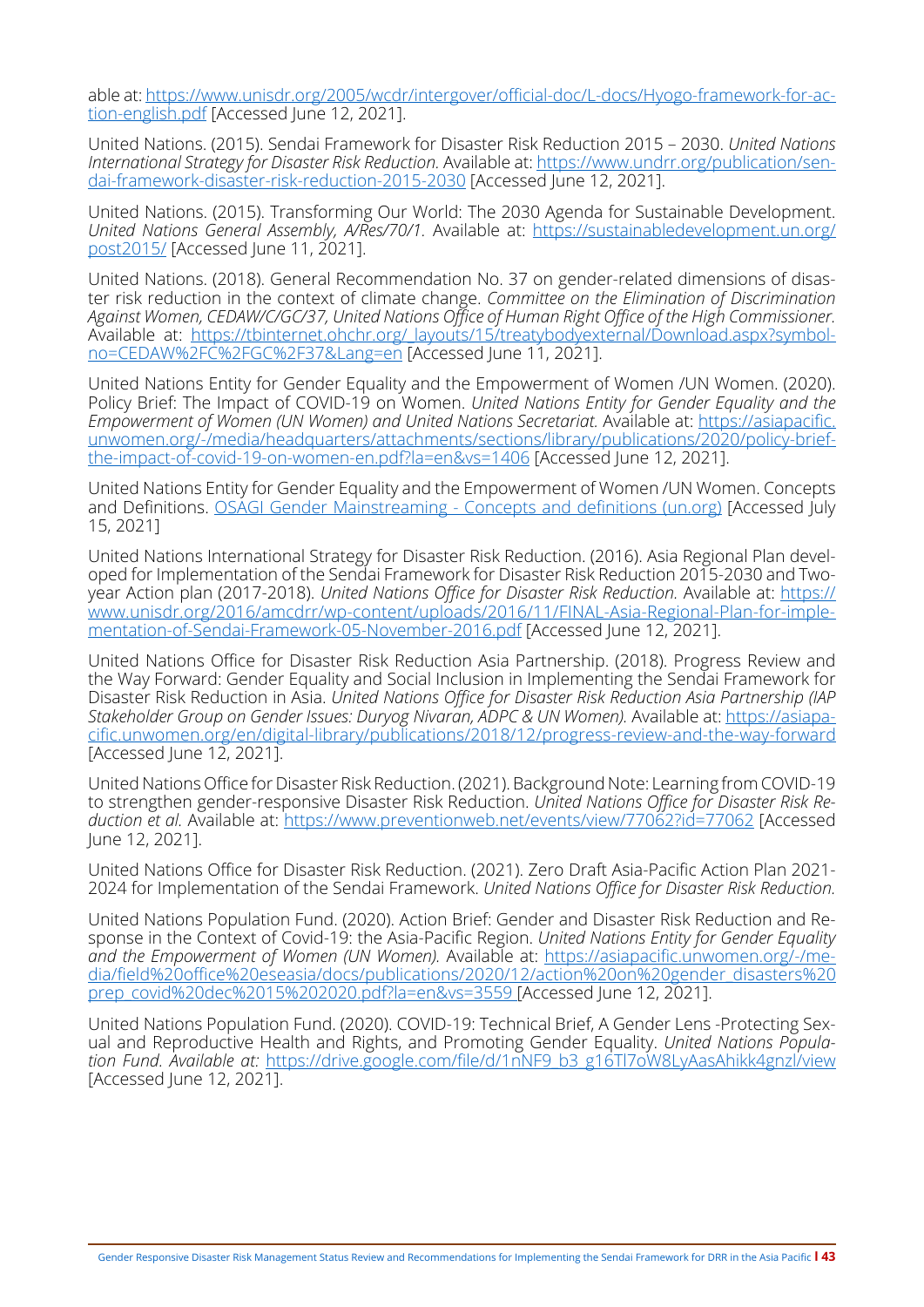# <span id="page-48-0"></span>**Annexures**

## **Annex 1: Online Questionnaire**

## **Gender and Social Inclusion in Disaster Risk Management**

## **PART A**

## *Part A focuses on gender and social inclusion in Covid-19 Management*

## **1. COVID-19 epidemic response and management**

- 1.1 How does the key DRM institutions engage in the response and overall management of COVID-19 pandemic in your country?
	- i. Community awareness raising activities
	- ii. Coordination of data and statistics related to the pandemic
	- iii. Identification of vulnerable groups
	- iv. Management and coordination of non- health aspects of the emergency: planning relief requirements, relief distribution, other
	- v. Overall coordination of COVID response
	- vi. Other (please list)
- 1.2 What are the disaster risk aspects of COVID-19 that are different from other hazards affecting your country?

Please list:

1.3 What are the gender based issues arising from COVID- 19 pandemic?

|                | Please number in the order of issues that most effect men,<br>most effect women (1-14) | <b>Men</b> | <b>Women</b> |
|----------------|----------------------------------------------------------------------------------------|------------|--------------|
| 1              | Accessing information and guidance related to COVID-19 shared by<br>authorities        |            |              |
| $\overline{2}$ | Loss of livelihoods – home based/wage labour opportunities                             |            |              |
| $\mathcal{E}$  | Loss of employment                                                                     |            |              |
| $\overline{4}$ | Access to government support provided in the lockdown - goods/<br>rations              |            |              |
| 5              | Access to government support provided in the lockdown - cash<br>allowances             |            |              |
| 6              | Increased care work at home                                                            |            |              |
| 7              | Managing childcare due to school closure                                               |            |              |
| 8              | Lockdowns restricting movement - social activities                                     |            |              |
| 9              | Lockdowns restricting movement - economic activities                                   |            |              |
| 10             | Loss of common spaces due to distancing requirements (such as safe<br>shelters)        |            |              |
| 11             | Lack of access to regular health services                                              |            |              |
| 12             | Gender-based violence                                                                  |            |              |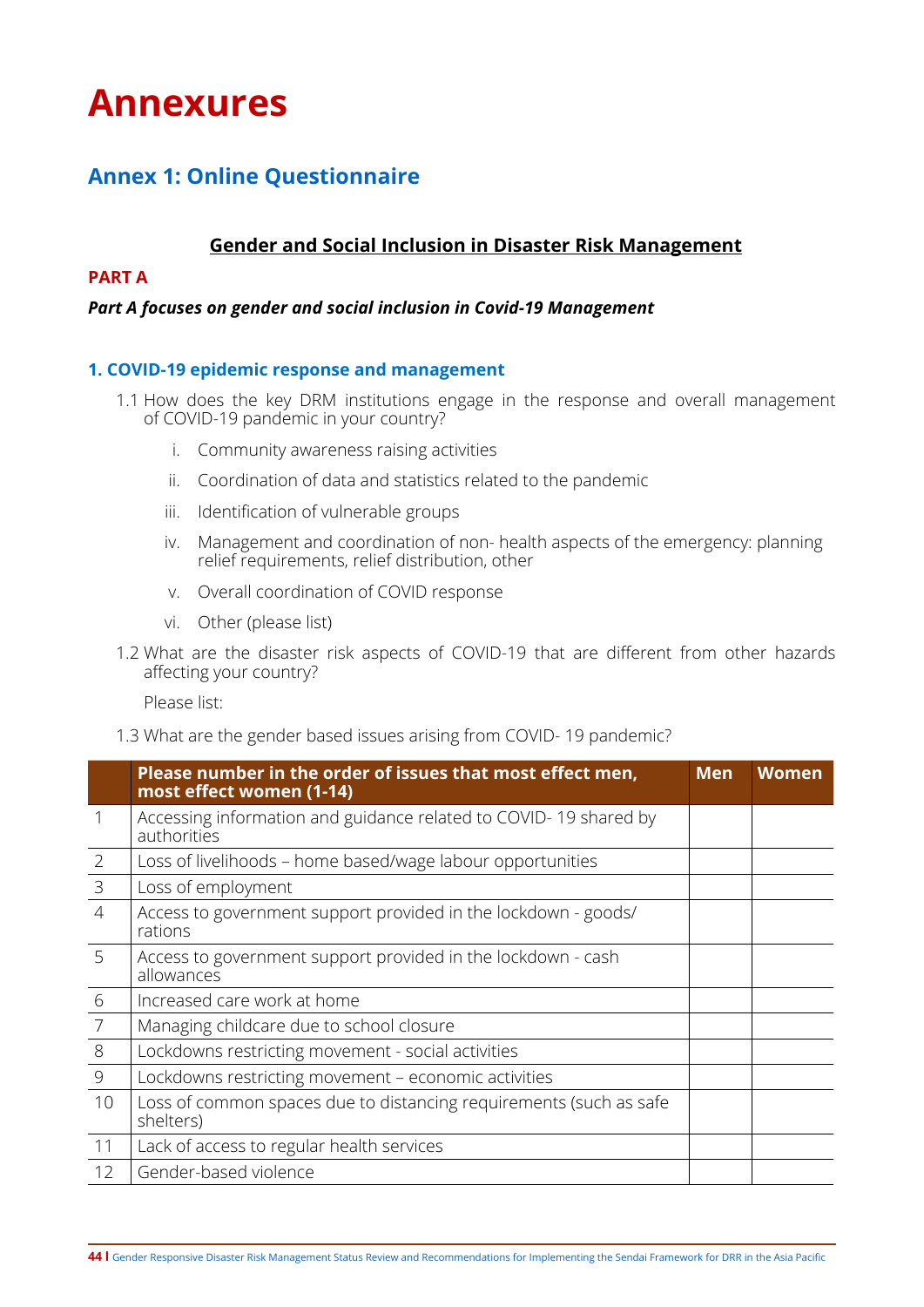| 13   Lack of access to sexual and reproductive health services such as<br>maternity, clinics, midwifery services |  |
|------------------------------------------------------------------------------------------------------------------|--|
| 14   Accessing contraceptives                                                                                    |  |

- 1.4 What are the additional activities that needs to be included in the DRM institutions for prevention and preparedness o COVID-19 (and similar epidemics/pandemics)?
- 1.5 What are the preparations made by DRM institutions to manage regular disaster emergencies (floods, cyclones, landslides, etc.) in the ongoing COVID – 19 related situation?
- 1.6 What is the main role played by DRM institutions in the management of COVID-19?

\*\*\*\*\*\*\*\*\*\*\*\*\*\*\*\*\*\*\*\*\*

## **PART B**

## *Part B focuses on gender and social inclusion in overall DRM*

## **2. Disaggregated data**

- 2.1 What essential data do you require to carry out work in disaster risk management? Please describe/list.
- 2.2 What are the mechanisms/systems used to collect data on disaster risk from main hazards affecting the country?
	- 2.2.1 Pre-disaster
		- 1. What are the main data collection agencies? please list
		- 2. Is the data collected for national/provincial/district/local levels?
		- 3. What are the databases relevant to disaster risk management? Please list.
		- 4. What are the mechanisms to make this data available/accessible for government agencies and stakeholders? Please describe.
		- 5. How often is pre- disaster data updated?
		- 6. What are the main purposes of collecting this data? Please list.
		- 7. Is the data disaggregated by sex, age and disability (i) at the local level (ii) at district/ provincial levels (iii) at the national level?

By sex Yes No

By age Yes No

By disability Yes No

8. Please provide additional information to describe mechanism/s for pre- disaster data collection and use of the collected data.

i. What are the positive aspects/what works well?

ii. What are the limitations?

- iii. What are the improvements required?
- 2.2.2 Post-disaster
	- 1. What are the data collection agencies?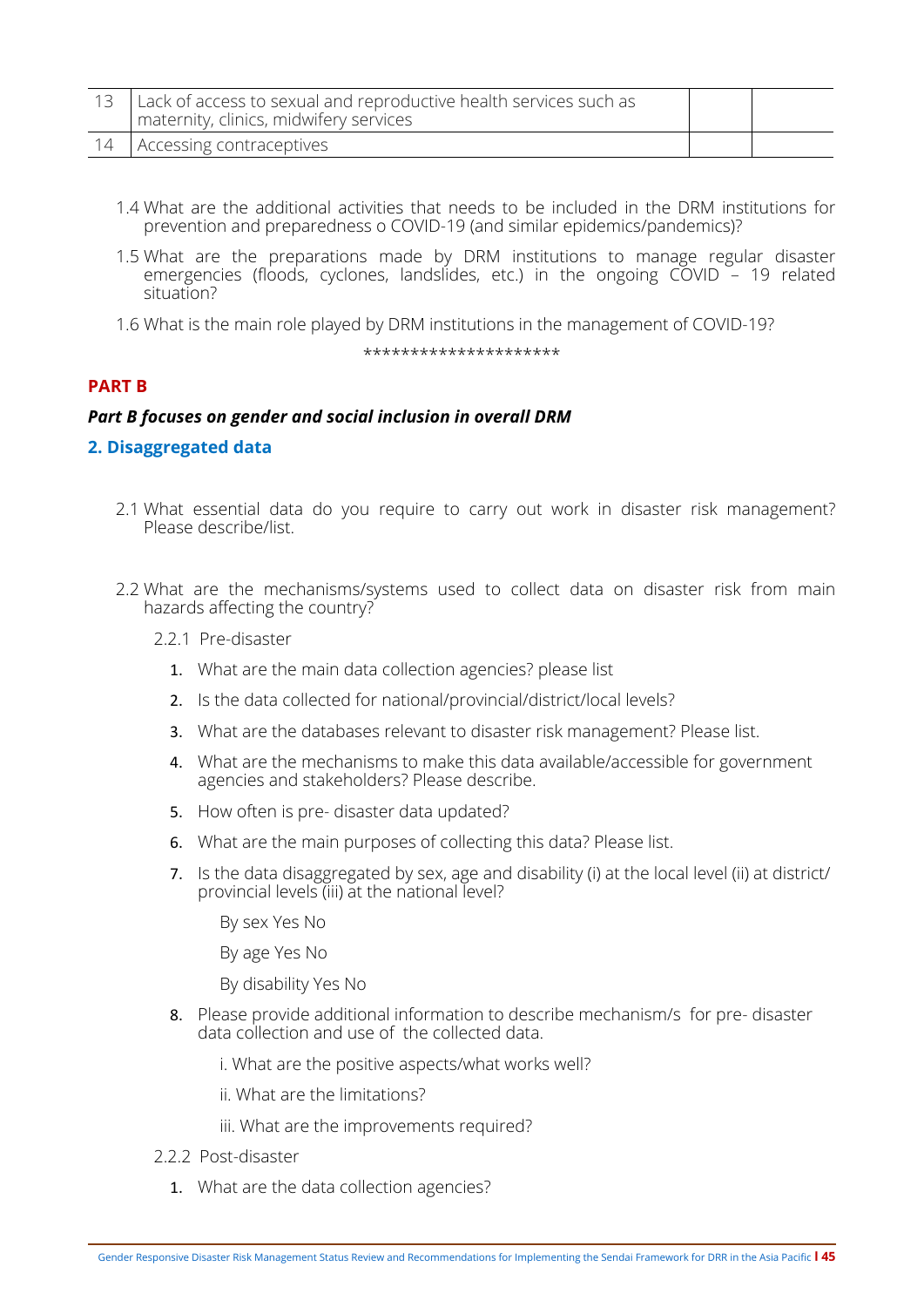- 2. Is the data collected for national/provincial/district/local levels?
- 3. What are the mechanisms used to make this data available/accessible for government agencies and stakeholders? Please describe.
- 4. What are the main agencies which use post- disaster data?
- 5. What are the main purposes of collecting post–disaster data? Please list.
- 6. Is post–disaster data disaggregated by sex, age and disability?

By sex Yes No

By age Yes No

By disability Yes No

- 7. Please provide additional information to describe mechanism/s for post- disaster data collection and use of the collected data.
	- i. What works well?
	- ii. What are the limitations?
	- iii. What are the improvements required?
- 2.3 Do the existing systems/processes of planning for DRM require collection and analysis of disaggregated data by sex, age and disability at local and national levels?

Yes/No

Please describe the existing system briefly.

If the response to question 2.3 is yes,

Is dis aggregated data used for:

- 1. Identifying differently affected groups for planning purposes
- 2. Targeted relief assistance for differently affected groups
- 3. Planning and operating early warning systems
- 4. Communicating early warning messages
- 5. Evacuation arrangements
- 6. Temporary shelter arrangements
- 7. Disaster impact assessment
- 8. Post disaster recovery (planning and implementation)
- 9. Post disaster re- building (planning and implementation)
- 10. There is no mechanism for use of disaggregated data
- 2.4 What are the most relevant gender and age-based issues you have identified that need to be addressed in DRM planning and implementation?
	- 1. Lack of mechanisms to build their awareness and enable their involvement (in disaster preparedness, emergency and recovery)
	- 2. Protection in emergency and displacement situations
	- 3. Sexual and re- productive health issues
	- 4. Practical needs that are specific to women and girls
	- 5. Issues related to disabilities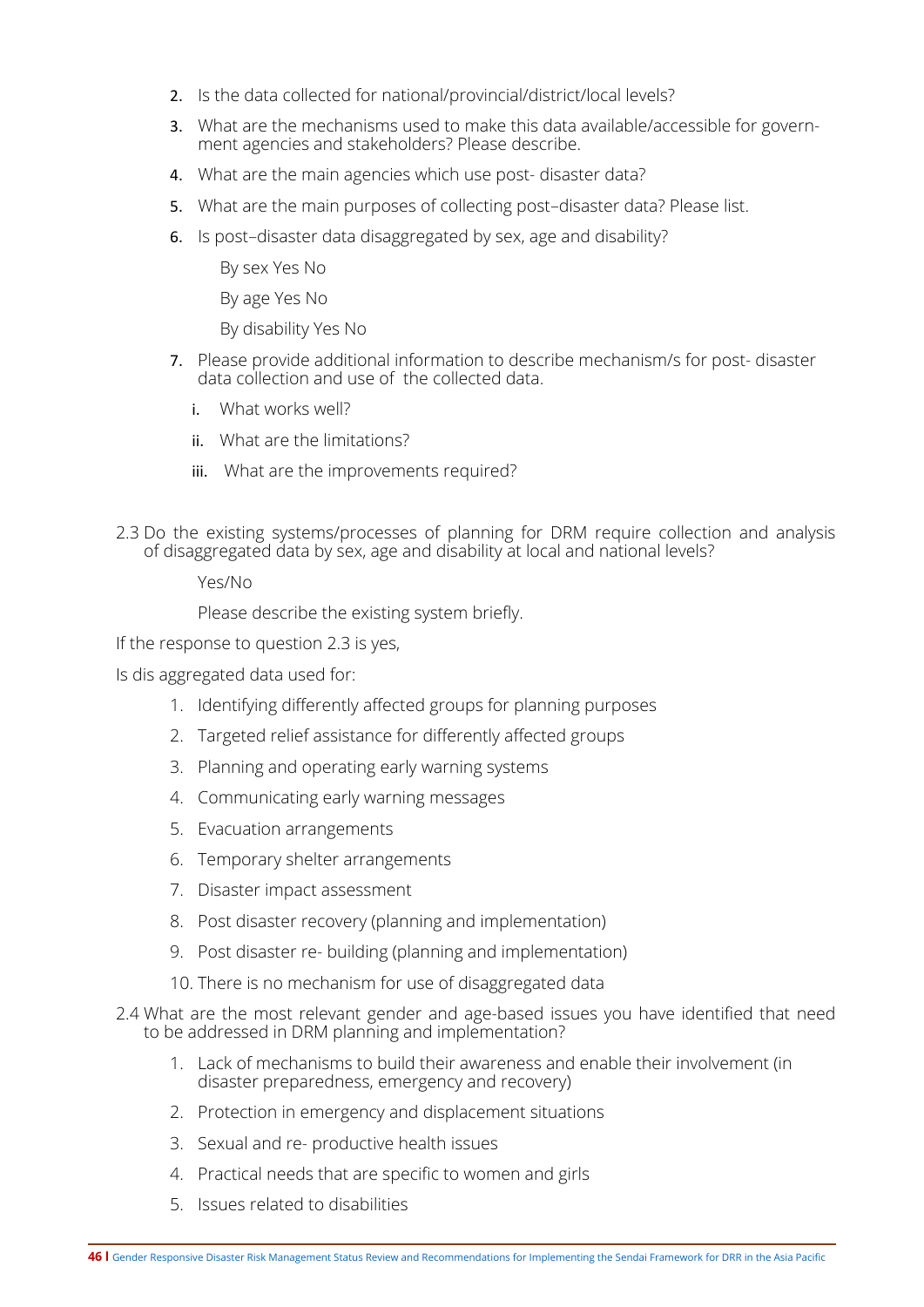- 6. Livelihood security and recovery support
- 7. Other (please specify)
- 8. All above
- 2.5 What are the difficulties you experience due to lack of data? Please mention your experience
- 2.6 What are the mechanisms you use to solve the difficulties?
- 2.7 What are the existing institutional mechanisms that can address the above identified issues?
- 2.8 Please provide additional information to describe mechanism/s and methodologies used for gender and social inclusion.
	- i. What are the positive aspects/what works well?
	- ii. What are the limitations?
	- iii. What improvements are required?

#### **3. Inclusion and participation of community members in disaster risk management**

- 3.1 What are the existing mechanisms to enable participation of community representatives – women, youth, people with disabilities, older persons, minority and other groups in DRM activities in the hazard prone areas at the local level in:
	- i. preparedness planning
	- ii. accessing and responding to early warning
	- iii. emergency management
	- iv. Post disaster recovery and reconstruction

(Such as Provincial/district/ local disaster management committees -please specify)

- 3.2 Are these mechanisms adequate/effective for engaging women and above-mentioned groups in DRM activities?
	- 3.2.1 What are the achievements, what mechanisms work well?
	- 3.2.2 What are the limitations?

## **4. Coordination with existing institutional mechanisms for gender and social inclusion**

4.1 What are the lead Ministries/departments/agencies working for economic and social development, social security of specifically vulnerable groups in your country?

(such as poverty reduction, women's empowerment, women and men with disabilities, elderly, children, minority groups)

4.2 What are the actions taken to coordinate with the above mentioned agencies, institutional mechanisms and their programmes for incorporating disaster risk management at the national and local levels?

(Such as mutually supportive programmes on disaster awareness, data collection and analysis, risk transfer/credit and insurance, livelihood protection, social protection/ subsidies, coordination for DRM with local level officials of the women's ministries, social security, public health, child protection etc.)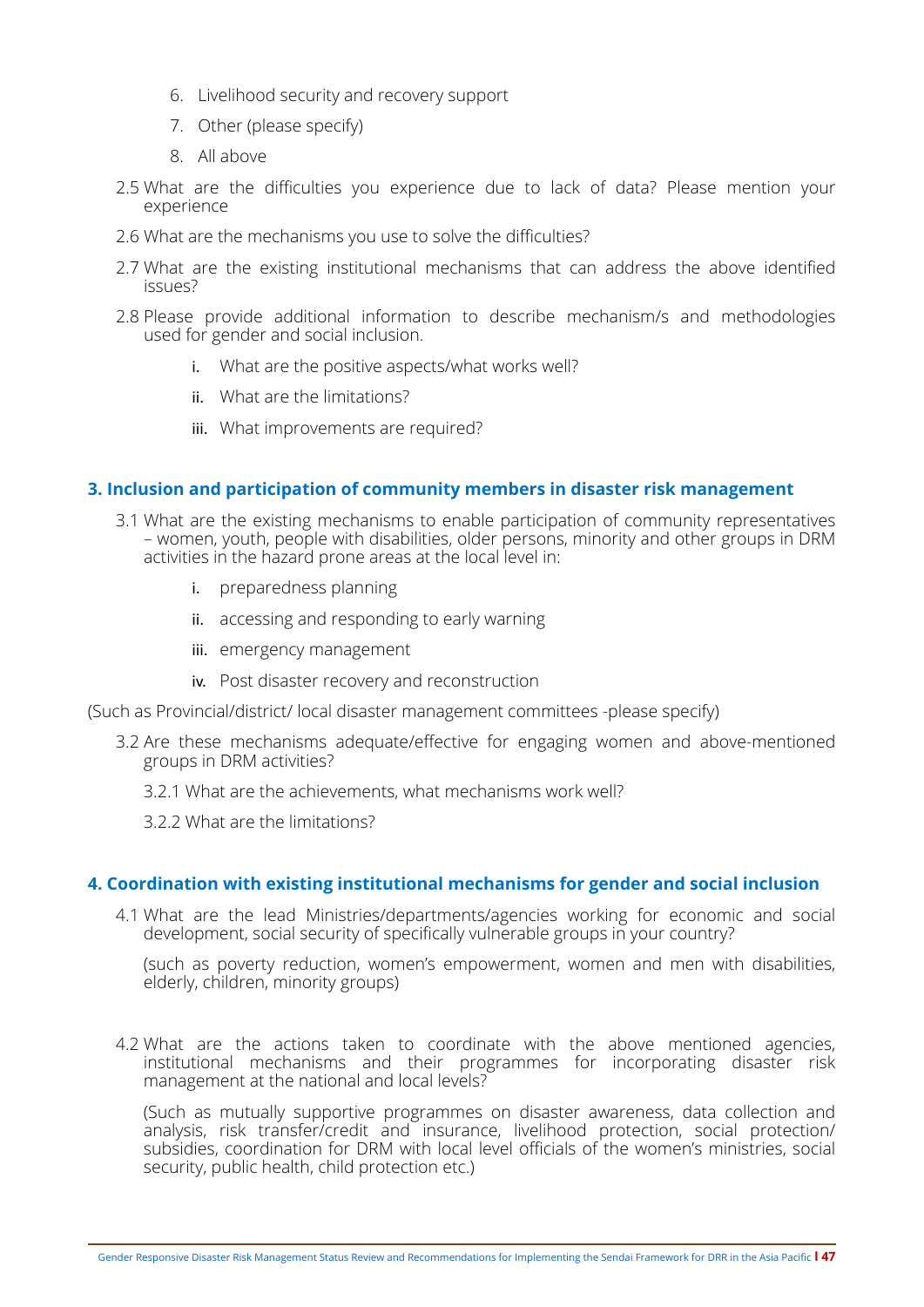## **5. Achievements, bottlenecks and recommendations**

- 5.1 Overall, what were the main actions taken, what are the achievements in addressing gender and social inclusion in DRM over the last 5 years?
- 5.2 What are the main gap areas you have observed?
- 5.3 What are the additional challenges in consideration of COVID -19 and similar epidemics?
- 5.4 Please provide any additional information on constraints, bottlenecks and recommendations to improve and achieve gender and socially inclusive disaster risk management in your country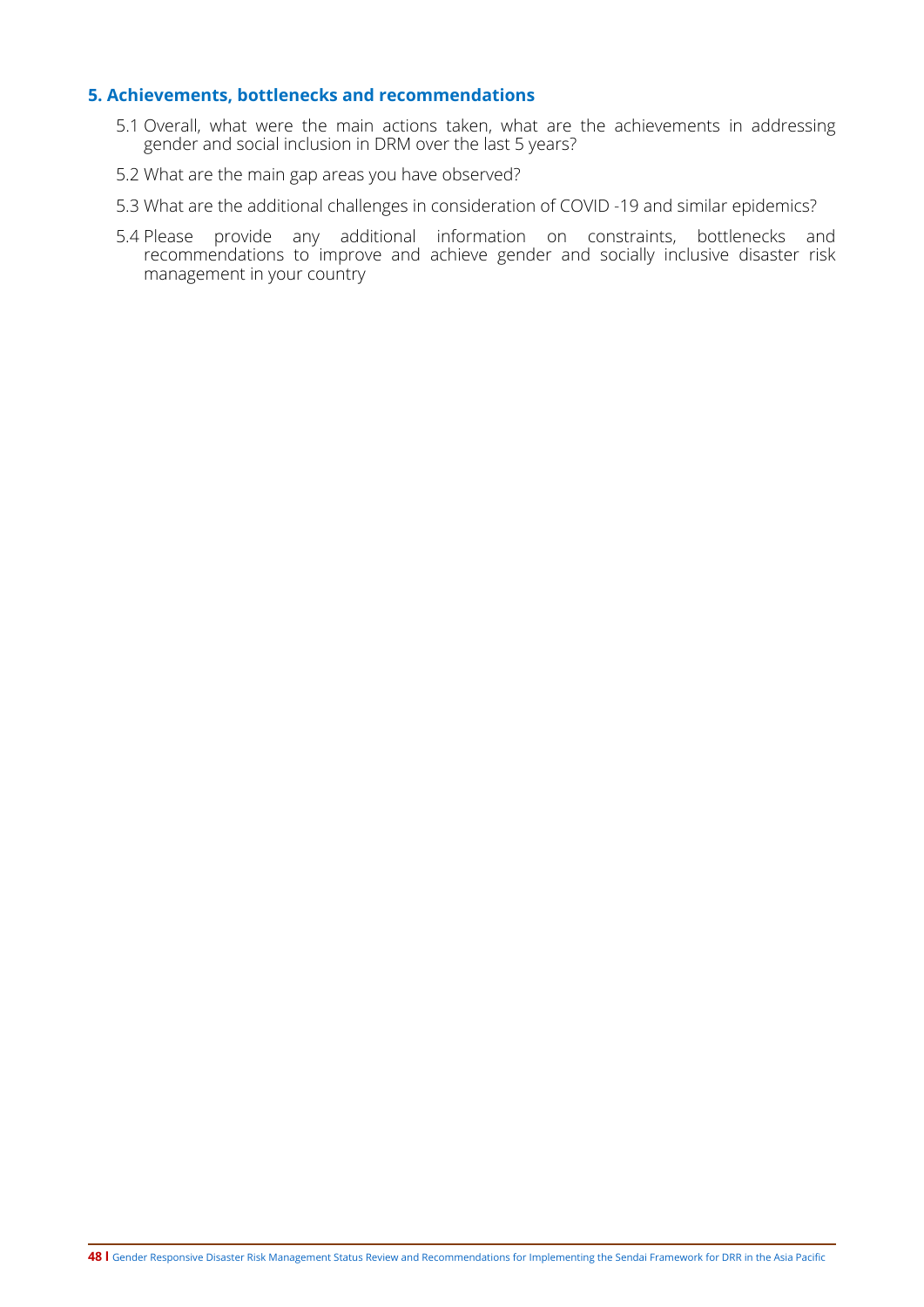## <span id="page-53-0"></span>**Annex 2: Governments Participating in Consultations**

## **Sendai Framework Focal Points who completed online questionnaire survey:**

- Afghanistan
- Nepal
- Maldives
- Thailand
- Women's Ministry in Cambodia

## **Governments (Sendai Framework Focal Points) who participated in the online Consultation:**

- Afghanistan
- Bangladesh
- Fiji
- Indonesia
- Iran
- Maldives
- Philippines
- Sri Lanka
- Thailand
- Tonga (Women's Ministry)

UN agencies and the NGOs :

- UNDRR
- UN Women
- Oxfam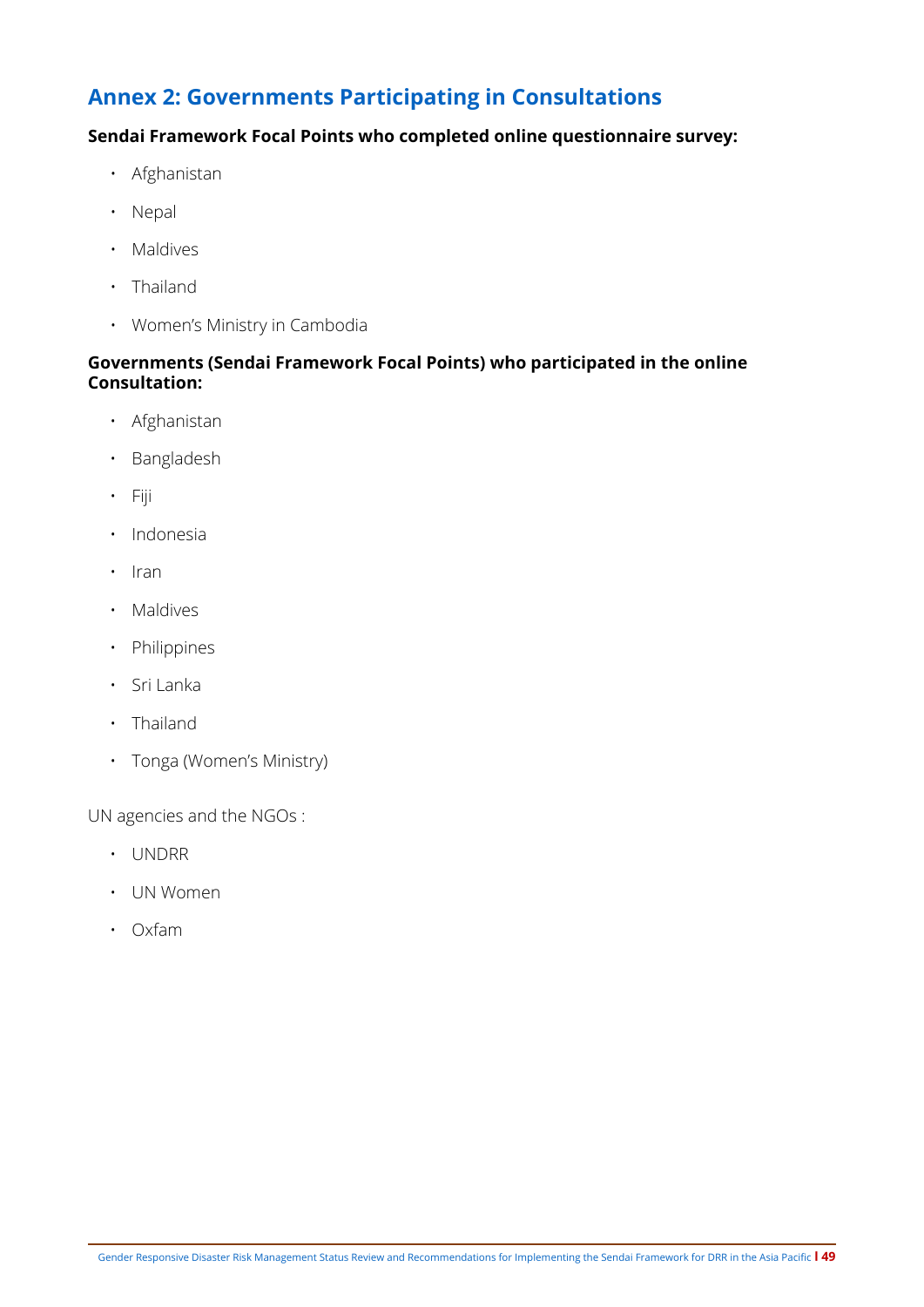## <span id="page-54-0"></span>**Annex 3: Types of Data Required by Governments for Effective DRM Planning**

## **(from the responses by the Governments)**

- A. Demographic/profile (People at risk)
- B. Geographical/spatial data (map, territory, administrative district, township, zoning for land use and etc.), especially locations of:
- Critical Infrastructure (Electricity Powerplants/Waterwork Station/Water Supply Authority/ Transport System/Radio Tower and etc.)
- Landmarks/Social infrastructure (Prefectures/Governmental Offices/Educational Institutes/ Health Service Providers/Public Administration Services for vulnerable groups i.e. elderly care centers/ disable care centers/orphanages) Public Facility Centers/Temples/Industrial Estates and etc.)
- Economics Zones and Estates (Land used for agricultural and fisheries purpose, Industrial Estate, Shopping Arcade, Office Buildings, Department stores, Gas Stations and etc.)

This data will give an understanding of resources at risk, as well as locations for supporting disaster response:

- C. Historical disaster data
- Common Hazards (type of disaster, level of severity, damage of assets, loss of lives, impact of disaster, risk areas, implemented response and prevention measures etc.) In other words, Hazards, exposures, vulnerability and risk in different communities across the country.
- Meteorological historical data (weather reports/ rainfall statistics)
- Hydrology historical data (water level, sea level, river, canal, reservoir, water pumping station, water, flood wall and etc.)
- D. Real time information on incidents and their effects:
- Weather forecast, alerts, warnings and other related information from Early Warning System.
- E. Resources required for preparedness and response to various disasters:
- Policies and mandates
- Financial
- Resources: Available resources stock-piled across the country for emergencies
- Human resources available e.g. for search and rescue
- Equipment and other technologies available and potential to mobilize in time.